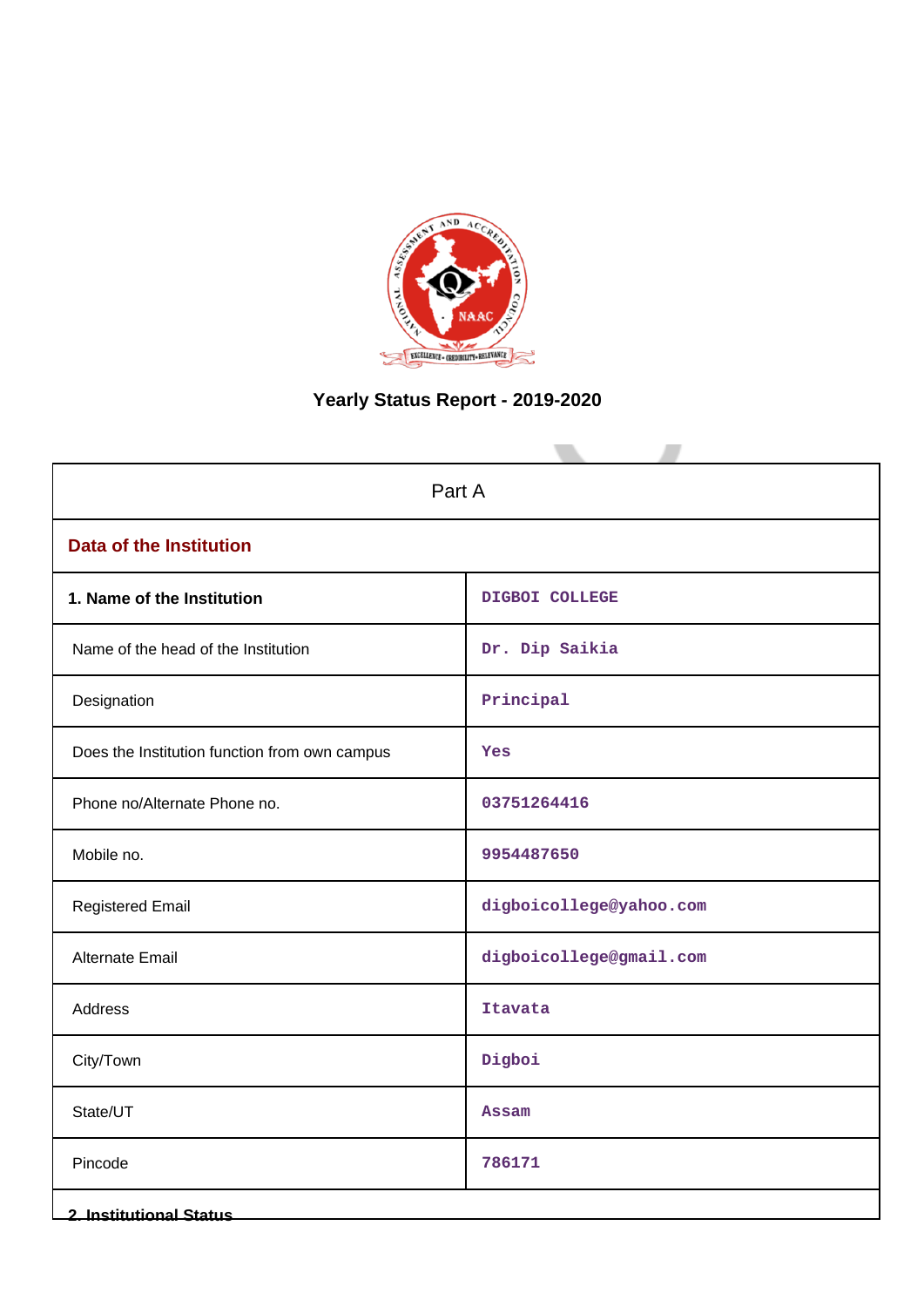| Affiliated / Constituent                                                 | Affiliated                                                                         |
|--------------------------------------------------------------------------|------------------------------------------------------------------------------------|
| Type of Institution                                                      | Co-education                                                                       |
| Location                                                                 | Rural                                                                              |
| <b>Financial Status</b>                                                  | state                                                                              |
| Name of the IQAC co-ordinator/Director                                   | Dr. Jayanta Handique                                                               |
| Phone no/Alternate Phone no.                                             | 03751264416                                                                        |
| Mobile no.                                                               | 9435531665                                                                         |
| <b>Registered Email</b>                                                  | digboicollege@yahoo.com                                                            |
| <b>Alternate Email</b>                                                   | jhandique@yahoo.com                                                                |
| 3. Website Address                                                       |                                                                                    |
| Web-link of the AQAR: (Previous Academic Year)                           | http://www.digboicollege.com/AQAR201<br>8-19.pdf                                   |
| 4. Whether Academic Calendar prepared during<br>the year                 | Yes                                                                                |
| if yes, whether it is uploaded in the institutional website:<br>Weblink: | http://digboicollege.com/Upload/Academi<br>c Calendar/Academic Calendar 2019-20.pd |

# **5. Accrediation Details**

| Cycle | Grade | <b>CGPA</b> | Validity<br>Year of |                   |                   |
|-------|-------|-------------|---------------------|-------------------|-------------------|
|       |       |             | Accrediation        | Period From       | Period To         |
|       | $B+$  | 78.60       | 2004                | $03 - May - 2004$ | $02 - May - 2009$ |
| 2     | в     | 2.47        | 2015                | $15 - Nov - 2015$ | $14 - Nov - 2020$ |

[f](http://digboicollege.com/Upload/Academic_Calendar/Academic_Calendar_2019-20.pdf)

# **6. Date of Establishment of IQAC 27-Jul-2005**

# **7. Internal Quality Assurance System**

| Quality initiatives by IQAC during the year for promoting quality culture                                      |                   |  |  |  |  |  |
|----------------------------------------------------------------------------------------------------------------|-------------------|--|--|--|--|--|
| Number of participants/ beneficiaries<br>Item / Title of the quality initiative by<br>Date & Duration<br>IQAC. |                   |  |  |  |  |  |
| Meeting of IQAC                                                                                                | $11 - Nov - 2019$ |  |  |  |  |  |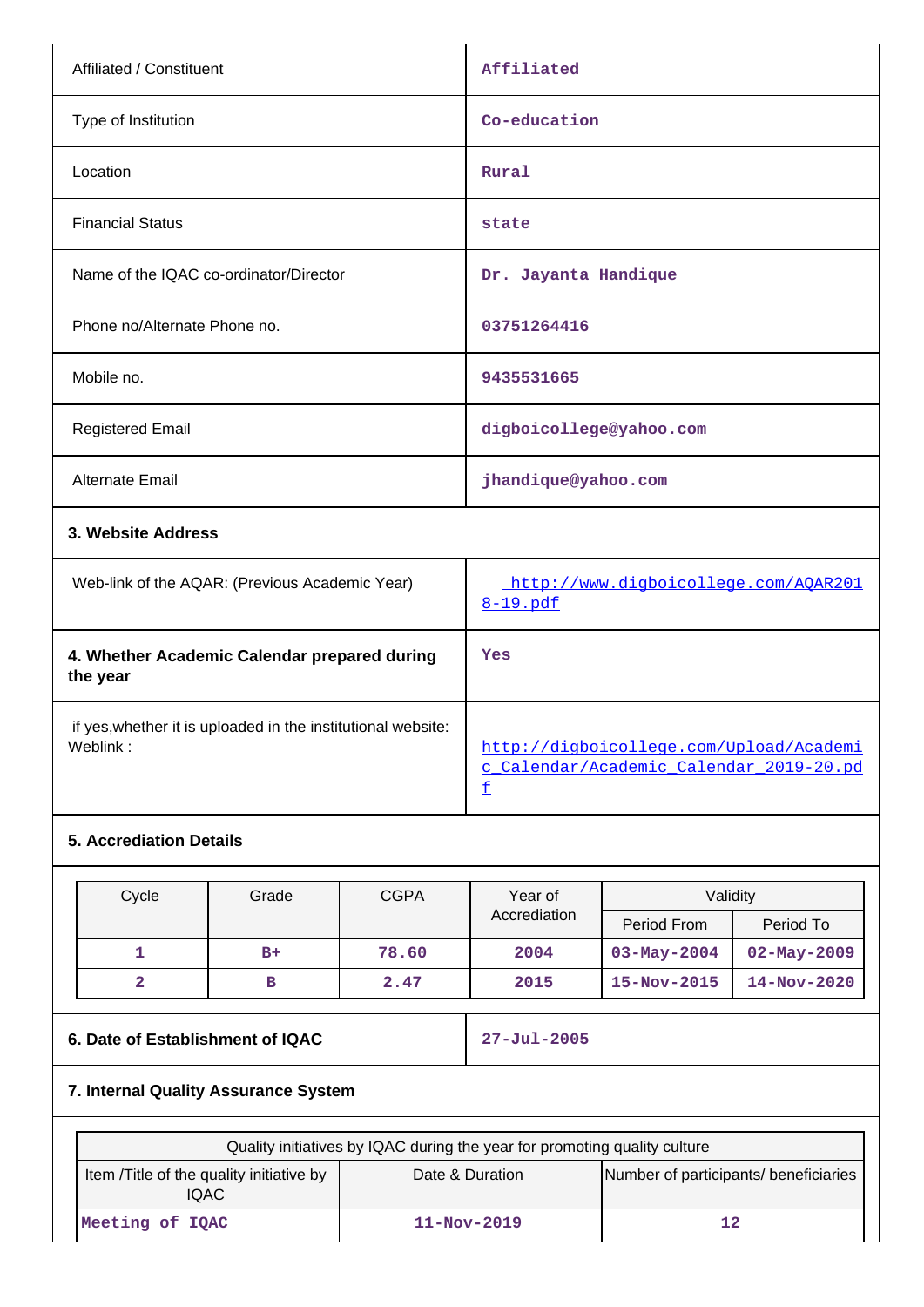|                           | $\mathbf{1}$                  |                 |  |  |  |
|---------------------------|-------------------------------|-----------------|--|--|--|
| Meeting of IQAC           | $27 - \text{Feb} - 2020$<br>ı | 12 <sup>°</sup> |  |  |  |
| Meeting of IQAC           | $24 - \text{Mar} - 2020$      | 10              |  |  |  |
| Submission of AQAR        | $14 - Mar - 2021$<br>ı        | 20              |  |  |  |
| Feedback from students    | $11 - Dec - 2019$<br>1        | 402             |  |  |  |
| Participation in NIRF     | $13 - Dec - 2019$<br>1        | 20              |  |  |  |
| Meeting of Parent Teacher | $10 - Nov - 2019$             | 153             |  |  |  |
| View File                 |                               |                 |  |  |  |

# **8. Provide the list of funds by Central/ State Government- UGC/CSIR/DST/DBT/ICMR/TEQIP/World Bank/CPE of UGC etc.**

| Institution/Departmen<br>t/Faculty                                      | Scheme                                     |             | <b>Funding Agency</b> | Year of award with<br>duration | Amount  |             |        |             |       |
|-------------------------------------------------------------------------|--------------------------------------------|-------------|-----------------------|--------------------------------|---------|-------------|--------|-------------|-------|
| Institution                                                             | Infrastructure<br>and Equity<br>Initiative | <b>RUSA</b> |                       | 2019<br>730                    | 5127778 |             |        |             |       |
| Institution                                                             | <b>BVoc</b>                                | <b>UGC</b>  |                       | 2019<br>730                    | 1704000 |             |        |             |       |
| Institution                                                             | <b>MRP</b>                                 | <b>UGC</b>  |                       |                                |         |             |        | 2019<br>365 | 11000 |
| Institution                                                             | CSR and<br>Environment                     | <b>OIL</b>  |                       |                                |         | 2019<br>730 | 200000 |             |       |
| Institution                                                             | Fee Waiver<br>Scheme,<br>Excursion         | State Govt. |                       | 2019<br>365                    | 2726430 |             |        |             |       |
| Institution                                                             | Lab Equipment                              |             | State Govt.           | 2019<br>365                    | 240000  |             |        |             |       |
| Institution                                                             | Girls Common<br>Room                       |             | State Govt.           | 2019<br>365                    | 100000  |             |        |             |       |
|                                                                         |                                            |             | View File             |                                |         |             |        |             |       |
| 9. Whether composition of IQAC as per latest<br><b>NAAC</b> guidelines: |                                            |             | Yes                   |                                |         |             |        |             |       |
| Upload latest notification of formation of IQAC                         |                                            |             | View File             |                                |         |             |        |             |       |

# **10. Number of IQAC meetings held during the year :**

**Yes**

**3**

 The minutes of IQAC meeting and compliances to the decisions have been uploaded on the institutional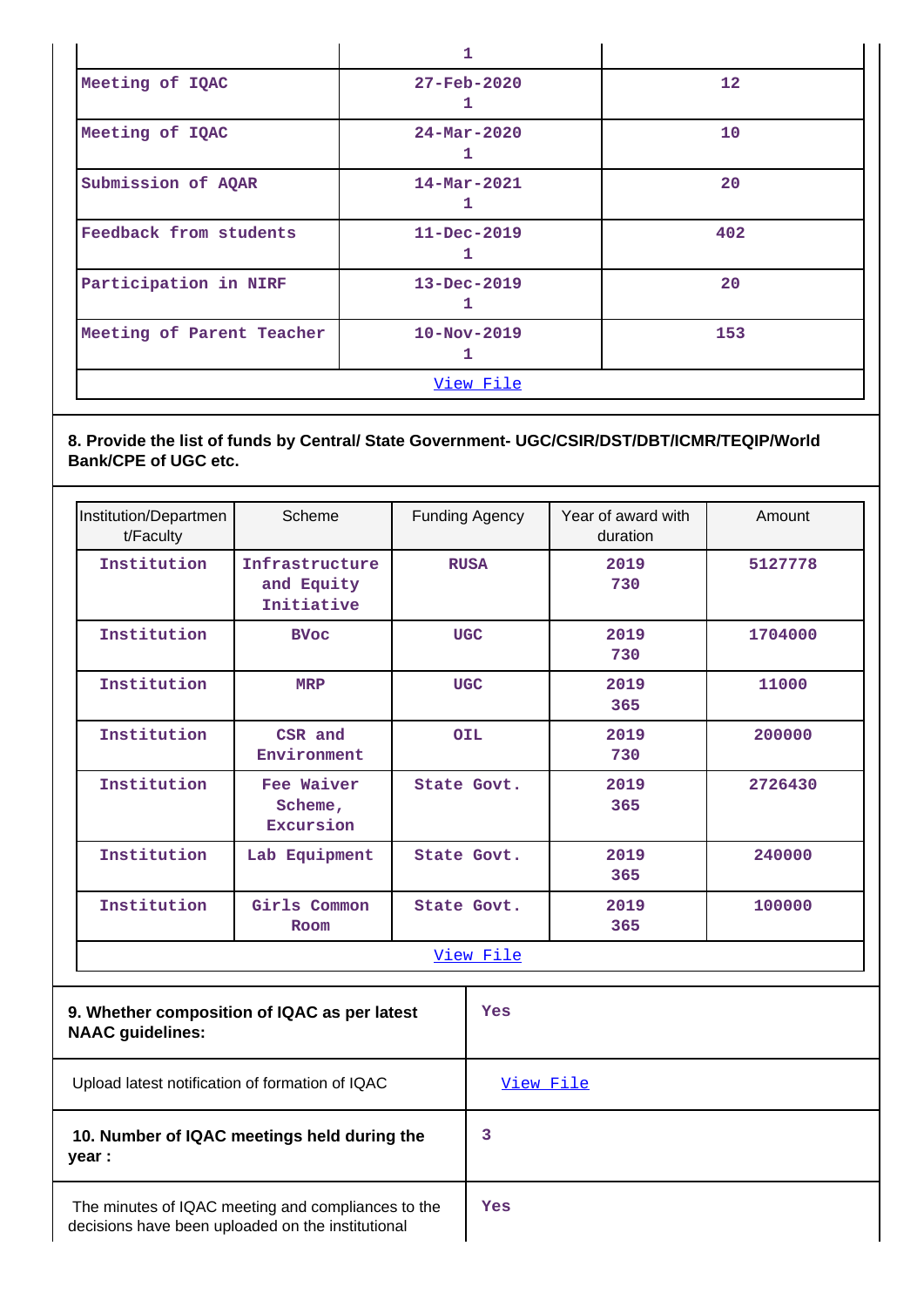| website                                                                                                                                                              |                                                                       |  |  |  |  |
|----------------------------------------------------------------------------------------------------------------------------------------------------------------------|-----------------------------------------------------------------------|--|--|--|--|
| Upload the minutes of meeting and action taken report                                                                                                                | View File                                                             |  |  |  |  |
| 11. Whether IQAC received funding from any of<br>the funding agency to support its activities<br>during the year?                                                    | <b>No</b>                                                             |  |  |  |  |
| 12. Significant contributions made by IQAC during the current year(maximum five bullets)                                                                             |                                                                       |  |  |  |  |
| Material support and awareness drives during Covid 19 pandemic Lockdown                                                                                              |                                                                       |  |  |  |  |
| Holding daily online classes                                                                                                                                         |                                                                       |  |  |  |  |
|                                                                                                                                                                      | Organising National, Regional Webinars, symposia, talk among students |  |  |  |  |
| Organising awareness programme for wildlife and environment protection                                                                                               |                                                                       |  |  |  |  |
| Swachhata drives                                                                                                                                                     |                                                                       |  |  |  |  |
| View File                                                                                                                                                            |                                                                       |  |  |  |  |
| 13. Plan of action chalked out by the IQAC in the beginning of the academic year towards Quality<br>Enhancement and outcome achieved by the end of the academic year |                                                                       |  |  |  |  |
| Plan of Action<br>Achivements/Outcomes                                                                                                                               |                                                                       |  |  |  |  |
| Completion of new Computer Lab                                                                                                                                       | construction ongoing                                                  |  |  |  |  |
| Erection of boundary wall on the west<br>border of the college                                                                                                       | not yet started due to fund constraints                               |  |  |  |  |
| Construction of Conference Hall                                                                                                                                      | Finishing works going on                                              |  |  |  |  |

**Designing of Herbarium In plan stage Establishing a Psychological laboratory In plan stage**

[View File](https://assessmentonline.naac.gov.in/public/Postacc/Quality/12934_Quality.xlsx)

**14. Whether AQAR was placed before statutory body ?**

**Yes**

| Name of Statutory Body                                                                                               | <b>Meeting Date</b>      |
|----------------------------------------------------------------------------------------------------------------------|--------------------------|
| Governing Body                                                                                                       | $08 - \text{Feb} - 2021$ |
| 15. Whether NAAC/or any other accredited<br>body(s) visited IQAC or interacted with it to<br>assess the functioning? | <b>No</b>                |
| 16. Whether institutional data submitted to                                                                          | Yes                      |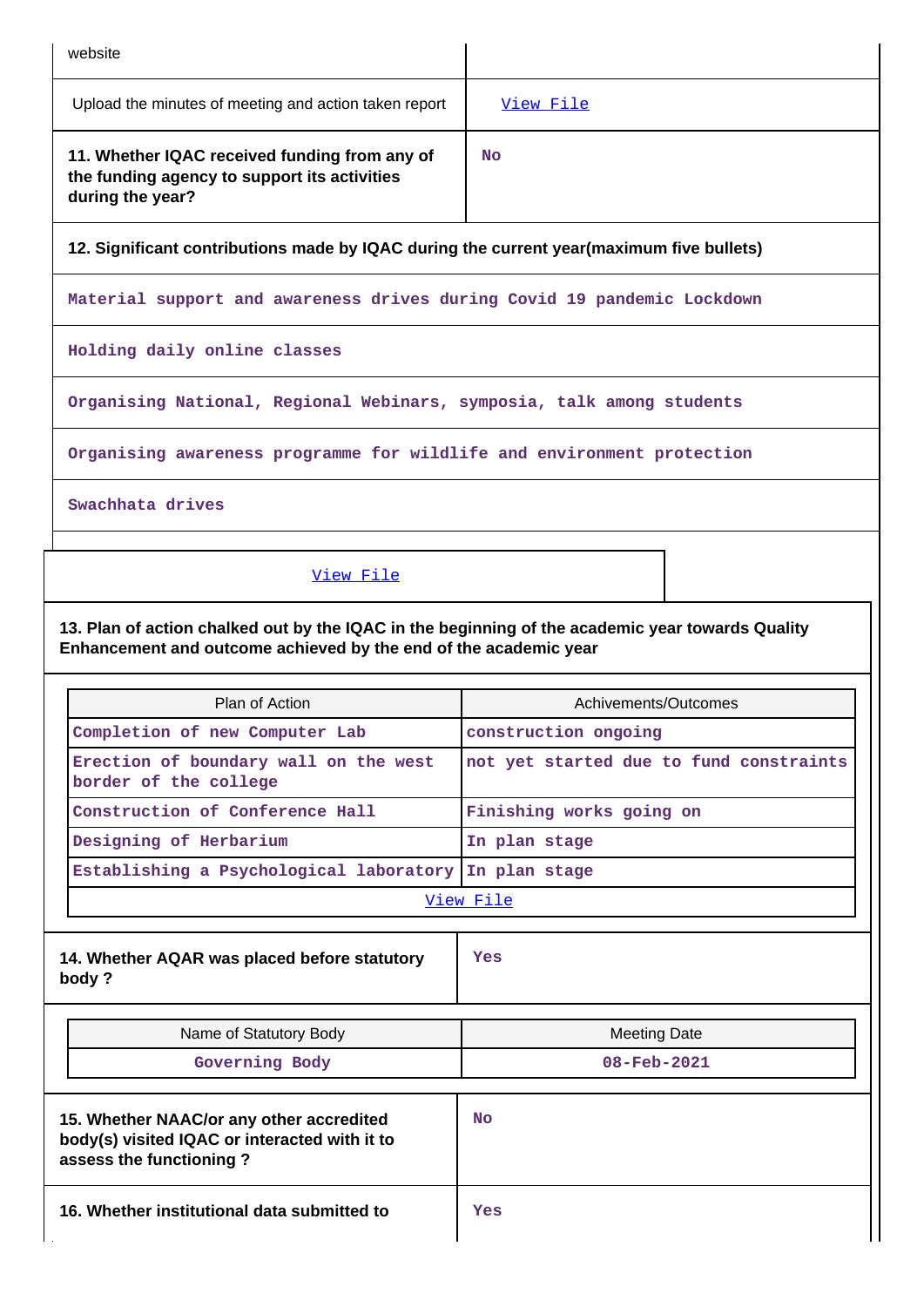| AISHE:                                                                                              |                                                                                                                                                                                                                                                                                                                                                                                                                                                                                                                                                                                                                                                                                                                                                                                                                                                                                                                                                                                                                                                                                                                                                                                                          |  |  |
|-----------------------------------------------------------------------------------------------------|----------------------------------------------------------------------------------------------------------------------------------------------------------------------------------------------------------------------------------------------------------------------------------------------------------------------------------------------------------------------------------------------------------------------------------------------------------------------------------------------------------------------------------------------------------------------------------------------------------------------------------------------------------------------------------------------------------------------------------------------------------------------------------------------------------------------------------------------------------------------------------------------------------------------------------------------------------------------------------------------------------------------------------------------------------------------------------------------------------------------------------------------------------------------------------------------------------|--|--|
| Year of Submission                                                                                  | 2020                                                                                                                                                                                                                                                                                                                                                                                                                                                                                                                                                                                                                                                                                                                                                                                                                                                                                                                                                                                                                                                                                                                                                                                                     |  |  |
| Date of Submission                                                                                  | 31-May-2020                                                                                                                                                                                                                                                                                                                                                                                                                                                                                                                                                                                                                                                                                                                                                                                                                                                                                                                                                                                                                                                                                                                                                                                              |  |  |
| 17. Does the Institution have Management<br><b>Information System?</b>                              | Yes                                                                                                                                                                                                                                                                                                                                                                                                                                                                                                                                                                                                                                                                                                                                                                                                                                                                                                                                                                                                                                                                                                                                                                                                      |  |  |
| If yes, give a brief descripiton and a list of modules<br>currently operational (maximum 500 words) | There are several modules in the<br>present MIS system. 1. Academics: In<br>this module Time Table of classes,<br>Programmes are included. 2. Lesson<br>Plan: In this module lesion plan of<br>teachers, syllabus, management of<br>syllabus are recorded 1. Student<br>information: In this module Students<br>details, Student admission, Form fill<br>up are included. 2. Attendance:<br>Attendance of students is recorded. 3.<br>Download Centre: Assignment, study<br>materials are available 4. Human<br>Resource: In this, staff details,<br>teachers profile, leave record are<br>included. 5. Examination: Examination<br>schedule, result, admit card, marks<br>sheets are generated. 6. Communication:<br>Notice, SMS, mail can be done from this<br>module. 7. Report: Various reports can<br>be generated from this module such as<br>student information, attendance, lesion<br>plan, human resource, 8. Fee<br>Collection: Fee collected from students<br>is recorded. 9. SOUL 2.0 is utilised<br>for management of issue and receipt of<br>library books. 10. All admission<br>processes are done through online. 11.<br>The account has been maintained through<br>a software package. |  |  |
|                                                                                                     | Part B                                                                                                                                                                                                                                                                                                                                                                                                                                                                                                                                                                                                                                                                                                                                                                                                                                                                                                                                                                                                                                                                                                                                                                                                   |  |  |

# **CRITERION I – CURRICULAR ASPECTS**

#### **1.1 – Curriculum Planning and Implementation**

 1.1.1 – Institution has the mechanism for well planned curriculum delivery and documentation. Explain in 500 words

 **a) Before the start of new semester classes, the weekly routine is displayed in the notice board and distributed among all departments/faculties and students and informed through WhatsApp Group, b) The authority holds an all teacher meeting to chalk out plan for curriculum delivery at the start of new semester, c) Academic calendar is prepared, working and teaching days are sorted out and delivery of curriculum is planned accordingly, d) Courses and units are distributed on rotation basis among the faculties taking into account their expertise, e) Course progression is recorded individually in Teachers' diary**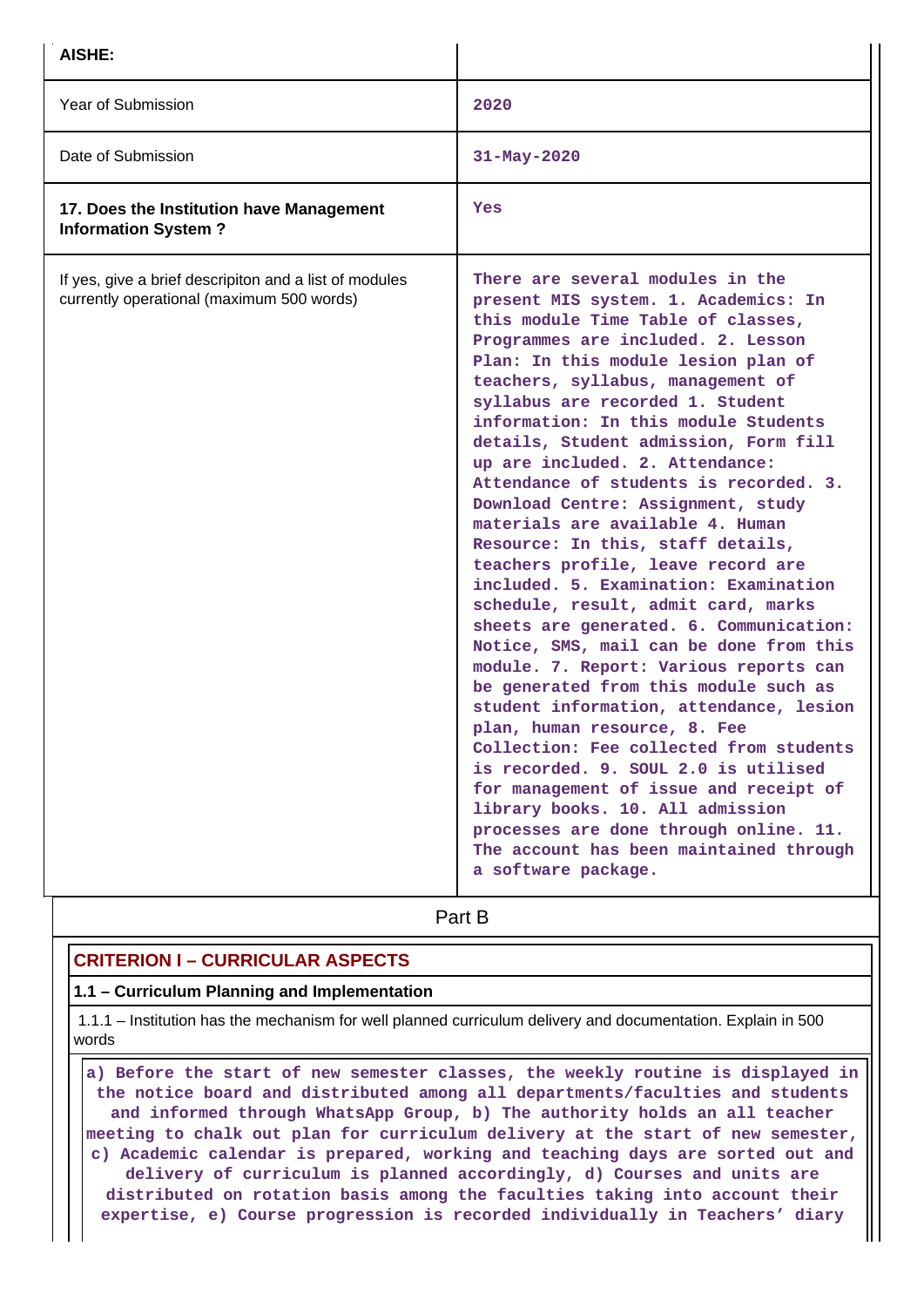| and departmentally in HoD's diary. f) Records of seminar, assignments and field<br>studies are kept by the department.                                                   |                                                                                                          |                                                                 |  |  |  |  |  |
|--------------------------------------------------------------------------------------------------------------------------------------------------------------------------|----------------------------------------------------------------------------------------------------------|-----------------------------------------------------------------|--|--|--|--|--|
| 1.1.2 - Certificate/ Diploma Courses introduced during the academic year                                                                                                 |                                                                                                          |                                                                 |  |  |  |  |  |
| Certificate<br>Diploma Courses<br><b>Skill</b><br>Dates of<br>Duration<br>Focus on employ<br>Introduction<br>ability/entreprene<br>Development<br>urship                 |                                                                                                          |                                                                 |  |  |  |  |  |
| <b>NA</b><br>NA                                                                                                                                                          | Nil<br>0                                                                                                 | <b>NA</b><br><b>NA</b>                                          |  |  |  |  |  |
| 1.2 - Academic Flexibility                                                                                                                                               |                                                                                                          |                                                                 |  |  |  |  |  |
| 1.2.1 – New programmes/courses introduced during the academic year                                                                                                       |                                                                                                          |                                                                 |  |  |  |  |  |
| Programme/Course                                                                                                                                                         | Programme Specialization                                                                                 | Dates of Introduction                                           |  |  |  |  |  |
| <b>Nill</b>                                                                                                                                                              | <b>NA</b>                                                                                                | <b>Nill</b>                                                     |  |  |  |  |  |
|                                                                                                                                                                          | No file uploaded.                                                                                        |                                                                 |  |  |  |  |  |
| 1.2.2 - Programmes in which Choice Based Credit System (CBCS)/Elective course system implemented at the<br>affiliated Colleges (if applicable) during the academic year. |                                                                                                          |                                                                 |  |  |  |  |  |
| Name of programmes adopting<br><b>CBCS</b>                                                                                                                               | Programme Specialization                                                                                 | Date of implementation of<br><b>CBCS/Elective Course System</b> |  |  |  |  |  |
| <b>BA</b>                                                                                                                                                                | UG                                                                                                       | 02/05/2019                                                      |  |  |  |  |  |
| <b>BCom</b>                                                                                                                                                              | UG                                                                                                       | 02/05/2019                                                      |  |  |  |  |  |
| <b>BSC</b>                                                                                                                                                               | UG                                                                                                       | 02/05/2019                                                      |  |  |  |  |  |
| 1.2.3 – Students enrolled in Certificate/ Diploma Courses introduced during the year                                                                                     |                                                                                                          |                                                                 |  |  |  |  |  |
|                                                                                                                                                                          | Certificate                                                                                              | Diploma Course                                                  |  |  |  |  |  |
| <b>Number of Students</b><br>18<br>3                                                                                                                                     |                                                                                                          |                                                                 |  |  |  |  |  |
| 1.3 - Curriculum Enrichment                                                                                                                                              |                                                                                                          |                                                                 |  |  |  |  |  |
| 1.3.1 – Value-added courses imparting transferable and life skills offered during the year                                                                               |                                                                                                          |                                                                 |  |  |  |  |  |
| <b>Value Added Courses</b>                                                                                                                                               | Date of Introduction                                                                                     | Number of Students Enrolled                                     |  |  |  |  |  |
| Human Rights                                                                                                                                                             | 10/08/2019                                                                                               | 35                                                              |  |  |  |  |  |
| Community College                                                                                                                                                        | 01/01/2020                                                                                               | 22                                                              |  |  |  |  |  |
| <b>PGDCA</b>                                                                                                                                                             | 19/08/2019                                                                                               | 3                                                               |  |  |  |  |  |
|                                                                                                                                                                          | View File                                                                                                |                                                                 |  |  |  |  |  |
| 1.3.2 – Field Projects / Internships under taken during the year                                                                                                         |                                                                                                          |                                                                 |  |  |  |  |  |
| Project/Programme Title                                                                                                                                                  | Programme Specialization                                                                                 | No. of students enrolled for Field<br>Projects / Internships    |  |  |  |  |  |
| <b>BA</b>                                                                                                                                                                | Field Project by<br>Geography Dept : Sibsagar<br>district with special<br>reference to Tourism<br>Sector | 12                                                              |  |  |  |  |  |
| 23<br>Investigation on Rural<br><b>BA</b><br>Water supply and<br>Sanitation Facilities<br>(Koriajan Village,<br>Tinsukia) by Rural<br>Development Department             |                                                                                                          |                                                                 |  |  |  |  |  |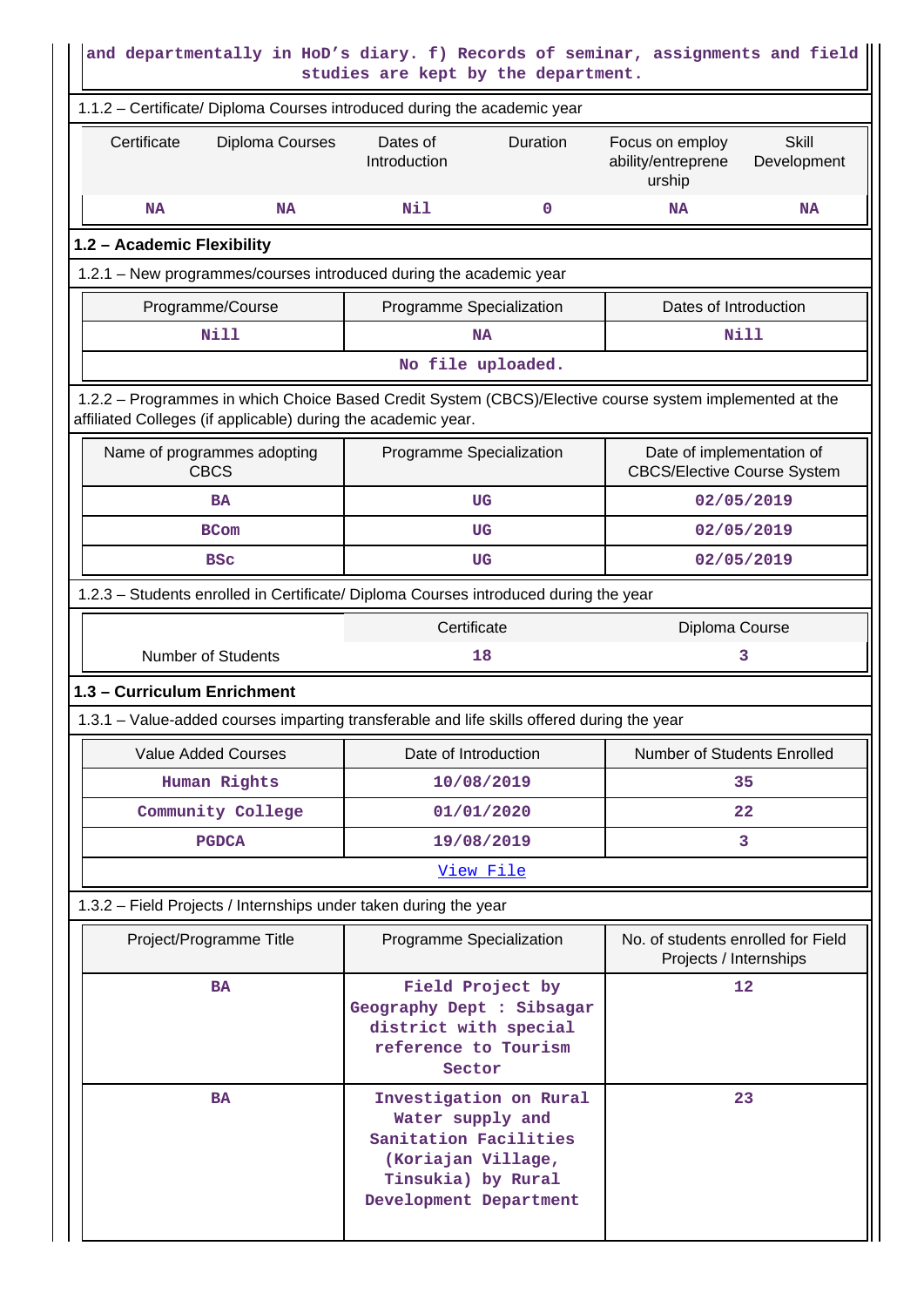| <b>BSC</b>                                                                                       | Swach Bharat Summer<br>Internship (SBSI) 2.0-50<br>hours of Swachhata                                                                                                                                                                                                                      |                         | 88  |
|--------------------------------------------------------------------------------------------------|--------------------------------------------------------------------------------------------------------------------------------------------------------------------------------------------------------------------------------------------------------------------------------------------|-------------------------|-----|
| <b>BA</b>                                                                                        |                                                                                                                                                                                                                                                                                            | TELG- Practice Teaching | 55  |
| <b>BA</b>                                                                                        | Field Report on the<br>areas such as Literacy<br>Census, Environmental<br>Awareness, Educational<br>for Special Children,<br>Socio-economic<br>Adjustment, SSA,<br>Adolescence, Problems of<br>educational institutions,<br>Job satisfaction of<br>teachers, Social Media<br>and Education |                         | 25  |
| <b>BCom</b>                                                                                      | Present status of White<br>winged duck (asarcornis<br>scutulata): the state<br>bird of Assam in Digboi<br>and its surrounding area<br>by Commerce Dept<br>View File                                                                                                                        |                         | 7   |
|                                                                                                  |                                                                                                                                                                                                                                                                                            |                         |     |
| 1.4 - Feedback System<br>1.4.1 – Whether structured feedback received from all the stakeholders. |                                                                                                                                                                                                                                                                                            |                         |     |
| <b>Students</b>                                                                                  |                                                                                                                                                                                                                                                                                            |                         | Yes |
| <b>Teachers</b>                                                                                  |                                                                                                                                                                                                                                                                                            |                         | Yes |
| <b>Employers</b>                                                                                 |                                                                                                                                                                                                                                                                                            |                         | Yes |
| Alumni                                                                                           |                                                                                                                                                                                                                                                                                            |                         | Yes |

 1.4.2 – How the feedback obtained is being analyzed and utilized for overall development of the institution? (maximum 500 words)

Parents Yes

#### Feedback Obtained

**Feedback was prepared to evaluate the teachers' performance and the curriculum, teaching, learning, evaluation and the various facilities in the college. The students recorded their views on printed format. The format is divided into two parts – Part-I consist of 10 parameters to evaluate the faculties of the college and Part-II consists of 20 parameters regarding the overall administration and facilities of the college. The feedback form provided a grade scale (poor, average, good, and excellent) to the students to evaluate the feedback parameters. For an impartial analysis on feedback, the data was collected from the twenty different departments of the college and from the different semesters including Science, Arts and Commerce streams. Basic statistical tools are used to analyse each criterion and are presented in charts. The average performance of the faculties was found ranging from good to excellent in terms of the score received from the students in all the 10 parameters. But, in a few cases it was noticed the average grade or lower. In this regard, suggestions, counselling and support have been provided to concerned faculty for enhancement of teaching-learning performance for quality education. Feedbacks from Teachers and alumni are collected through Google forms regarding course progression etc and are analysed and used for improving**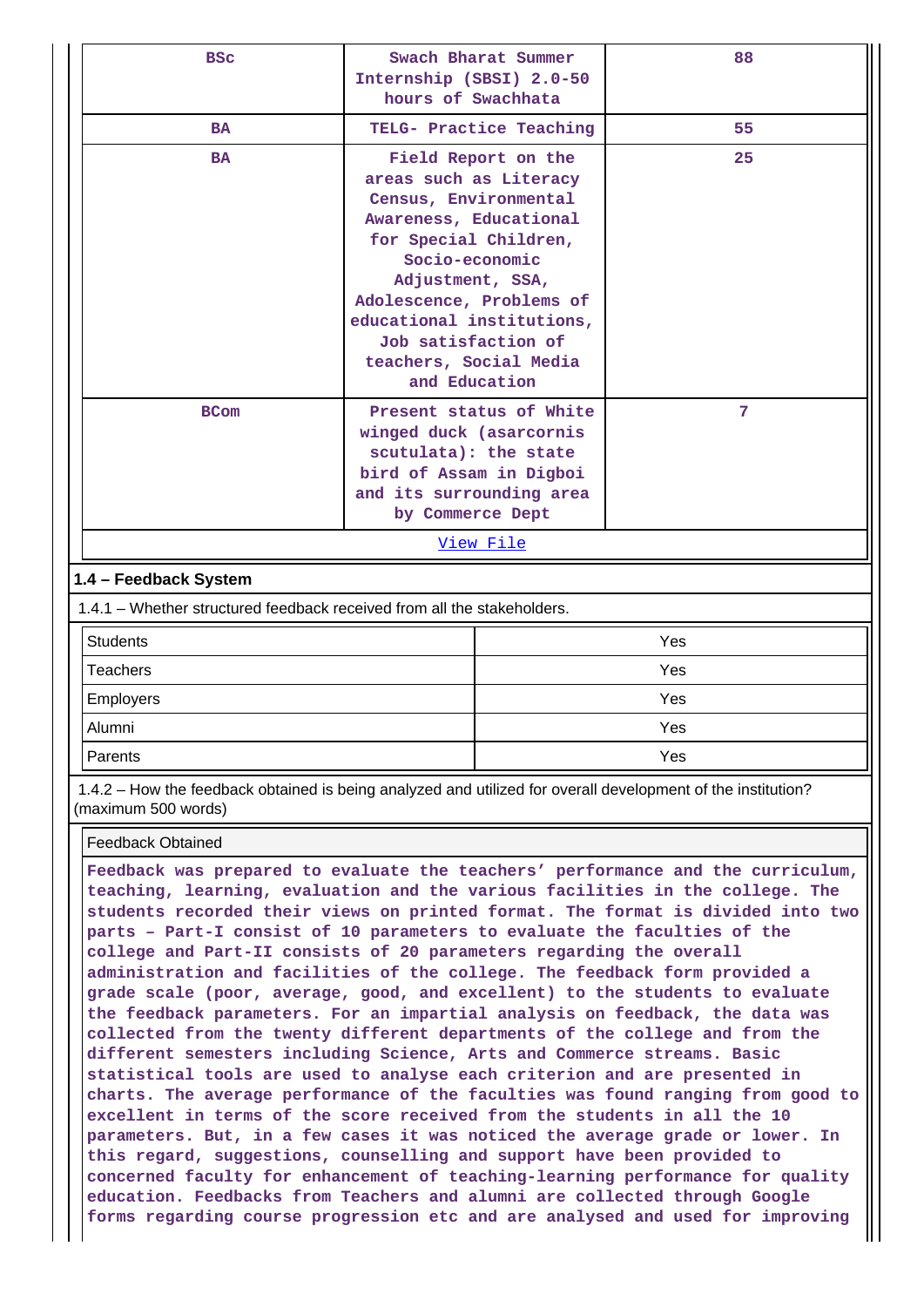# **Teaching-learning practices. Feedbacks from Employers are taken through a written questionnaire while feedbacks from parents are taken by the respective departments.**

# **CRITERION II – TEACHING- LEARNING AND EVALUATION**

# **2.1 – Student Enrolment and Profile**

|                                                                                  | 2.1.1 - Demand Ratio during the year                                                                                                 |      |  |                                                                                                  |           |                                                                                                  |                                   |                                                             |                          |
|----------------------------------------------------------------------------------|--------------------------------------------------------------------------------------------------------------------------------------|------|--|--------------------------------------------------------------------------------------------------|-----------|--------------------------------------------------------------------------------------------------|-----------------------------------|-------------------------------------------------------------|--------------------------|
|                                                                                  | Name of the<br>Programme<br>Specialization<br>Programme                                                                              |      |  | Number of seats<br>available                                                                     |           |                                                                                                  | Number of<br>Application received |                                                             | <b>Students Enrolled</b> |
|                                                                                  | Major in<br><b>BA</b><br>Assamese,<br>English, Hindi,<br>Political<br>Science,<br>Philosophy,<br>Economics and<br>Education          |      |  |                                                                                                  | 290       | 304                                                                                              |                                   | 232                                                         |                          |
|                                                                                  | Major in<br><b>BSC</b><br>Physics,<br>Chemistry,<br>Mathematics,<br>Electronics,<br>Zoology and<br>Botany                            |      |  |                                                                                                  | 160       |                                                                                                  | 204                               | 141                                                         |                          |
| Major in<br><b>BCom</b><br>Accounting and<br>Finance,<br>Marketing<br>Management |                                                                                                                                      |      |  | 100                                                                                              |           | 125                                                                                              |                                   | 90                                                          |                          |
|                                                                                  |                                                                                                                                      |      |  |                                                                                                  | View File |                                                                                                  |                                   |                                                             |                          |
|                                                                                  | 2.2 - Catering to Student Diversity                                                                                                  |      |  |                                                                                                  |           |                                                                                                  |                                   |                                                             |                          |
|                                                                                  | 2.2.1 - Student - Full time teacher ratio (current year data)                                                                        |      |  |                                                                                                  |           |                                                                                                  |                                   |                                                             |                          |
|                                                                                  | Number of<br>Number of<br>Year<br>students enrolled<br>students enrolled<br>in the institution<br>in the institution<br>(UG)<br>(PG) |      |  | Number of<br>fulltime teachers<br>available in the<br>institution<br>teaching only UG<br>courses |           | Number of<br>fulltime teachers<br>available in the<br>institution<br>teaching only PG<br>courses |                                   | Number of<br>teachers<br>teaching both UG<br>and PG courses |                          |
|                                                                                  | 2019                                                                                                                                 | 1216 |  | 21                                                                                               | 72        |                                                                                                  | <b>Nill</b>                       |                                                             | $\overline{7}$           |

# **2.3 – Teaching - Learning Process**

 2.3.1 – Percentage of teachers using ICT for effective teaching with Learning Management Systems (LMS), Elearning resources etc. (current year data)

| Number of<br>Teachers on Roll                | Number of<br>teachers using<br>ICT (LMS, e-<br>Resources) | <b>ICT Tools and</b><br>resources<br>available | Number of ICT<br>enabled<br>Classrooms | Numberof smart<br>classrooms | E-resources and<br>techniques used |  |  |  |  |
|----------------------------------------------|-----------------------------------------------------------|------------------------------------------------|----------------------------------------|------------------------------|------------------------------------|--|--|--|--|
| 72                                           | 67                                                        |                                                | 20                                     |                              |                                    |  |  |  |  |
| View File of ICT Tools and resources         |                                                           |                                                |                                        |                              |                                    |  |  |  |  |
| View File of E-resources and techniques used |                                                           |                                                |                                        |                              |                                    |  |  |  |  |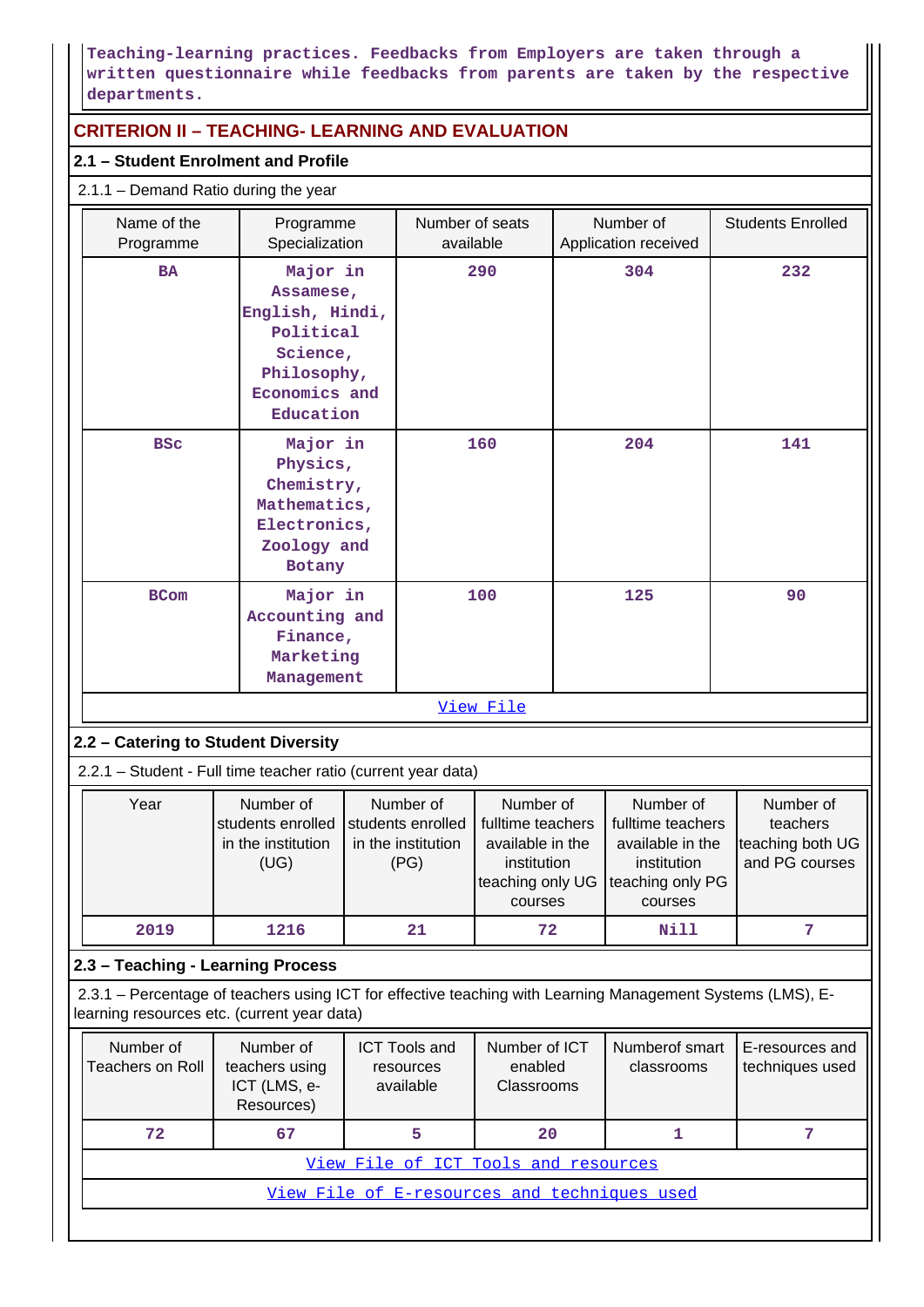| 2.3.2 - Students mentoring system available in the institution? Give details. (maximum 500 words)                                                                                                                                                                                                      |                                                   |                     |                                                                                     |               |                             |                                             |                                                                                       |                                                                    |                                                                               |
|--------------------------------------------------------------------------------------------------------------------------------------------------------------------------------------------------------------------------------------------------------------------------------------------------------|---------------------------------------------------|---------------------|-------------------------------------------------------------------------------------|---------------|-----------------------------|---------------------------------------------|---------------------------------------------------------------------------------------|--------------------------------------------------------------------|-------------------------------------------------------------------------------|
| Structured mentoring is not available, but faculty members are devoted to mentoring the student in and outside<br>the classroom as well as the department. Students are guided in academic and co-curricular pursuits as well as<br>in controlling/handling associated phobia and psychological issues |                                                   |                     |                                                                                     |               |                             |                                             |                                                                                       |                                                                    |                                                                               |
|                                                                                                                                                                                                                                                                                                        | Number of students enrolled in the<br>institution |                     |                                                                                     |               | Number of fulltime teachers |                                             |                                                                                       | Mentor: Mentee Ratio                                               |                                                                               |
| 1216                                                                                                                                                                                                                                                                                                   |                                                   |                     |                                                                                     |               | 72                          |                                             |                                                                                       |                                                                    | 1:17                                                                          |
| 2.4 - Teacher Profile and Quality                                                                                                                                                                                                                                                                      |                                                   |                     |                                                                                     |               |                             |                                             |                                                                                       |                                                                    |                                                                               |
| 2.4.1 - Number of full time teachers appointed during the year                                                                                                                                                                                                                                         |                                                   |                     |                                                                                     |               |                             |                                             |                                                                                       |                                                                    |                                                                               |
| No. of sanctioned<br>No. of filled positions<br>positions                                                                                                                                                                                                                                              |                                                   |                     | Vacant positions                                                                    |               |                             | Positions filled during<br>the current year |                                                                                       | No. of faculty with<br>Ph.D                                        |                                                                               |
| 65                                                                                                                                                                                                                                                                                                     |                                                   | 62                  |                                                                                     |               | 3                           |                                             | 7                                                                                     |                                                                    | 29                                                                            |
| 2.4.2 - Honours and recognition received by teachers (received awards, recognition, fellowships at State, National,<br>International level from Government, recognised bodies during the year)                                                                                                         |                                                   |                     |                                                                                     |               |                             |                                             |                                                                                       |                                                                    |                                                                               |
| Year of Award                                                                                                                                                                                                                                                                                          |                                                   | international level | Name of full time teachers<br>receiving awards from<br>state level, national level, | Designation   |                             |                                             | Name of the award,<br>fellowship, received from<br>Government or recognized<br>bodies |                                                                    |                                                                               |
| 2019                                                                                                                                                                                                                                                                                                   |                                                   |                     | Mrs. Baby Ritu<br>Phukan                                                            |               |                             | Associate<br>Professor                      |                                                                                       | 7th position in<br>44th All Assam<br>Yogasana<br>Championship 2019 |                                                                               |
|                                                                                                                                                                                                                                                                                                        |                                                   |                     |                                                                                     |               | View File                   |                                             |                                                                                       |                                                                    |                                                                               |
| 2.5 - Evaluation Process and Reforms                                                                                                                                                                                                                                                                   |                                                   |                     |                                                                                     |               |                             |                                             |                                                                                       |                                                                    |                                                                               |
| 2.5.1 – Number of days from the date of semester-end/ year- end examination till the declaration of results during<br>the year                                                                                                                                                                         |                                                   |                     |                                                                                     |               |                             |                                             |                                                                                       |                                                                    |                                                                               |
| Programme Name                                                                                                                                                                                                                                                                                         |                                                   | Programme Code      |                                                                                     | Semester/year |                             |                                             | Last date of the last<br>semester-end/year-<br>end examination                        |                                                                    | Date of declaration of<br>results of semester-<br>end/year-end<br>examination |
| <b>BCom</b>                                                                                                                                                                                                                                                                                            |                                                   | UG                  |                                                                                     |               | 5th                         |                                             | 14/12/2019                                                                            |                                                                    | 13/03/2020                                                                    |
| <b>BCom</b>                                                                                                                                                                                                                                                                                            |                                                   | UG                  |                                                                                     |               | 3rd                         | 14/12/2019                                  |                                                                                       |                                                                    | 13/03/2020                                                                    |
| <b>BCom</b>                                                                                                                                                                                                                                                                                            |                                                   | UG                  |                                                                                     |               | <b>1st</b>                  |                                             | 14/12/2019                                                                            |                                                                    | 13/03/2020                                                                    |
| <b>BSC</b>                                                                                                                                                                                                                                                                                             |                                                   | <b>UG</b>           |                                                                                     |               | 5th                         |                                             | 14/12/2019                                                                            |                                                                    | 13/03/2020                                                                    |
| <b>BSC</b>                                                                                                                                                                                                                                                                                             |                                                   | <b>UG</b>           |                                                                                     |               | 3rd                         |                                             | 14/12/2019                                                                            |                                                                    | 13/03/2020                                                                    |
| <b>BSC</b>                                                                                                                                                                                                                                                                                             |                                                   | UG                  |                                                                                     |               | <b>1st</b>                  |                                             | 14/12/2019                                                                            |                                                                    | 13/03/2020                                                                    |
| <b>BA</b>                                                                                                                                                                                                                                                                                              |                                                   | UG                  |                                                                                     |               | 5th                         |                                             | 14/12/2019                                                                            |                                                                    | 13/03/2020                                                                    |
| BA                                                                                                                                                                                                                                                                                                     |                                                   | UG                  |                                                                                     |               | 3rd                         |                                             | 14/12/2019                                                                            |                                                                    | 13/03/2020                                                                    |
| <b>BA</b>                                                                                                                                                                                                                                                                                              |                                                   | <b>UG</b>           |                                                                                     |               | <b>1st</b>                  |                                             | 14/12/2019                                                                            |                                                                    | 13/03/2020                                                                    |
|                                                                                                                                                                                                                                                                                                        |                                                   |                     |                                                                                     |               | View File                   |                                             |                                                                                       |                                                                    |                                                                               |
| 2.5.2 - Reforms initiated on Continuous Internal Evaluation(CIE) system at the institutional level (250 words)                                                                                                                                                                                         |                                                   |                     |                                                                                     |               |                             |                                             |                                                                                       |                                                                    |                                                                               |

 **In addition to the evaluation system assigned by the University, the college has introduced the following steps to make the process of continuous evaluation more fruitful: • Frequent Class test and two Sessional examinations are held for continuous internal evaluation of students. • Seminar presentations with**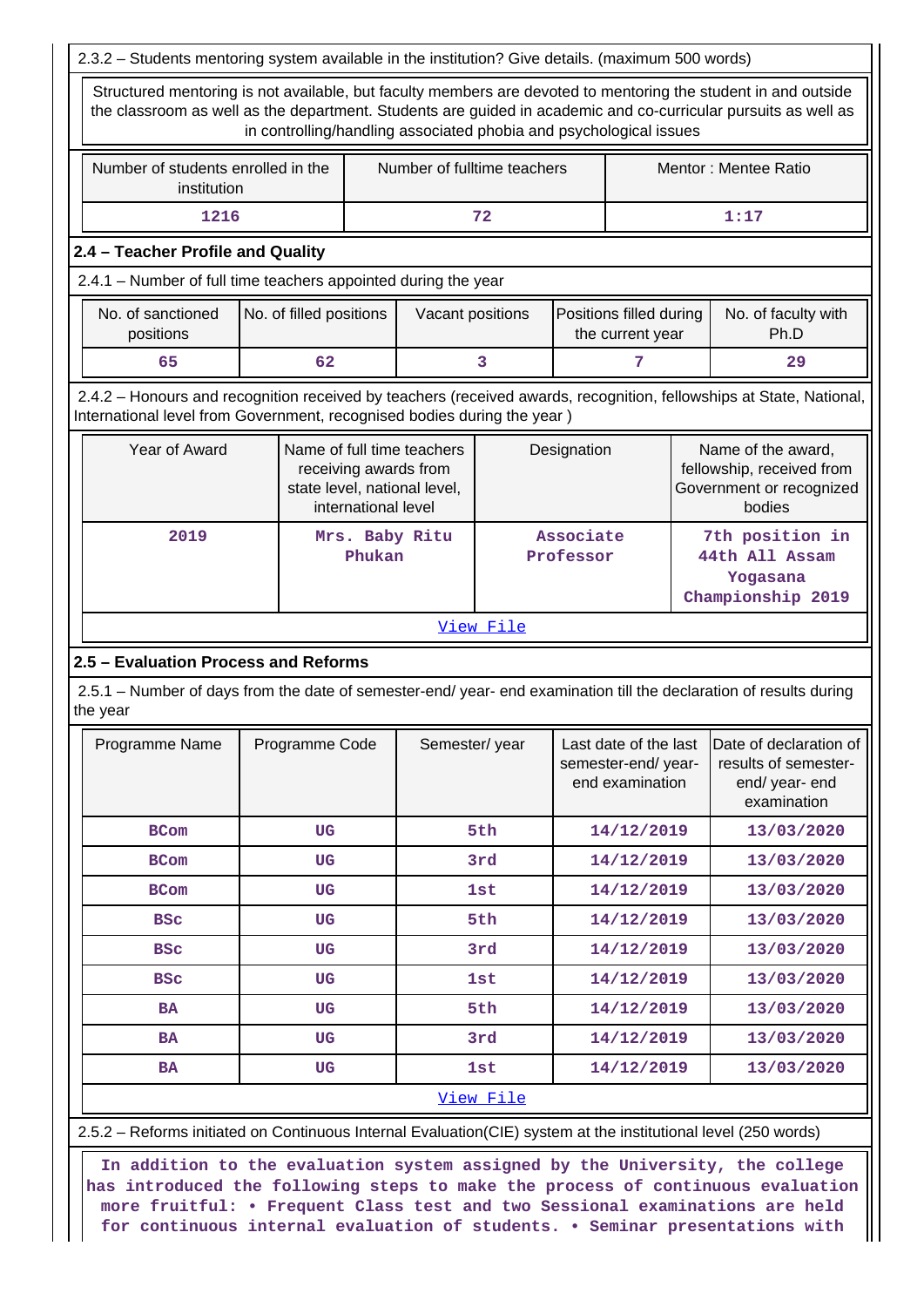**power-point have been made compulsory for all major students. • Group discussion among students has been organised for identifying and evaluating learners. • During lock down period online assessment was done through assignments. Some of the department had also organized online presentation.**

 2.5.3 – Academic calendar prepared and adhered for conduct of Examination and other related matters (250 words)

 **The institution prepares an academic calendar for each semester incorporating all the co-curricular and extracurricular activities of the college. All the insemester as well end-semester examinations are conducted in strict adherence to the academic calendar. The number of working days and holidays are defined clearly in the calendar adhered to the extent possible. The dates of indispensable activities of the college such as Students Union Election, Fresher's Social, Annual College week, Admission dates are adhered to by the college. The academic calendar includes date of observance of days and events of relevance. During the lockdown period a separate class routine was prepared for the online classes.**

### **2.6 – Student Performance and Learning Outcomes**

 2.6.1 – Program outcomes, program specific outcomes and course outcomes for all programs offered by the institution are stated and displayed in website of the institution (to provide the weblink)

<http://www.digboicollege.com/CourseObjective.pdf>

### 2.6.2 – Pass percentage of students

| Programme<br>Code      | Programme<br>Name | Programme<br>Specialization | Number of<br>students<br>appeared in the<br>final year<br>examination | Number of<br>students passed<br>in final year<br>examination | Pass Percentage |
|------------------------|-------------------|-----------------------------|-----------------------------------------------------------------------|--------------------------------------------------------------|-----------------|
| UG                     | <b>BSC</b>        | Physics                     | 20                                                                    | 15                                                           | 75              |
| <b>UG</b>              | <b>BSC</b>        | Chemistry                   | 21                                                                    | 20                                                           | 95.24           |
| <b>UG</b>              | <b>BSC</b>        | Botany                      | 16                                                                    | 11                                                           | 68.75           |
| <b>UG</b>              | <b>BA</b>         | General                     | 67                                                                    | 25                                                           | 37.31           |
| <b>UG</b>              | <b>BA</b>         | English                     | 13                                                                    | 8                                                            | 61.54           |
| <b>UG</b>              | <b>BA</b>         | Political<br>Science        | 23                                                                    | 22                                                           | 95.65           |
| <b>UG</b>              | <b>BA</b>         | Education                   | 19                                                                    | 14                                                           | 73.68           |
| <b>UG</b>              | <b>BA</b>         | Philosophy                  | 22                                                                    | 11                                                           | 50              |
| <b>UG</b>              | <b>BA</b>         | <b>Assamese</b>             | 17                                                                    | 9                                                            | 52.94           |
| <b>UG</b><br><b>BA</b> |                   | Economics                   | 15                                                                    |                                                              | 60              |
|                        |                   |                             | View File                                                             |                                                              |                 |

## **2.7 – Student Satisfaction Survey**

 2.7.1 – Student Satisfaction Survey (SSS) on overall institutional performance (Institution may design the questionnaire) (results and details be provided as weblink)

[http://digboicollege.com/upload/IQAC/student\\_satisfaction\\_survey2019-20.pdf](http://digboicollege.com/upload/IQAC/student_satisfaction_survey2019-20.pdf)

## **CRITERION III – RESEARCH, INNOVATIONS AND EXTENSION**

#### **3.1 – Resource Mobilization for Research**

3.1.1 – Research funds sanctioned and received from various agencies, industry and other organisations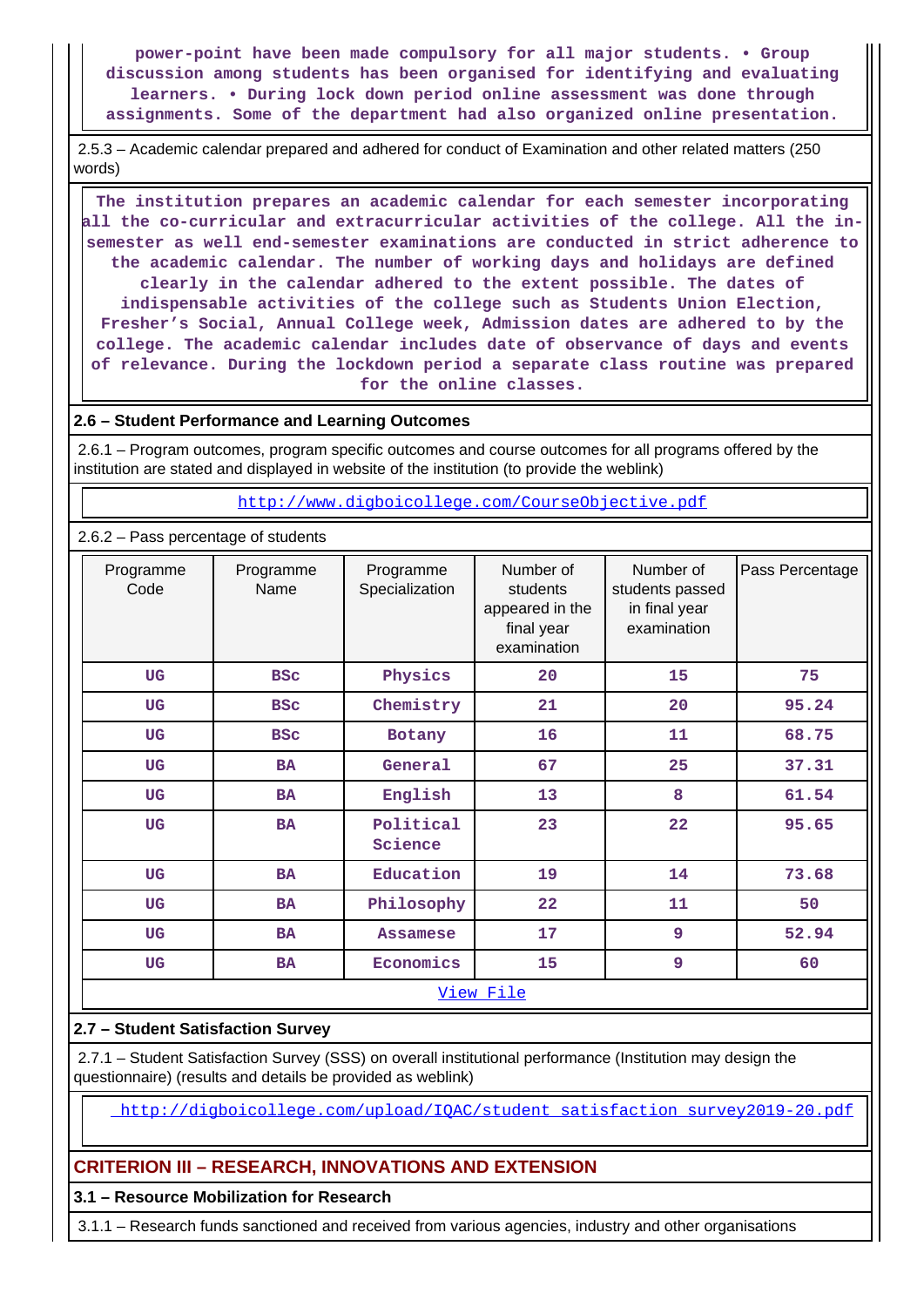| Nature of the Project                                                                                                                                                                  | Duration               |            | Name of the funding<br>agency                                    |                         |   | Total grant<br>sanctioned |           | Amount received<br>during the year |  |
|----------------------------------------------------------------------------------------------------------------------------------------------------------------------------------------|------------------------|------------|------------------------------------------------------------------|-------------------------|---|---------------------------|-----------|------------------------------------|--|
| Minor<br>Projects                                                                                                                                                                      | 730                    |            |                                                                  | <b>UGC</b>              |   | 8.5                       |           | 0.11                               |  |
| Industry<br>sponsored<br>Projects                                                                                                                                                      | 730                    |            |                                                                  | <b>OIL</b>              |   | 10                        |           | $\overline{2}$                     |  |
|                                                                                                                                                                                        |                        |            |                                                                  | View File               |   |                           |           |                                    |  |
| 3.2 - Innovation Ecosystem                                                                                                                                                             |                        |            |                                                                  |                         |   |                           |           |                                    |  |
| 3.2.1 – Workshops/Seminars Conducted on Intellectual Property Rights (IPR) and Industry-Academia Innovative<br>practices during the year                                               |                        |            |                                                                  |                         |   |                           |           |                                    |  |
| Title of workshop/seminar                                                                                                                                                              |                        |            | Name of the Dept.                                                |                         |   |                           |           | Date                               |  |
| Environmental Research<br>Project on "PRESENT<br>STATUS OF WHITE WINGED<br><b>DUCK (ASARCONIS</b><br><b>SCUTULATA): THE STATE</b><br>BIRD OF ASSAM IN DIGBOI<br>AND SURROUNDING AREA". |                        |            | Commerce Dept with<br>financial assistance from<br>OIL, Duliajan |                         |   |                           |           | 04/05/2019                         |  |
| 3.2.2 - Awards for Innovation won by Institution/Teachers/Research scholars/Students during the year                                                                                   |                        |            |                                                                  |                         |   |                           |           |                                    |  |
| Title of the innovation                                                                                                                                                                | Name of Awardee        |            | Awarding Agency                                                  |                         |   | Date of award             |           | Category                           |  |
| Eco-Art                                                                                                                                                                                | Niranjan<br>Nayak      |            | Rotary Club                                                      |                         |   | 29/05/2020                |           | Eco-Art                            |  |
|                                                                                                                                                                                        |                        |            |                                                                  | View File               |   |                           |           |                                    |  |
| 3.2.3 - No. of Incubation centre created, start-ups incubated on campus during the year                                                                                                |                        |            |                                                                  |                         |   |                           |           |                                    |  |
| Incubation<br>Center                                                                                                                                                                   | Name                   |            | Sponsered By                                                     | Name of the<br>Start-up |   | Nature of Start-<br>up    |           | Date of<br>Commencement            |  |
| <b>NA</b>                                                                                                                                                                              | <b>NA</b>              |            | <b>NA</b>                                                        | <b>NA</b>               |   |                           | <b>NA</b> | Nill                               |  |
|                                                                                                                                                                                        |                        |            |                                                                  | No file uploaded.       |   |                           |           |                                    |  |
| 3.3 - Research Publications and Awards                                                                                                                                                 |                        |            |                                                                  |                         |   |                           |           |                                    |  |
| 3.3.1 - Incentive to the teachers who receive recognition/awards                                                                                                                       |                        |            |                                                                  |                         |   |                           |           |                                    |  |
| <b>State</b>                                                                                                                                                                           |                        |            | National                                                         |                         |   |                           |           | International                      |  |
| $\mathbf 0$                                                                                                                                                                            |                        |            | 0                                                                |                         |   |                           |           | 0                                  |  |
| 3.3.2 - Ph. Ds awarded during the year (applicable for PG College, Research Center)                                                                                                    |                        |            |                                                                  |                         |   |                           |           |                                    |  |
|                                                                                                                                                                                        | Name of the Department |            |                                                                  |                         |   | Number of PhD's Awarded   |           |                                    |  |
|                                                                                                                                                                                        | <b>NA</b>              |            |                                                                  |                         |   | Nill                      |           |                                    |  |
| 3.3.3 - Research Publications in the Journals notified on UGC website during the year                                                                                                  |                        |            |                                                                  |                         |   |                           |           |                                    |  |
| <b>Type</b>                                                                                                                                                                            |                        | Department |                                                                  | Number of Publication   |   |                           |           | Average Impact Factor (if<br>any)  |  |
| International                                                                                                                                                                          |                        | Botany     |                                                                  |                         | 1 |                           |           | 7.08                               |  |
| International                                                                                                                                                                          |                        | Chemistry  |                                                                  |                         | 3 |                           |           | 2.68                               |  |
| International                                                                                                                                                                          |                        | Economics  |                                                                  |                         | 1 |                           |           | $\mathbf{O}$                       |  |
| International                                                                                                                                                                          |                        | Geography  |                                                                  |                         | 3 |                           |           | 5.55                               |  |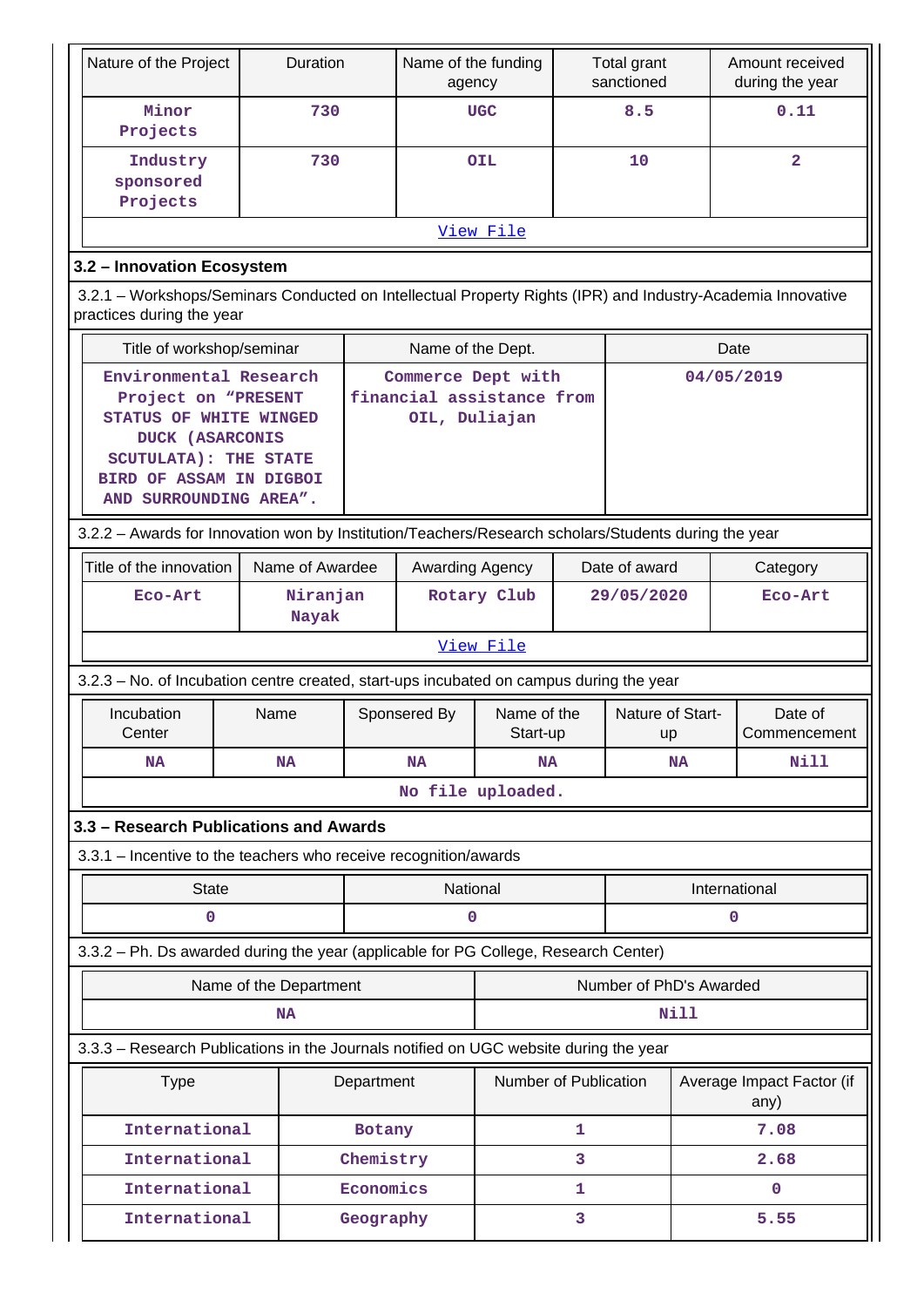|                                                                                                                                                                                                | Hindi<br>International                               |                                                                  |                        |           | 1                     |                                                                    | 4.01                                                 |  |  |  |
|------------------------------------------------------------------------------------------------------------------------------------------------------------------------------------------------|------------------------------------------------------|------------------------------------------------------------------|------------------------|-----------|-----------------------|--------------------------------------------------------------------|------------------------------------------------------|--|--|--|
| International                                                                                                                                                                                  |                                                      | Zoology                                                          |                        |           | $\overline{2}$        |                                                                    | 5.24                                                 |  |  |  |
|                                                                                                                                                                                                |                                                      |                                                                  |                        | View File |                       |                                                                    |                                                      |  |  |  |
|                                                                                                                                                                                                |                                                      |                                                                  |                        |           |                       |                                                                    |                                                      |  |  |  |
| 3.3.4 - Books and Chapters in edited Volumes / Books published, and papers in National/International Conference<br>Proceedings per Teacher during the year                                     |                                                      |                                                                  |                        |           |                       |                                                                    |                                                      |  |  |  |
|                                                                                                                                                                                                | Department                                           |                                                                  |                        |           |                       | Number of Publication                                              |                                                      |  |  |  |
|                                                                                                                                                                                                | <b>Assamese</b>                                      |                                                                  |                        |           |                       | $\mathbf{2}$                                                       |                                                      |  |  |  |
|                                                                                                                                                                                                | Commerce                                             |                                                                  |                        |           |                       | 1                                                                  |                                                      |  |  |  |
|                                                                                                                                                                                                | Economics                                            |                                                                  |                        |           |                       | $\mathbf{2}$                                                       |                                                      |  |  |  |
|                                                                                                                                                                                                | Education                                            |                                                                  |                        |           |                       | 3                                                                  |                                                      |  |  |  |
|                                                                                                                                                                                                | English                                              |                                                                  |                        |           |                       | 6                                                                  |                                                      |  |  |  |
|                                                                                                                                                                                                |                                                      |                                                                  |                        |           |                       |                                                                    |                                                      |  |  |  |
|                                                                                                                                                                                                | Hindi<br>$\mathbf{2}$                                |                                                                  |                        |           |                       |                                                                    |                                                      |  |  |  |
| View File                                                                                                                                                                                      |                                                      |                                                                  |                        |           |                       |                                                                    |                                                      |  |  |  |
| 3.3.5 - Bibliometrics of the publications during the last Academic year based on average citation index in Scopus/<br>Web of Science or PubMed/ Indian Citation Index                          |                                                      |                                                                  |                        |           |                       |                                                                    |                                                      |  |  |  |
| Title of the<br>Paper                                                                                                                                                                          | Name of<br>Author                                    | Title of journal                                                 | Year of<br>publication |           | <b>Citation Index</b> | Institutional<br>affiliation as<br>mentioned in<br>the publication | Number of<br>citations<br>excluding self<br>citation |  |  |  |
| Alteration<br>of Gut<br>Histology<br>and<br>induced<br>toxicity<br>in<br>flacherie<br>infected<br>muga<br>silkworm,<br>Antheraea<br>assamensis<br>Helfer (Sa<br>turniidae:<br>Lepidopter<br>a) | Moni<br><b>Kankana</b><br>Kalita,<br>Kishor<br>Haloi | <b>Internat</b><br>ional<br>Journal of<br>Entomology<br>Research |                        | 2020      | $\mathbf 0$           | Digboi<br>College                                                  | <b>Nill</b>                                          |  |  |  |
| The Engi<br>neering<br>behind A<br>successful<br>supply                                                                                                                                        | Samrat<br>Bharadwaj                                  | Internat<br>ional<br>Journal of<br>scientific<br>and Techno      |                        | 2019      | 0.2                   | Dibrugarh<br>University                                            | $\mathbf{1}$                                         |  |  |  |

[View File](https://assessmentonline.naac.gov.in/public/Postacc/Bibliometrics/12934_Bibliometrics_1629995001.xlsx)

**logical Research**

**chain management strategy: an insight into Amazon.com**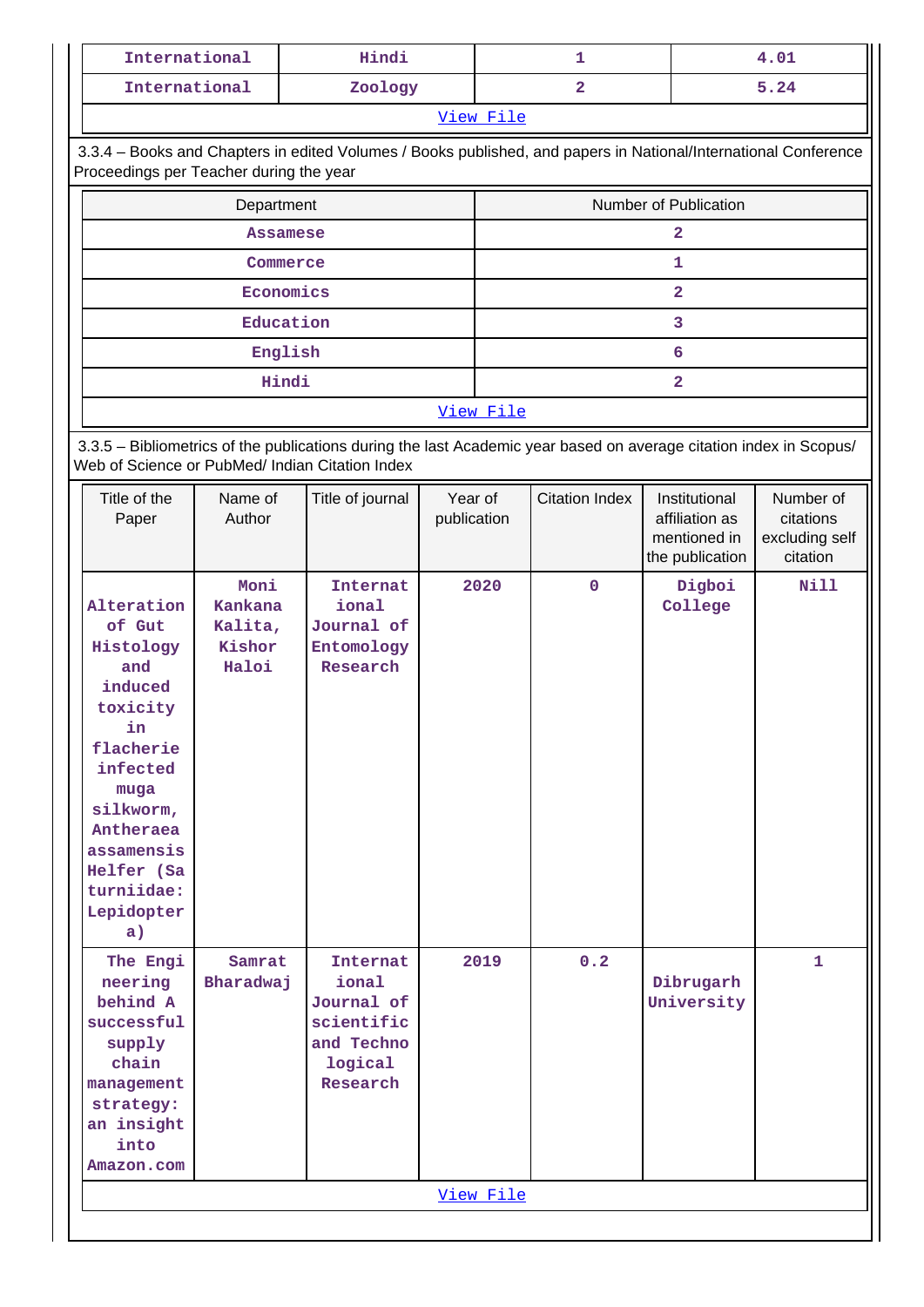| 3.3.6 - h-Index of the Institutional Publications during the year. (based on Scopus/ Web of science)                                                                                                                                          |                        |  |                                                          |          |                                                          |  |                         |                                                      |                                                          |                                                                         |
|-----------------------------------------------------------------------------------------------------------------------------------------------------------------------------------------------------------------------------------------------|------------------------|--|----------------------------------------------------------|----------|----------------------------------------------------------|--|-------------------------|------------------------------------------------------|----------------------------------------------------------|-------------------------------------------------------------------------|
| Title of the<br>Paper                                                                                                                                                                                                                         | Name of<br>Author      |  | Title of journal                                         |          | Year of<br>publication                                   |  | h-index                 | Number of<br>citations<br>excluding self<br>citation |                                                          | Institutional<br>affiliation as<br>mentioned in<br>the publication      |
| Genetic<br>diversity<br>among the<br>morphs of<br>antheraca<br>assamensis<br>helfer<br>study<br>using RAPD<br>and<br>internal t<br>ranscribed<br>spacer DNA<br>1                                                                              | Dr.<br>Kishor<br>Haloi |  | Indian<br>Journal of<br>Experiment<br>al Biology         |          | 2019                                                     |  | $\mathbf{1}$            | $\mathbf{1}$                                         |                                                          | Institute<br>оf<br>Advanced<br>Study in<br>Science<br>and<br>Technology |
|                                                                                                                                                                                                                                               |                        |  |                                                          |          | View File                                                |  |                         |                                                      |                                                          |                                                                         |
| 3.3.7 - Faculty participation in Seminars/Conferences and Symposia during the year:                                                                                                                                                           |                        |  |                                                          |          |                                                          |  |                         |                                                      |                                                          |                                                                         |
| Number of Faculty                                                                                                                                                                                                                             |                        |  | International                                            | National |                                                          |  | <b>State</b>            |                                                      | Local                                                    |                                                                         |
| Attended/Semi<br>nars/Workshops                                                                                                                                                                                                               |                        |  | 5<br>22                                                  |          |                                                          |  | $\overline{\mathbf{2}}$ |                                                      | <b>Nill</b>                                              |                                                                         |
| Presented<br>papers                                                                                                                                                                                                                           |                        |  | $\overline{\mathbf{2}}$                                  | 17       |                                                          |  | <b>Nill</b>             |                                                      |                                                          | <b>Nill</b>                                                             |
|                                                                                                                                                                                                                                               |                        |  |                                                          |          | View File                                                |  |                         |                                                      |                                                          |                                                                         |
| 3.4 - Extension Activities                                                                                                                                                                                                                    |                        |  |                                                          |          |                                                          |  |                         |                                                      |                                                          |                                                                         |
| 3.4.1 – Number of extension and outreach programmes conducted in collaboration with industry, community and<br>Non- Government Organisations through NSS/NCC/Red cross/Youth Red Cross (YRC) etc., during the year                            |                        |  |                                                          |          |                                                          |  |                         |                                                      |                                                          |                                                                         |
| Title of the activities                                                                                                                                                                                                                       |                        |  | Organising unit/agency/<br>collaborating agency          |          | Number of teachers<br>participated in such<br>activities |  |                         |                                                      | Number of students<br>participated in such<br>activities |                                                                         |
| A day long field<br>trip was organized<br>to Dehing Patkai<br>Wildlife Sanctuary,<br>on 14th October,<br>2019 for the school<br>children of the<br>college vicinity<br>for their knowledge<br>on nature.<br>Celebration of<br>NSS Day on 24th |                        |  | NSS Digboi<br>College Unit<br>NSS Digboi<br>College Unit |          |                                                          |  | 1<br>1                  |                                                      | 10<br>76                                                 |                                                                         |
| September 2019, was<br>started with Flag<br>Hoisting in the<br>college by<br>Principal, Dr. Dip<br>Saikia followed by<br>a programme on,                                                                                                      |                        |  |                                                          |          |                                                          |  |                         |                                                      |                                                          |                                                                         |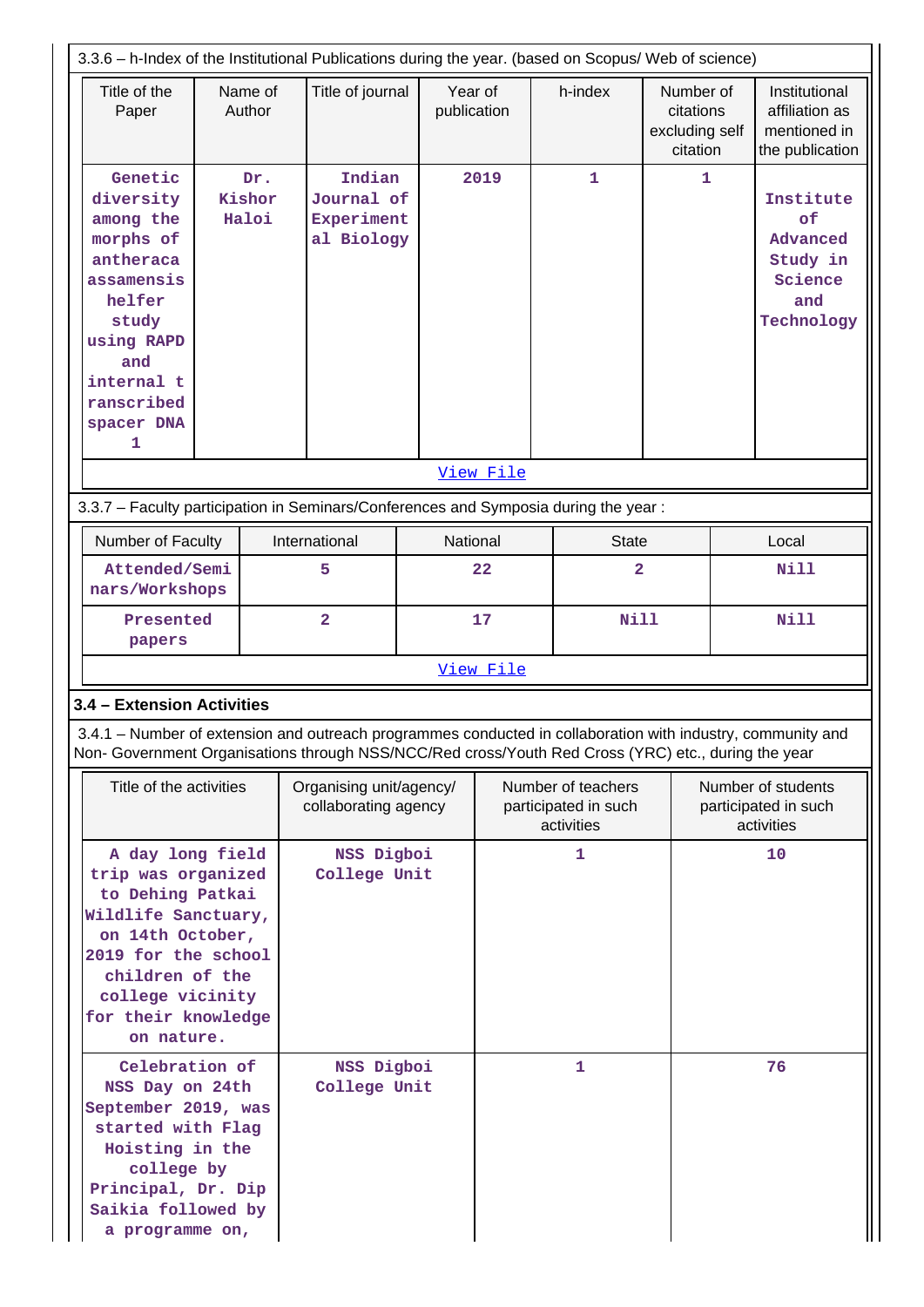| "Adolescents Health<br>with special<br>reference to<br>Substance Abuse,<br>Impact on Health<br>Ways for Preventio                                                                                       |                                                                                                         |              |     |
|---------------------------------------------------------------------------------------------------------------------------------------------------------------------------------------------------------|---------------------------------------------------------------------------------------------------------|--------------|-----|
| Cleanliness Drive<br>outside Digboi<br>College Campus and<br>reached out the<br>common public to<br>make their premises<br>neat and clean on<br>5thSeptember 2019.                                      | NSS Digboi<br>College Unit                                                                              | 1            | 54  |
| Assisted Tinsukia<br>District Authority<br>on the Post Flood<br>Mega Health Camp,<br>organized at<br>Naharoni Wathoi<br>L.P. School, under<br>Tinsukia Revenue<br>Circle dated on<br>18th August, 2019. | NSS Digboi<br>College Unit                                                                              | $\mathbf{1}$ | 30  |
| Post Flood<br>Relieve Programme<br>was organized at 2<br>No. Kopahtoli,<br>Dholla, Tinsukia on<br>11th August, 2019.1                                                                                   | NSS Digboi<br>College Unit                                                                              | 1            | 30  |
| Celebration of<br>Van Mahotsav at<br>Bogapani, Digboi<br>$(1st - 7th July,$<br>2019)                                                                                                                    | NSS Digboi<br>College Unit and<br>Dept of Zoology in<br>collaboration with<br>Digboi Forest<br>division | 1            | 212 |
| Initiation of<br>Swachh Bharat<br>Summer Internship<br>2.0: 2019 from 1st<br>to $31st$ July, $2019$<br>(Summer Vacation<br>Programme).                                                                  | NSS Digboi<br>College Unit                                                                              | 1            | 90  |
| A Street Play on<br><b>"PLASTIC MUKTA</b><br>BHARAT" on<br>29/09/2019                                                                                                                                   | NSS Digboi<br>College Unit in<br>collaboration with<br>Digboi Municipal<br>Board                        | $\mathbf{1}$ | 25  |
| A procession on<br><b>"PLASTIC MUKTA</b><br>BHARAT" on<br>27/09/2019                                                                                                                                    | NSS Digboi<br>College Unit in<br>collaboration with<br>Digboi Municipal<br>Board                        | $\mathbf{1}$ | 25  |
| Preparation of<br>Eco-bricks with                                                                                                                                                                       | NSS Digboi<br>College Unit                                                                              | $\mathbf{1}$ | 10  |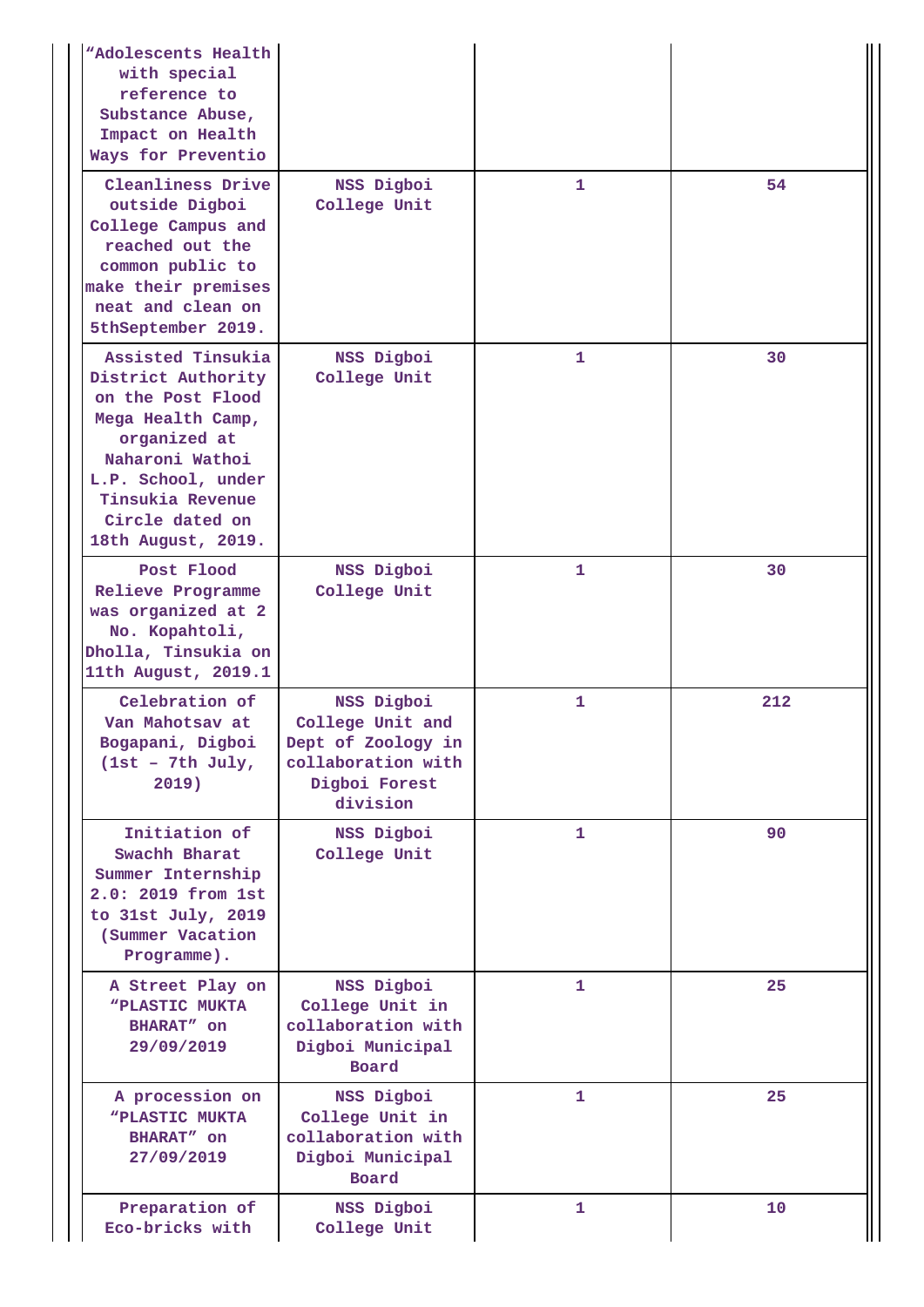|--|

[View File](https://assessmentonline.naac.gov.in/public/Postacc/Extension/12934_Extension_1630399474.xlsx)

 3.4.2 – Awards and recognition received for extension activities from Government and other recognized bodies during the year

| Name of the activity                                                                                                                                                                                                                                                                                 | Award/Recognition               | <b>Awarding Bodies</b>                    | Number of students<br><b>Benefited</b> |
|------------------------------------------------------------------------------------------------------------------------------------------------------------------------------------------------------------------------------------------------------------------------------------------------------|---------------------------------|-------------------------------------------|----------------------------------------|
| Sachch Assam<br>Abhiyan                                                                                                                                                                                                                                                                              | First position<br>(State Level) | Swachh Bharat<br>Mission-Gramin,<br>Assam | 90                                     |
| Office bearers of<br>Rotaract Club of<br>Digboi Oil Town<br>have facilitated<br>Mr. Rajib Rudra<br>Tariang, Programme<br>Officer, NSS Digboi<br>College Unit on the<br>occasion of<br>Teachers Day, for<br>contribution to the<br>social cause apart<br>from academics,<br>dated on 5th<br>September | Recognition                     | Rotaract Club of<br>Digboi Oil Town       | $\mathbf{1}$                           |
| On the occasion<br>of NSS Day, Mr.<br>Jyotishman Moran,<br>was awarded by<br>Honourable<br>President of India,<br>as National NSS<br>Volunteer Awardees<br>for the year<br>2017-18, declared<br>on 24th September,<br>2019. Mr.<br>Jyotishman Moran<br>received his Award<br>from New Delhi.         | NSS Volunteer<br>Awardee        | Govt of India                             | 1                                      |
| NSS Digboi<br>College Unit<br>received the Swachh<br>Yuva Sevak Award as<br>the First Position<br>in the exemplary<br>towards attaining<br>the 'Swachh Assam',<br>on 3rd October,<br>2019 from<br>Honourable Chief<br>Minister of Assam,<br>a ceremony held at<br>Guwahati.                          | First Position                  | Govt of Assam                             | 90                                     |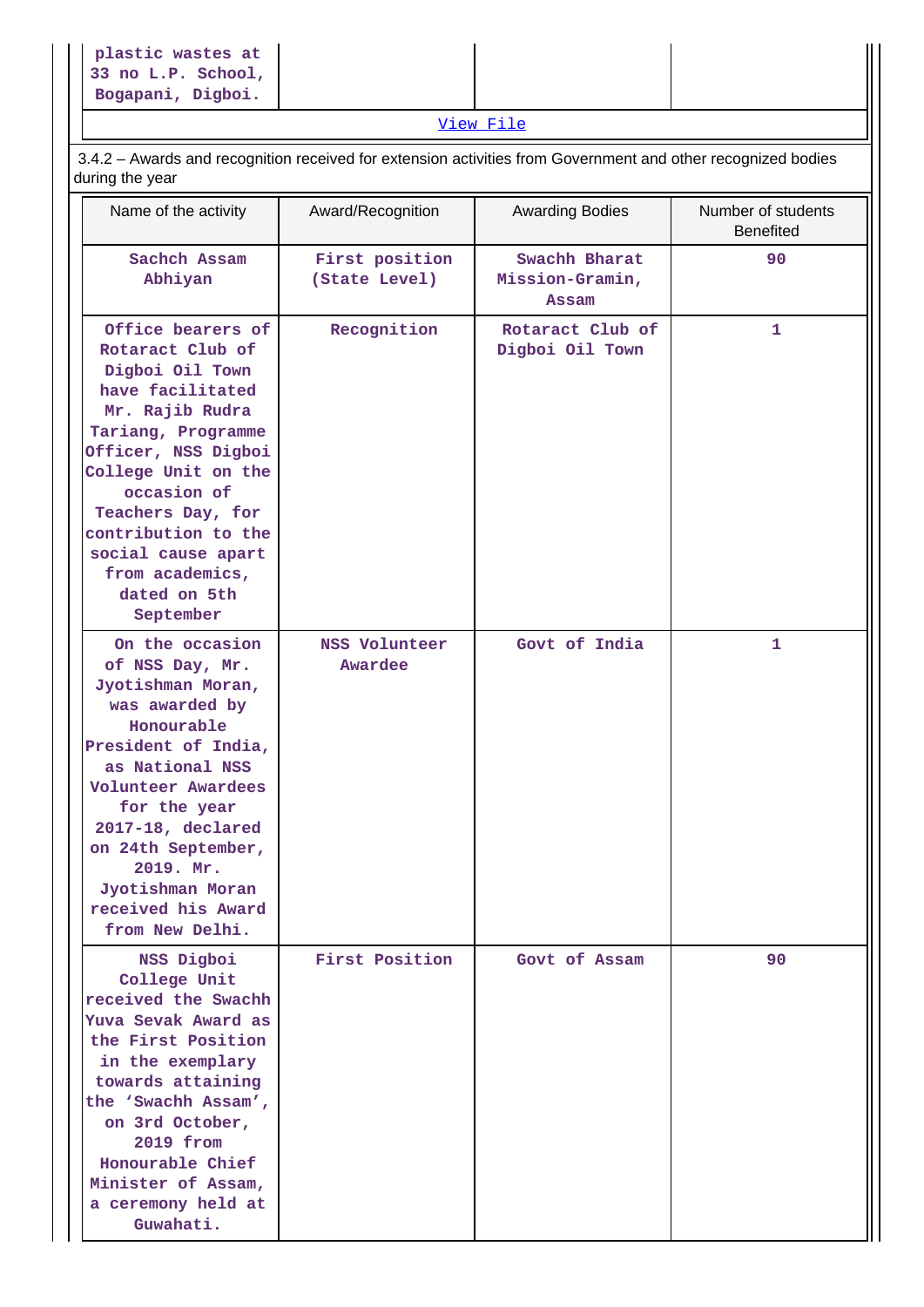| National Awardee,<br>Mr. Jyotishman<br>Moran an NSS<br>Volunteer of<br>2015-18 Session and<br>the State Level<br>Award Team on SBSI<br>2.0 2019 were<br>felicitated by the<br>Principal Digboi<br>College and the<br>Fraternity at<br>Digboi College on<br>12th October, 2019.       | Recognition                                        |                        |           | Digboi College                                          | 1                                                       |
|--------------------------------------------------------------------------------------------------------------------------------------------------------------------------------------------------------------------------------------------------------------------------------------|----------------------------------------------------|------------------------|-----------|---------------------------------------------------------|---------------------------------------------------------|
| Tariang, was<br>invited to take<br>part in the 5th<br>National Knowledge<br>Conclave for<br>Colleges and<br>Universities, as a<br>Panellist organized<br>by Centre for<br>Science and<br>Environment, held<br>at Anil Agarwal<br>Environment<br>Training Institute,<br>Rajasthan fro | Recognition<br>Mr. Rajib Rudra                     |                        |           | Centre for<br>Science and<br>Environment                | 1                                                       |
| Prince Chiring of<br>26 Assam (I) Coy<br>NCC participated<br>Annual NCC Republic<br>Day Camp held at<br>New Delhi from 1st<br>January to 29th<br>January 2020                                                                                                                        | Recognition                                        |                        |           | <b>NCC</b>                                              | $\mathbf{1}$                                            |
| 3.4.3 - Students participating in extension activities with Government Organisations, Non-Government                                                                                                                                                                                 |                                                    |                        | View File |                                                         |                                                         |
| Organisations and programmes such as Swachh Bharat, Aids Awareness, Gender Issue, etc. during the year                                                                                                                                                                               |                                                    |                        |           |                                                         |                                                         |
| Name of the scheme                                                                                                                                                                                                                                                                   | Organising unit/Agen<br>cy/collaborating<br>agency | Name of the activity   |           | Number of teachers<br>participated in such<br>activites | Number of students<br>participated in such<br>activites |
| Cleanliness<br>Drive outside<br>Digboi College<br>Campus on 8th<br>August 2019.                                                                                                                                                                                                      | NSS Digboi<br>College Unit                         | Awareness<br>Programme |           | $\mathbf{2}$                                            | 4                                                       |
| Celebration<br>of Wildlife<br>week at Digboi<br>College, from<br>1-7 October<br>2019.                                                                                                                                                                                                | NSS Digboi<br>College Unit<br>and Zoology<br>Dept. | Programme              | Awareness | $\overline{\mathbf{2}}$                                 | 5                                                       |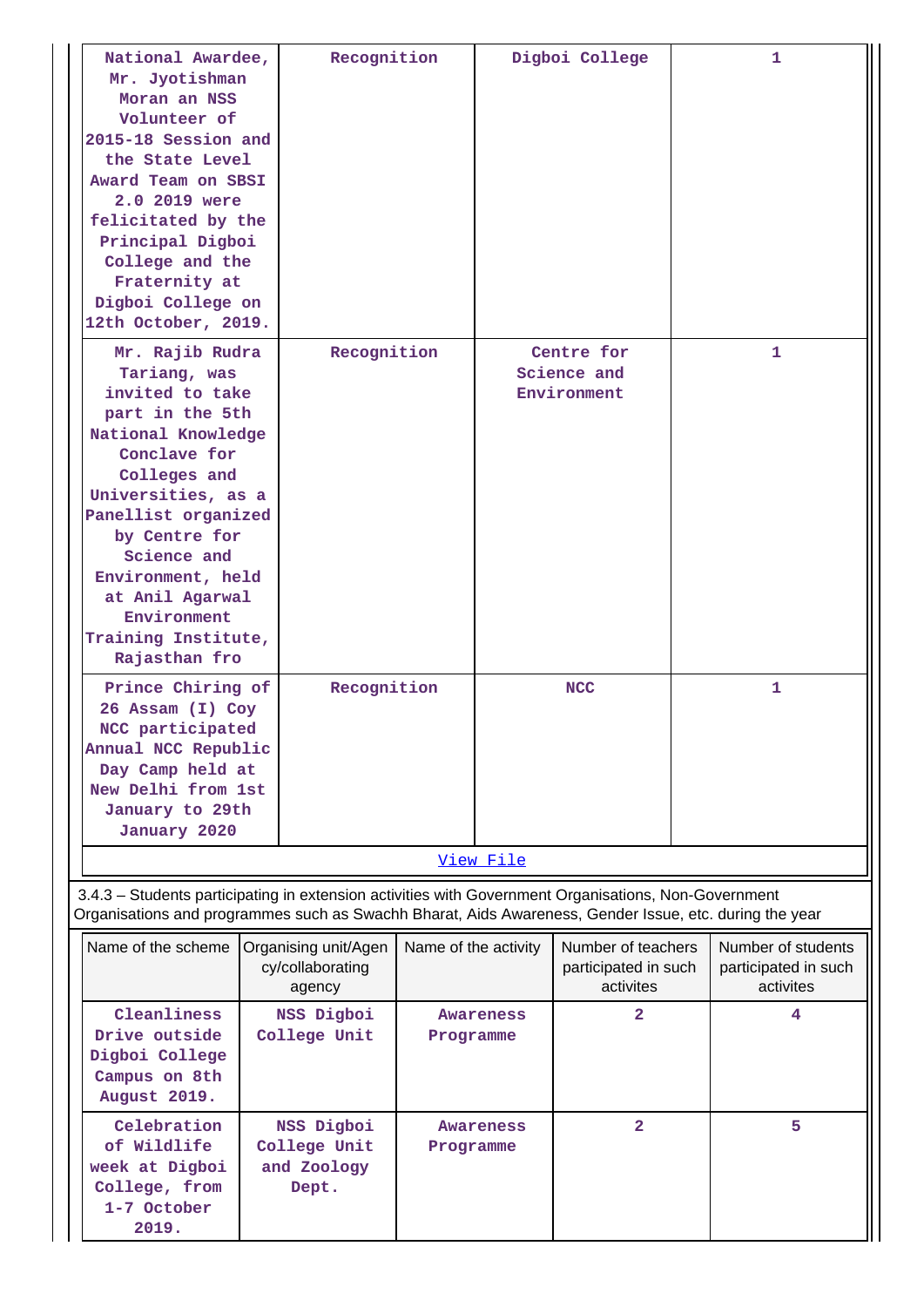| Celebration<br>of World<br>Wetland Day,<br>2020 at Digboi<br>OIL Field<br>Wetland, Digboi<br>Oil Field.                                                                                                                                                                                                                      | NSS Digboi<br>College Unit<br>and Zoology<br>Dept. | Awareness<br>Programme        | $\overline{\mathbf{2}}$ | 10 |
|------------------------------------------------------------------------------------------------------------------------------------------------------------------------------------------------------------------------------------------------------------------------------------------------------------------------------|----------------------------------------------------|-------------------------------|-------------------------|----|
| Celebration<br>of World<br>Wildlife Day,<br>2019 at Digboi<br>College on 3rd<br>March, 2020.                                                                                                                                                                                                                                 | NSS Digboi<br>College Unit<br>and Zoology<br>Dept. | <b>Awareness</b><br>Programme | $\overline{2}$          | 60 |
| Celebration<br>of World<br>Environment<br>Day, 2020 at<br>Digboi College<br>on 5th June,<br>2020.                                                                                                                                                                                                                            | NSS Digboi<br>College Unit<br>and Zoology<br>Dept. | <b>Awareness</b><br>Programme | $\overline{2}$          | 60 |
| Initiatives<br>taken by<br>students of<br>Digboi College<br>to create<br>public<br>awareness<br>regarding<br>illegal coal<br>mining<br>activities in<br>Dehing Patkai<br>Rainforest and<br>starting the "I<br>am Dehing<br>Patkai"<br>movement to<br>cover the<br>entire 900<br>sq.km.<br>Rainforest<br>under protected<br>а | Dept. Of<br>Commerce                               | Awareness<br>Programme        | 1                       | 50 |
| Snake<br>conservation<br>awareness<br>programme<br>carried out by<br>student of<br>Digboi College<br>at Mankhowa<br>Teastate<br>colony, on<br>05/06/2020.                                                                                                                                                                    | NSS Digboi<br>College Unit<br>and Zoology<br>Dept. | Awareness<br>Programme        | $\mathbf{1}$            | 30 |
| Involvement<br>of Digboi                                                                                                                                                                                                                                                                                                     | Zoology Dept.                                      | Awareness<br>Programme        | 1                       | 5  |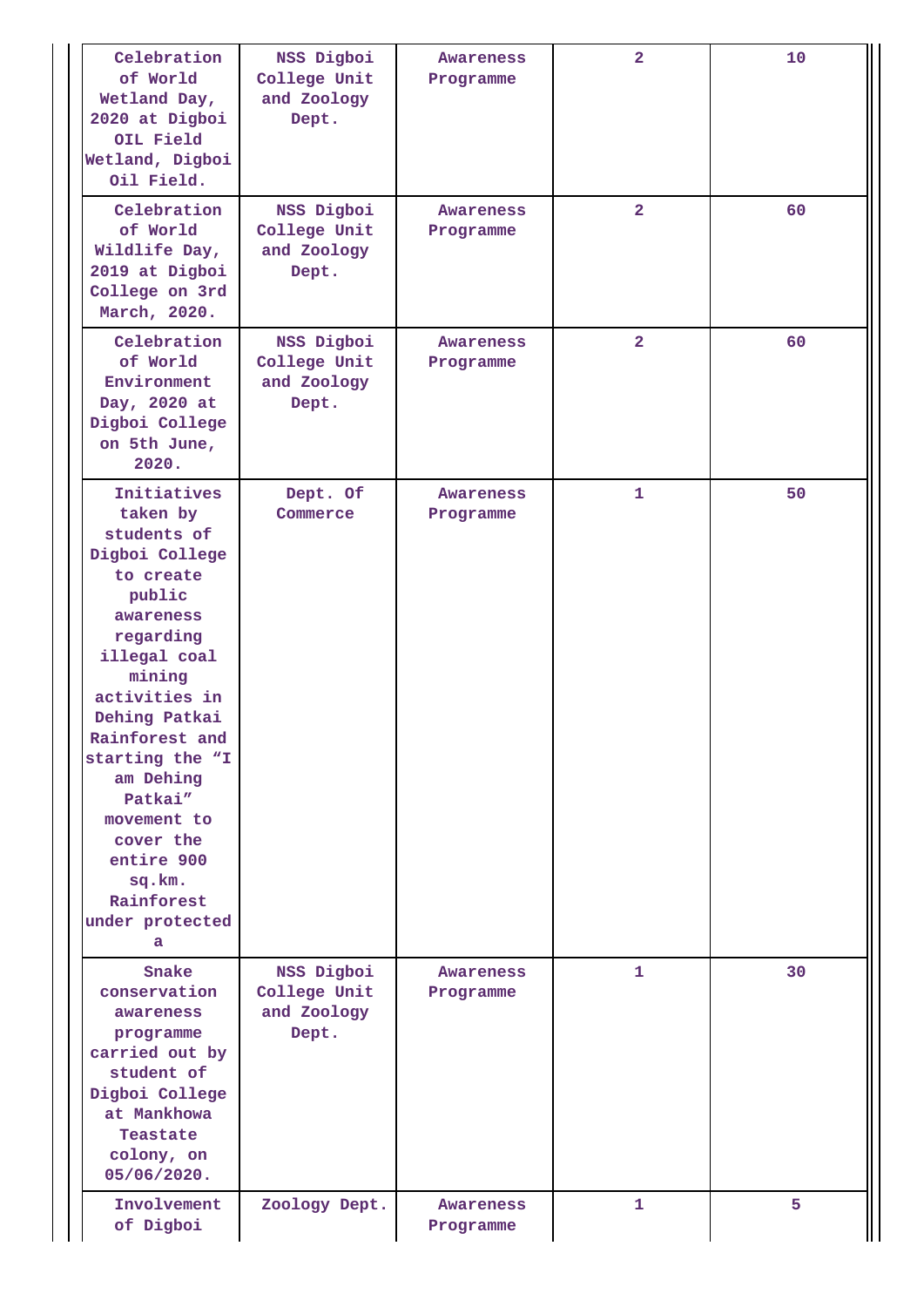| College<br>teachers and<br>students in<br>Environment<br>Impact<br>Assessment in<br>the oil blowout<br>at oil station<br>no 05, Baghjan,<br>Tinsukia, dated<br>06/06/2020.                   |                                         |             |                               |           |                                 |          |     |  |
|----------------------------------------------------------------------------------------------------------------------------------------------------------------------------------------------|-----------------------------------------|-------------|-------------------------------|-----------|---------------------------------|----------|-----|--|
| Wall painting<br>by the students<br>of Digboi<br>College for<br>environmental<br>consciousness<br>in Digboi<br>College campus<br>and in<br>Saraipung<br>village on<br>05/06/2020.            | NSS Digboi<br>College Unit              |             | Awareness<br>Programme        |           | 1                               |          | 325 |  |
| Maintenance<br>of<br>Interpretation<br>Centre at<br>Saraipung<br>Viliage                                                                                                                     | Zoology Dept.<br>With Aaranyak,<br>NGO. |             | <b>Awareness</b><br>Programme |           | $\mathbf{1}$                    |          | 10  |  |
|                                                                                                                                                                                              |                                         |             |                               | View File |                                 |          |     |  |
| 3.5 - Collaborations                                                                                                                                                                         |                                         |             |                               |           |                                 |          |     |  |
| 3.5.1 – Number of Collaborative activities for research, faculty exchange, student exchange during the year                                                                                  |                                         |             |                               |           |                                 |          |     |  |
| Nature of activity                                                                                                                                                                           |                                         | Participant |                               |           | Source of financial support     | Duration |     |  |
| Environmental<br>Research Project on<br>"PRESENT STATUS OF<br>WHITE WINGED DUCK<br><b>(ASARCONIS</b><br><b>SCUTULATA): THE</b><br>STATE BIRD OF ASSAM<br>IN DIGBOI AND<br>SURROUNDING AREA". |                                         | 10          |                               |           | OIL, Duliajan                   |          | 730 |  |
| Training<br>programme for<br>faculty, non-<br>teaching staff and<br>students in the<br>field of eco<br>restoration,<br>environment, land<br>and water<br>management                          |                                         | 7           |                               |           | NEWRIWALM and<br>Digboi College |          | 365 |  |
|                                                                                                                                                                                              |                                         |             |                               | View File |                                 |          |     |  |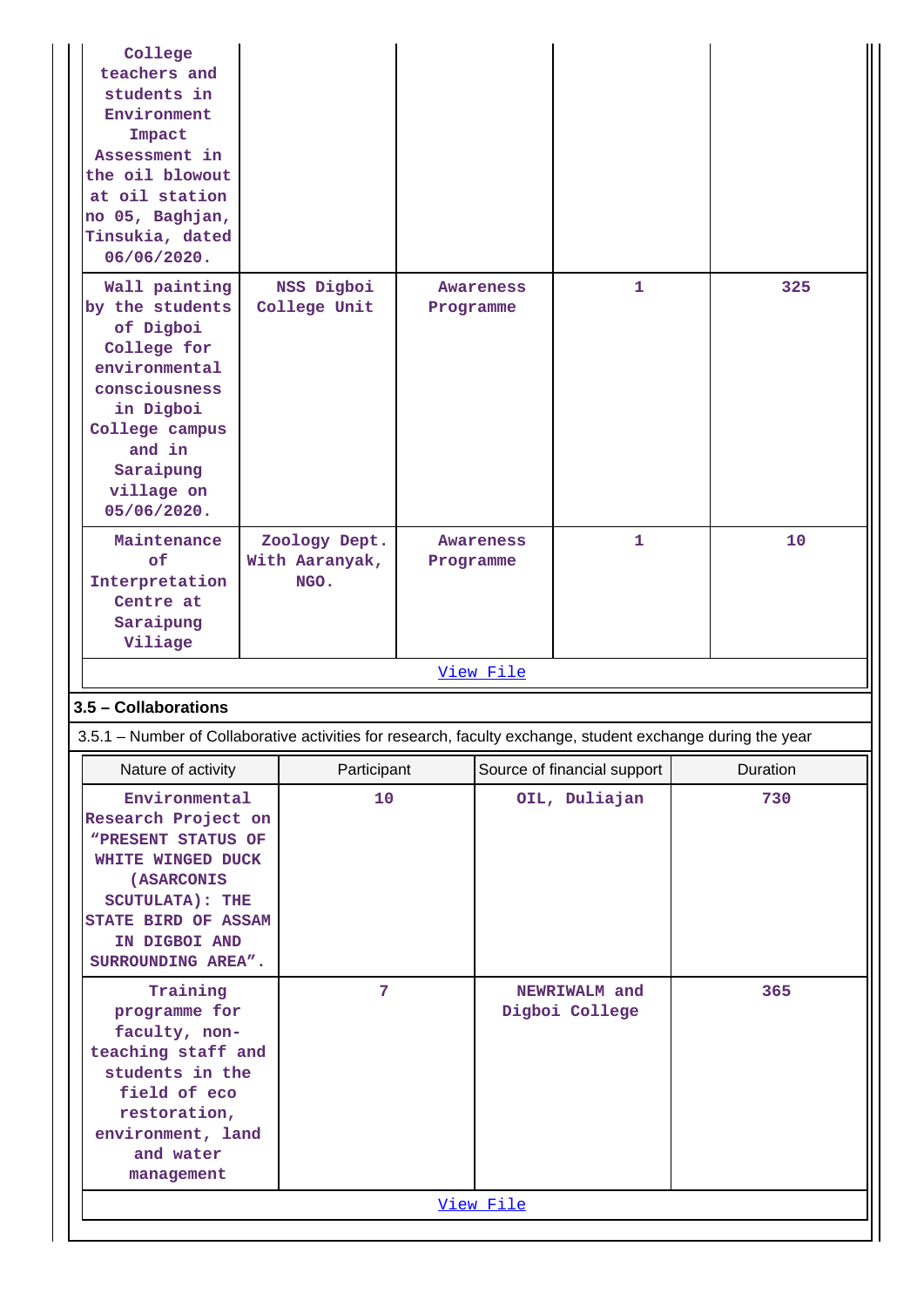3.5.2 – Linkages with institutions/industries for internship, on-the- job training, project work, sharing of research facilities etc. during the year

| Nature of linkage                | Title of the<br>linkage    | Name of the<br>partnering<br>institution/<br>industry<br>/research lab<br>with contact<br>details | <b>Duration From</b> | Duration To | Participant    |
|----------------------------------|----------------------------|---------------------------------------------------------------------------------------------------|----------------------|-------------|----------------|
| Linkages<br>with<br>institutions | Training<br>Programme      | NERIWALM,<br>Sonitpur,<br>Assam                                                                   | 01/01/2020           | 11/01/2020  | $\overline{2}$ |
| Linkages<br>with<br>institutions | $on$ -the-job<br>training  | NERIWALM,<br>Sonitpur,<br>Assam                                                                   | 10/07/2019           | 11/07/2019  | 5              |
| Industry-<br>Academia            | Environmen<br>tal Research | OIL,<br>Duliajan                                                                                  | 04/05/2019           | 31/12/2020  | 10             |
| View File                        |                            |                                                                                                   |                      |             |                |

 3.5.3 – MoUs signed with institutions of national, international importance, other universities, industries, corporate houses etc. during the year

| Organisation                                                  | Date of MoU signed | Purpose/Activities                                                                                                      | Number of<br>students/teachers<br>participated under MoUs |
|---------------------------------------------------------------|--------------------|-------------------------------------------------------------------------------------------------------------------------|-----------------------------------------------------------|
| Indian Skills<br>Academy, Guwahati                            | 07/11/2019         | Developing<br>students skills for<br>employment                                                                         | 40                                                        |
| Indian Skills<br>Academy, Guwahati<br>(with Commerce<br>dept) | 06/11/2020         | Developing<br>students skills for<br>employment                                                                         | 11                                                        |
| Local Rotary Club<br>of District 3240<br>(Digboi)             | 12/09/2019         | Maintenance of<br>District grant<br>(MHM) project of RY<br>$2019 - 20$                                                  | 15                                                        |
| DELNET, New Delhi                                             | 24/12/2019         | For provision to<br>use DELNET<br>archives, union<br>cataloguing,<br>creation of<br>database, technical<br>guidance etc | 30                                                        |
| Lions Club,<br>Digboi                                         | 02/11/2019         | Support in areas<br>of Health, career,<br>education,<br>community and<br>national services                              | 10                                                        |
| NERIWALM,<br>Sonitpur, Assam                                  | 01/01/2020         | Training<br>programme for<br>faculty, non-<br>teaching staff and<br>students in the<br>field of eco                     | 7                                                         |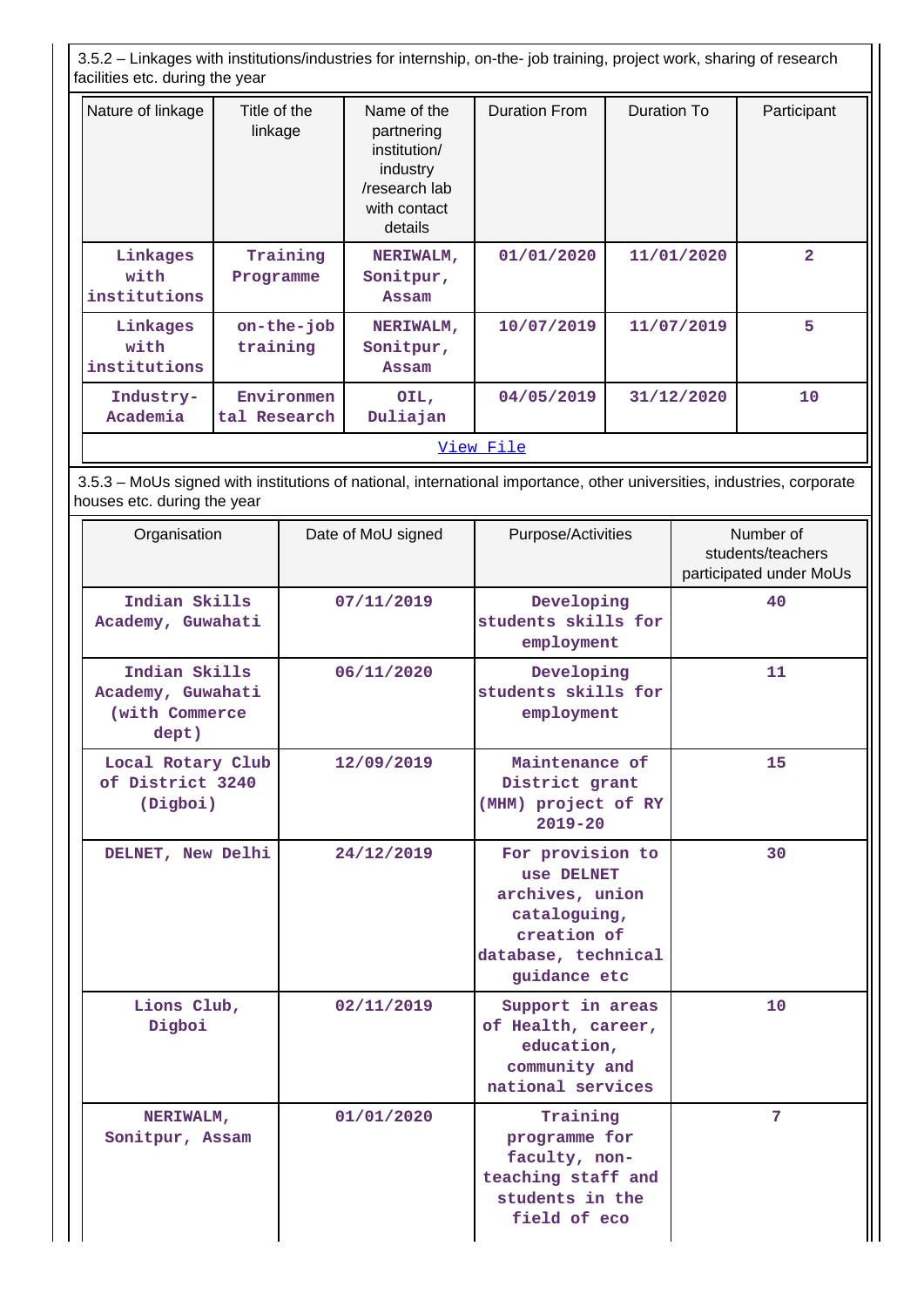|                                                                                             |                                                                                                                    |          |                                                  |  |              | restoration,<br>environment, land<br>and water<br>management |                                |                    |  |
|---------------------------------------------------------------------------------------------|--------------------------------------------------------------------------------------------------------------------|----------|--------------------------------------------------|--|--------------|--------------------------------------------------------------|--------------------------------|--------------------|--|
| View File<br><b>CRITERION IV - INFRASTRUCTURE AND LEARNING RESOURCES</b>                    |                                                                                                                    |          |                                                  |  |              |                                                              |                                |                    |  |
| 4.1 - Physical Facilities                                                                   |                                                                                                                    |          |                                                  |  |              |                                                              |                                |                    |  |
| 4.1.1 - Budget allocation, excluding salary for infrastructure augmentation during the year |                                                                                                                    |          |                                                  |  |              |                                                              |                                |                    |  |
|                                                                                             |                                                                                                                    |          | Budget allocated for infrastructure augmentation |  |              | Budget utilized for infrastructure development               |                                |                    |  |
|                                                                                             |                                                                                                                    | 15       |                                                  |  |              |                                                              | 12.27                          |                    |  |
| 4.1.2 - Details of augmentation in infrastructure facilities during the year                |                                                                                                                    |          |                                                  |  |              |                                                              |                                |                    |  |
|                                                                                             | <b>Facilities</b>                                                                                                  |          |                                                  |  |              |                                                              | <b>Existing or Newly Added</b> |                    |  |
|                                                                                             |                                                                                                                    |          | Seminar halls with ICT facilities                |  |              |                                                              | Existing                       |                    |  |
|                                                                                             |                                                                                                                    |          | Classrooms with Wi-Fi OR LAN                     |  |              |                                                              | Existing                       |                    |  |
|                                                                                             |                                                                                                                    |          | Classrooms with LCD facilities                   |  |              |                                                              | Existing                       |                    |  |
|                                                                                             | Seminar Halls                                                                                                      |          |                                                  |  |              |                                                              | Existing                       |                    |  |
|                                                                                             | Laboratories                                                                                                       |          |                                                  |  |              |                                                              | Existing                       |                    |  |
|                                                                                             | Class rooms                                                                                                        |          |                                                  |  | Existing     |                                                              |                                |                    |  |
| View File                                                                                   |                                                                                                                    |          |                                                  |  |              |                                                              |                                |                    |  |
|                                                                                             | 4.2 - Library as a Learning Resource<br>4.2.1 - Library is automated {Integrated Library Management System (ILMS)} |          |                                                  |  |              |                                                              |                                |                    |  |
| Name of the ILMS                                                                            |                                                                                                                    |          | Nature of automation (fully                      |  |              | Version                                                      |                                | Year of automation |  |
| software                                                                                    |                                                                                                                    |          | or patially)                                     |  |              |                                                              |                                |                    |  |
| <b>SOUL</b>                                                                                 |                                                                                                                    |          | Fully                                            |  | 2.0          |                                                              |                                | 2018               |  |
| 4.2.2 - Library Services                                                                    |                                                                                                                    |          |                                                  |  |              |                                                              |                                |                    |  |
| Library<br>Service Type                                                                     |                                                                                                                    | Existing |                                                  |  | Newly Added  |                                                              | Total                          |                    |  |
| Text<br><b>Books</b>                                                                        | 35546                                                                                                              |          | 4365564                                          |  | 1563         | 648228                                                       | 37109                          | 5013792            |  |
| Reference<br><b>Books</b>                                                                   | 1770                                                                                                               |          | 630483                                           |  | 30           | 21382                                                        | 1800                           | 651865             |  |
| Journals                                                                                    | 5                                                                                                                  |          | 11498                                            |  | <b>Nill</b>  | <b>Nill</b>                                                  | 5                              | 11498              |  |
| $e-$<br>Journals                                                                            | <b>Nill</b>                                                                                                        |          | Nill                                             |  | $\mathbf{1}$ | Nill                                                         | $\mathbf{1}$                   | <b>Nill</b>        |  |
| Digital<br>Database                                                                         | $\mathbf{1}$                                                                                                       |          | 19470                                            |  | Nill         | <b>Nill</b>                                                  | $\mathbf{1}$                   | 19470              |  |
| Library<br>Automation                                                                       | $\mathbf{1}$                                                                                                       |          | <b>Nill</b>                                      |  | Nill         | <b>Nill</b>                                                  | $\mathbf{1}$                   | <b>Nill</b>        |  |
| e-Books                                                                                     | <b>Nill</b>                                                                                                        |          | <b>Nill</b>                                      |  | 40           | <b>Nill</b>                                                  | 40                             | <b>Nill</b>        |  |
| CD &<br>Video                                                                               | <b>Nill</b>                                                                                                        |          | <b>Nill</b>                                      |  | 30           | <b>Nill</b>                                                  | 30                             | <b>Nill</b>        |  |
|                                                                                             |                                                                                                                    |          |                                                  |  | View File    |                                                              |                                |                    |  |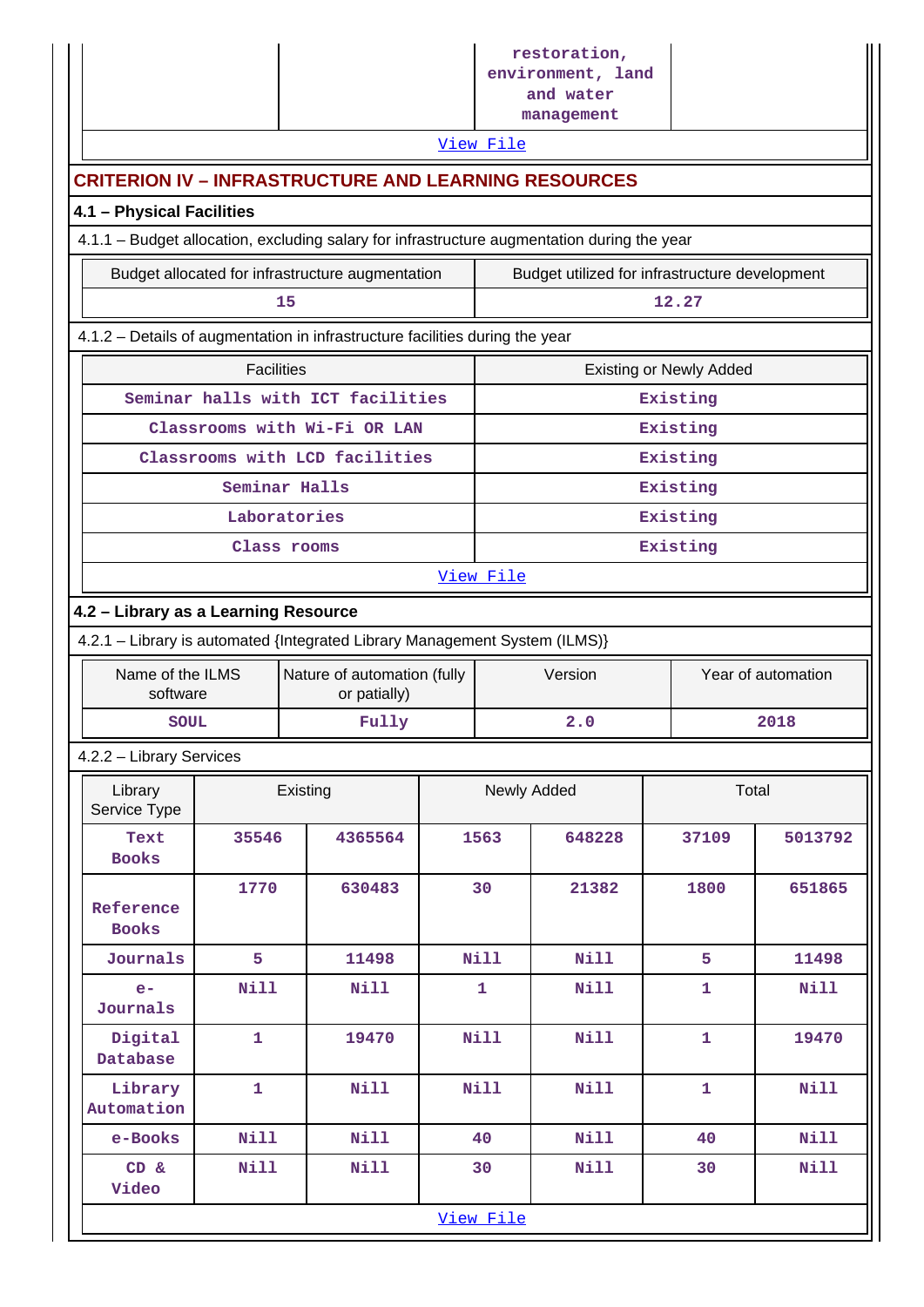| Name of the Teacher |                                           |                 | Name of the Module                                               | Platform on which module   | is developed                                                                        |        | Date of launching e-<br>content                                                                                                                                                                                                                                                                                                                                                                                                                                                                                                                                                                                                                                                                                                                           |                                                   |               |
|---------------------|-------------------------------------------|-----------------|------------------------------------------------------------------|----------------------------|-------------------------------------------------------------------------------------|--------|-----------------------------------------------------------------------------------------------------------------------------------------------------------------------------------------------------------------------------------------------------------------------------------------------------------------------------------------------------------------------------------------------------------------------------------------------------------------------------------------------------------------------------------------------------------------------------------------------------------------------------------------------------------------------------------------------------------------------------------------------------------|---------------------------------------------------|---------------|
| $\mathbf 0$         |                                           | $\mathbf 0$     |                                                                  |                            | $\mathbf 0$                                                                         |        |                                                                                                                                                                                                                                                                                                                                                                                                                                                                                                                                                                                                                                                                                                                                                           | <b>Nill</b>                                       |               |
|                     |                                           |                 |                                                                  |                            | No file uploaded.                                                                   |        |                                                                                                                                                                                                                                                                                                                                                                                                                                                                                                                                                                                                                                                                                                                                                           |                                                   |               |
|                     | 4.3 - IT Infrastructure                   |                 |                                                                  |                            |                                                                                     |        |                                                                                                                                                                                                                                                                                                                                                                                                                                                                                                                                                                                                                                                                                                                                                           |                                                   |               |
|                     | 4.3.1 - Technology Upgradation (overall)  |                 |                                                                  |                            |                                                                                     |        |                                                                                                                                                                                                                                                                                                                                                                                                                                                                                                                                                                                                                                                                                                                                                           |                                                   |               |
| <b>Type</b>         | <b>Total Co</b><br>mputers                | Computer<br>Lab | Internet                                                         | <b>Browsing</b><br>centers | Computer<br>Centers                                                                 | Office | Departme<br>nts                                                                                                                                                                                                                                                                                                                                                                                                                                                                                                                                                                                                                                                                                                                                           | Available<br><b>Bandwidt</b><br>h (MBPS/<br>GBPS) | <b>Others</b> |
| Existin<br>g        | 70                                        | 5               | 60                                                               | 9                          | 20                                                                                  | 14     | 22                                                                                                                                                                                                                                                                                                                                                                                                                                                                                                                                                                                                                                                                                                                                                        | 100                                               | 9             |
| Added               | $\mathbf 0$                               | $\mathbf 0$     | $\mathbf{0}$                                                     | $\mathbf{0}$               | $\mathbf{0}$                                                                        | 5      | $\mathbf{0}$                                                                                                                                                                                                                                                                                                                                                                                                                                                                                                                                                                                                                                                                                                                                              | $\mathbf{0}$                                      | $\mathbf{0}$  |
| Total               | 70                                        | 5               | 60                                                               | 9                          | 20                                                                                  | 19     | 22                                                                                                                                                                                                                                                                                                                                                                                                                                                                                                                                                                                                                                                                                                                                                        | 100                                               | 9             |
|                     |                                           |                 |                                                                  |                            | 4.3.2 – Bandwidth available of internet connection in the Institution (Leased line) |        |                                                                                                                                                                                                                                                                                                                                                                                                                                                                                                                                                                                                                                                                                                                                                           |                                                   |               |
|                     |                                           |                 |                                                                  |                            | 100 MBPS/ GBPS                                                                      |        |                                                                                                                                                                                                                                                                                                                                                                                                                                                                                                                                                                                                                                                                                                                                                           |                                                   |               |
|                     | 4.3.3 - Facility for e-content            |                 |                                                                  |                            |                                                                                     |        |                                                                                                                                                                                                                                                                                                                                                                                                                                                                                                                                                                                                                                                                                                                                                           |                                                   |               |
|                     |                                           |                 | Name of the e-content development facility                       |                            |                                                                                     |        | Provide the link of the videos and media centre and<br>recording facility                                                                                                                                                                                                                                                                                                                                                                                                                                                                                                                                                                                                                                                                                 |                                                   |               |
| DigCol E-Content    |                                           |                 |                                                                  |                            | https://www.digboicollege.com/html/econ<br>tent.html                                |        |                                                                                                                                                                                                                                                                                                                                                                                                                                                                                                                                                                                                                                                                                                                                                           |                                                   |               |
|                     |                                           |                 | 4.4 - Maintenance of Campus Infrastructure                       |                            |                                                                                     |        |                                                                                                                                                                                                                                                                                                                                                                                                                                                                                                                                                                                                                                                                                                                                                           |                                                   |               |
|                     | component, during the year                |                 |                                                                  |                            |                                                                                     |        | 4.4.1 – Expenditure incurred on maintenance of physical facilities and academic support facilities, excluding salary                                                                                                                                                                                                                                                                                                                                                                                                                                                                                                                                                                                                                                      |                                                   |               |
|                     | Assigned Budget on<br>academic facilities |                 | Expenditure incurred on<br>maintenance of academic<br>facilities |                            | Assigned budget on<br>physical facilities                                           |        | Expenditure incurredon<br>maintenance of physical<br>facilites                                                                                                                                                                                                                                                                                                                                                                                                                                                                                                                                                                                                                                                                                            |                                                   |               |
|                     | 7                                         |                 | 6.9                                                              |                            | 75                                                                                  |        |                                                                                                                                                                                                                                                                                                                                                                                                                                                                                                                                                                                                                                                                                                                                                           | 71.75                                             |               |
|                     | institutional Website, provide link)      |                 |                                                                  |                            |                                                                                     |        | 4.4.2 – Procedures and policies for maintaining and utilizing physical, academic and support facilities - laboratory,<br>library, sports complex, computers, classrooms etc. (maximum 500 words) (information to be available in                                                                                                                                                                                                                                                                                                                                                                                                                                                                                                                          |                                                   |               |
|                     |                                           |                 |                                                                  |                            |                                                                                     |        | Utilisation: a) Aimed to fully utilise all physical, academic and support<br>facilities. b) Weekly routine is designed in such a way that all big and small<br>classrooms are utilised properly c) Book borrowing and photocopying facilities<br>are available in the main library as well as in the departmental libraries. For<br>utilisation of the books by maximum students books are lent for 7-14 days only.<br>Rare, reference books are allowed for consultation in the library only. d) For<br>full utilization of laboratories and computers, students are allowed to use<br>them during breaks between classes, besides normal practical classes. e) Sports<br>complex, NCC office, Students' Union office remains vibrant for their specific |                                                   |               |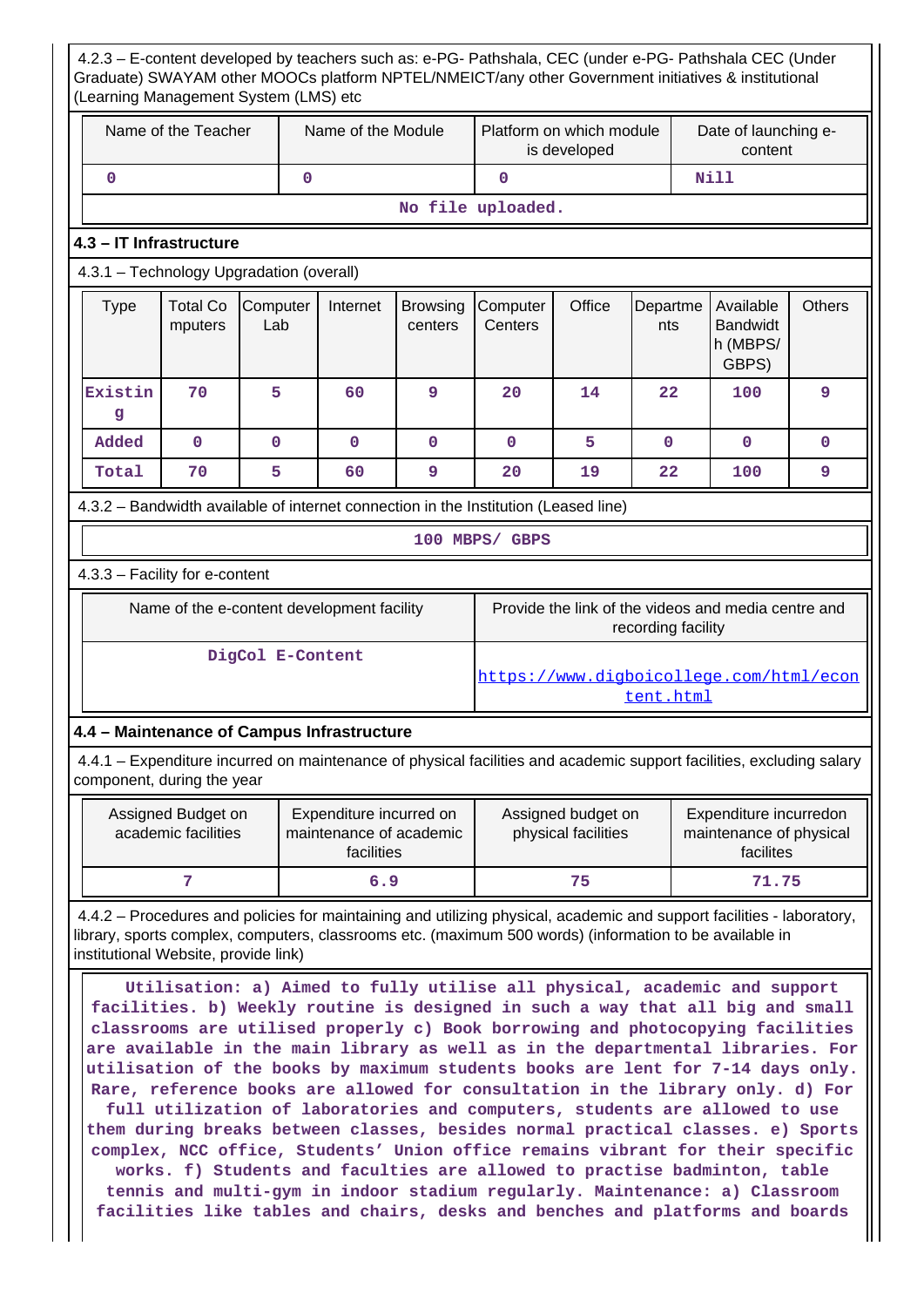**are repaired as and when necessary. Non-teaching staffs look after their cleanliness. b) Utmost care is taken for maintaining good health of library books. Fine is imposed for loss of borrowed books, present value of the book is recovered from the borrower or the book is replaced. The damaged books are kept in separate racks in a special store room. c) Laboratories and computer are looked after by support staff under supervision of faculties. Students are also instructed for proper maintenance of the instruments and computers. d) Departments properly maintain all records of Internal evaluation – question papers, seminar, assignment and practical as well as laboratory materials. e) Special committees are formed for looking after proper maintenance of Canteen and Hostels. f) Support facilities such as DCSU office, NCC office, Sports complex are looked after by authorised In-charge.**

[http://www.digboicollege.com/upload/IQAC/Procedure\\_for\\_maintainence\\_4.4.2.docx](http://www.digboicollege.com/upload/IQAC/Procedure_for_maintainence_4.4.2.docx)

# **CRITERION V – STUDENT SUPPORT AND PROGRESSION**

#### **5.1 – Student Support**

5.1.1 – Scholarships and Financial Support

|                                         | Name/Title of the scheme                                                                                                        | Number of students | Amount in Rupees |  |  |  |  |
|-----------------------------------------|---------------------------------------------------------------------------------------------------------------------------------|--------------------|------------------|--|--|--|--|
| Financial Support<br>from institution   | APJ Abdul Kalam<br>Memorial academic<br>promotion award<br>(cash) to<br>meritorious and<br>needy students for<br>higher studies | $\overline{2}$     | 16000            |  |  |  |  |
| Financial Support<br>from Other Sources |                                                                                                                                 |                    |                  |  |  |  |  |
| a) National                             | UGC Ishan Uday                                                                                                                  | 24                 | 15552000         |  |  |  |  |
| b) International                        | 0                                                                                                                               | Nill               | 0                |  |  |  |  |
| View File                               |                                                                                                                                 |                    |                  |  |  |  |  |

 5.1.2 – Number of capability enhancement and development schemes such as Soft skill development, Remedial coaching, Language lab, Bridge courses, Yoga, Meditation, Personal Counselling and Mentoring etc.,

| Name of the capability<br>enhancement scheme               | Date of implemetation | Number of students<br>enrolled | Agencies involved           |
|------------------------------------------------------------|-----------------------|--------------------------------|-----------------------------|
| Students<br>Mentoring                                      | 17/12/2020            | 28                             | Dept of Computer<br>Science |
| Personal<br>Counseling                                     | 17/11/2020            | 25                             | Dept of Education           |
| Personal<br>Counselling                                    | 21/02/2019            | 14                             | Dept of Computer<br>Science |
| Students<br>Mentoring                                      | 18/03/2019            | 40                             | Department of<br>English    |
| Personal<br>Counseling                                     | 18/03/2019            | 94                             | Dept of Zoology             |
| Yoga and<br>Meditation (as part<br>of NSD, TIE<br>program) | 28/02/2020            | 42                             | NSD, TIE, Tripura           |
| Soft Skill                                                 | 06/11/2019            | 28                             | Indian Skill<br>Academy     |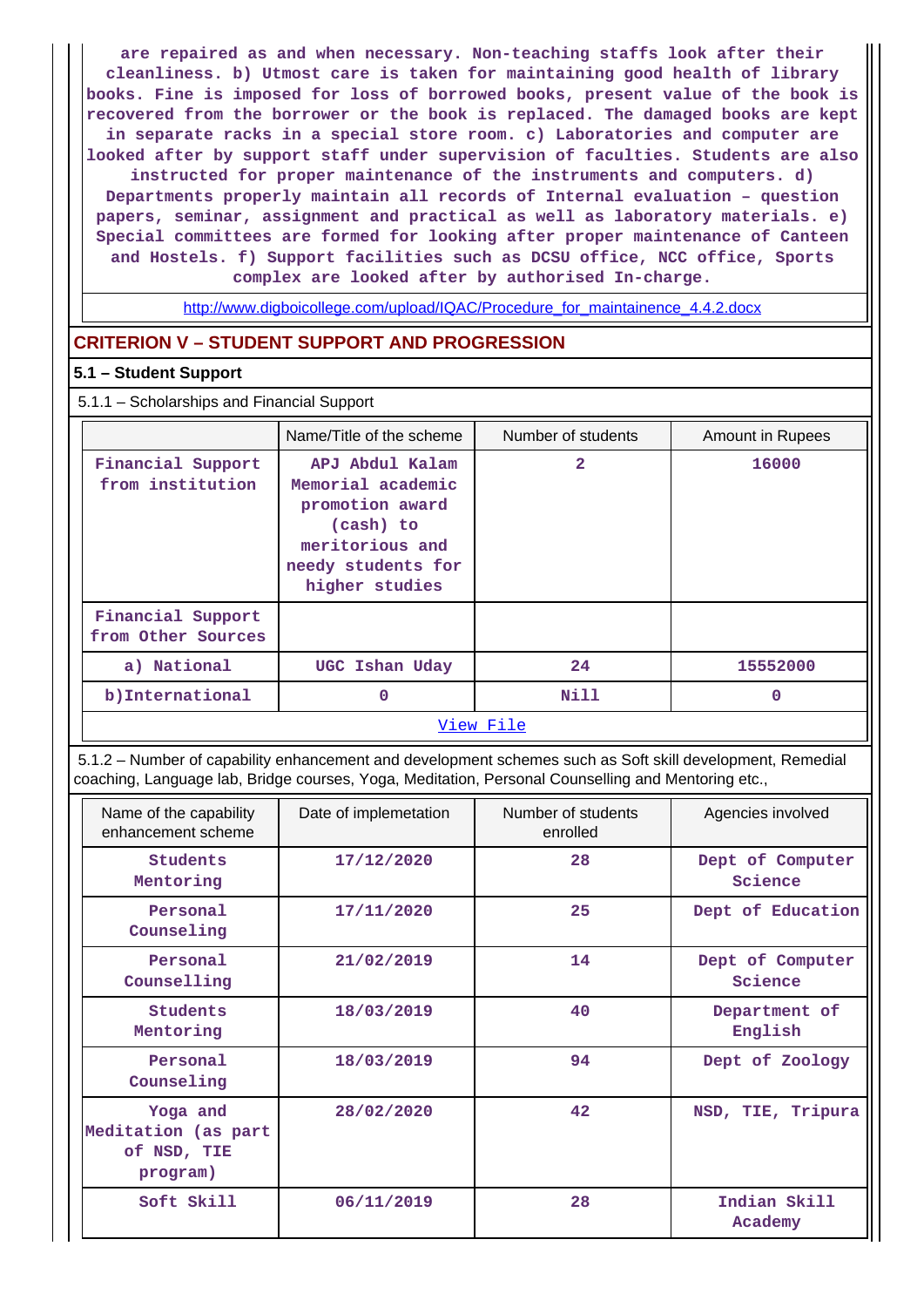# [View File](https://assessmentonline.naac.gov.in/public/Postacc/Development_Schemes/12934_Development_Schemes_1630057169.xlsx)

 5.1.3 – Students benefited by guidance for competitive examinations and career counselling offered by the institution during the year

| Year                                                                                                                                                           | Name of the<br>scheme                                                  | Number of<br>benefited<br>students for<br>competitive<br>examination | Number of<br>benefited<br>students by<br>career<br>counseling<br>activities | Number of<br>students who<br>have passedin<br>the comp. exam | Number of<br>studentsp placed       |
|----------------------------------------------------------------------------------------------------------------------------------------------------------------|------------------------------------------------------------------------|----------------------------------------------------------------------|-----------------------------------------------------------------------------|--------------------------------------------------------------|-------------------------------------|
| 2019                                                                                                                                                           | Skill<br>India                                                         | 28                                                                   | 28                                                                          | <b>Nill</b>                                                  | <b>Nill</b>                         |
| 2019                                                                                                                                                           | Career<br>Counseling                                                   | 21                                                                   | 21                                                                          | $7\phantom{.}7$                                              | $\overline{7}$                      |
| 2019                                                                                                                                                           | <b>PRAYAAS</b>                                                         | 3                                                                    | $\overline{3}$                                                              | $\overline{2}$                                               | $\overline{2}$                      |
| 2019                                                                                                                                                           | <b>RUSA</b><br>career<br>Guidance and<br>Counselling<br>Program        | 150                                                                  | 150                                                                         | <b>Nill</b>                                                  | Nill                                |
| 2020                                                                                                                                                           | Dr. APJ<br>Abdul Kalam<br>Advance for<br>$\ldots$ . Amit<br>Biswakarma |                                                                      | 1                                                                           | <b>Nill</b>                                                  | <b>Nill</b>                         |
|                                                                                                                                                                |                                                                        |                                                                      | View File                                                                   |                                                              |                                     |
| 5.1.4 - Institutional mechanism for transparency, timely redressal of student grievances, Prevention of sexual<br>harassment and ragging cases during the year |                                                                        |                                                                      |                                                                             |                                                              |                                     |
| Total grievances received                                                                                                                                      |                                                                        | Number of grievances redressed                                       |                                                                             | Avg. number of days for grievance<br>redressal               |                                     |
|                                                                                                                                                                |                                                                        |                                                                      |                                                                             |                                                              |                                     |
|                                                                                                                                                                | 35                                                                     |                                                                      | 35                                                                          |                                                              | $\overline{2}$                      |
| 5.2 - Student Progression                                                                                                                                      |                                                                        |                                                                      |                                                                             |                                                              |                                     |
| 5.2.1 - Details of campus placement during the year                                                                                                            |                                                                        |                                                                      |                                                                             |                                                              |                                     |
|                                                                                                                                                                | On campus                                                              |                                                                      |                                                                             | Off campus                                                   |                                     |
| Nameof<br>organizations<br>visited                                                                                                                             | Number of<br>students<br>participated                                  | Number of<br>stduents placed                                         | Nameof<br>organizations<br>visited                                          | Number of<br>students<br>participated                        | Number of<br>stduents placed        |
| Nil                                                                                                                                                            | <b>Nill</b>                                                            | <b>Nill</b>                                                          | Nil                                                                         | Nill                                                         | <b>Nill</b>                         |
|                                                                                                                                                                |                                                                        |                                                                      | No file uploaded.                                                           |                                                              |                                     |
| 5.2.2 - Student progression to higher education in percentage during the year                                                                                  |                                                                        |                                                                      |                                                                             |                                                              |                                     |
| Year                                                                                                                                                           | Number of<br>students<br>enrolling into<br>higher education            | Programme<br>graduated from                                          | Depratment<br>graduated from                                                | Name of<br>institution joined                                | Name of<br>programme<br>admitted to |
| 2019                                                                                                                                                           | 3                                                                      | <b>BA</b>                                                            | English                                                                     | Dibrugarh<br>University                                      | MA in<br>Englsih                    |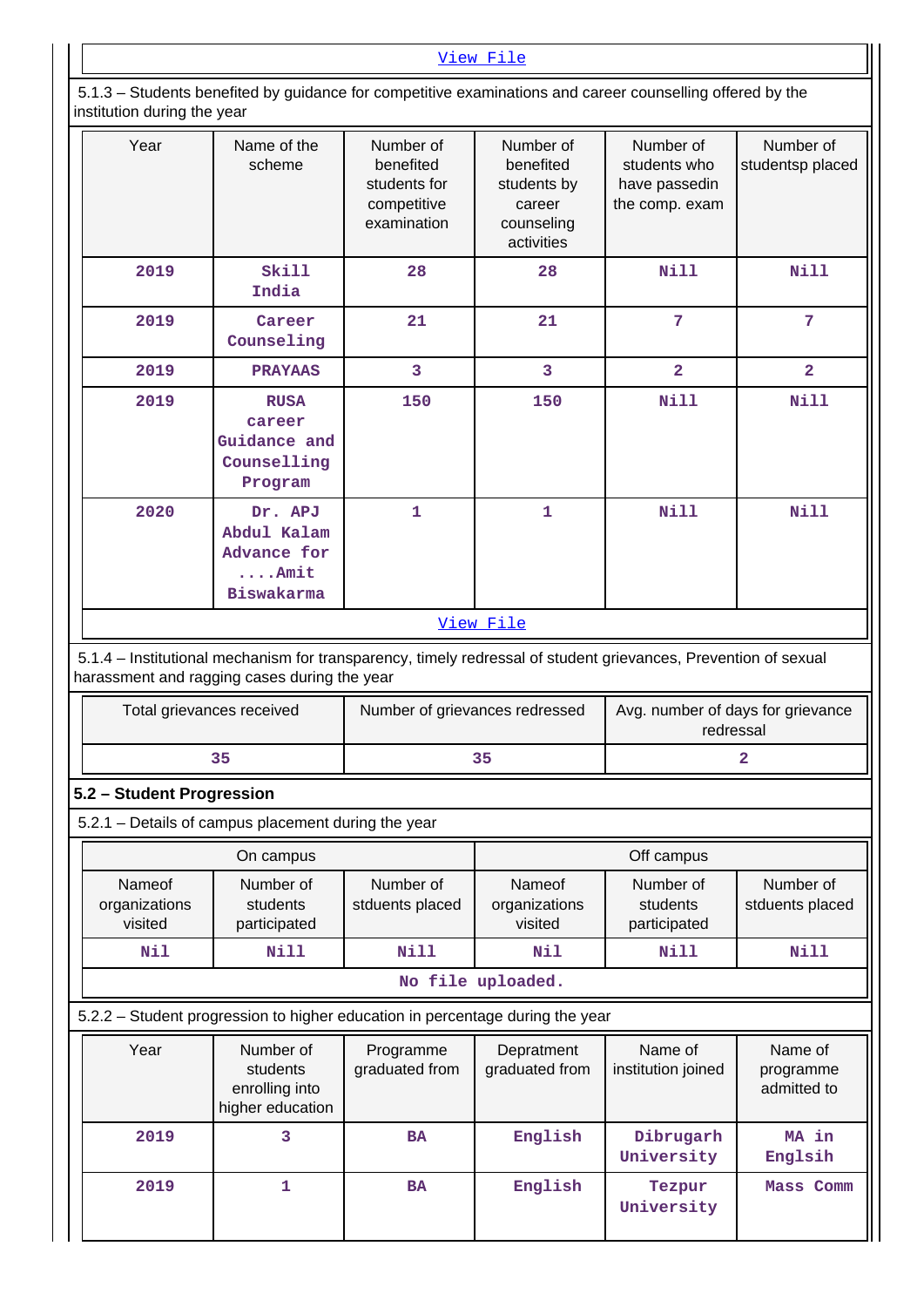| 2019                                                                                                                                                                                   | 4              | <b>BA</b>  | Education   | Dibrugarh<br>University                                                                                                                                    | MA in<br>Education                                |
|----------------------------------------------------------------------------------------------------------------------------------------------------------------------------------------|----------------|------------|-------------|------------------------------------------------------------------------------------------------------------------------------------------------------------|---------------------------------------------------|
| 2019                                                                                                                                                                                   | $\overline{4}$ | <b>BSC</b> | Mathematics | JIST,<br>Guwahati<br>University,<br><b>JIST</b>                                                                                                            | MSc in<br>Mathematics                             |
| 2019                                                                                                                                                                                   | $\mathbf{1}$   | <b>BSC</b> | Chemistry   | NERIM,<br>Guwahati                                                                                                                                         | <b>MCA</b>                                        |
| 2019                                                                                                                                                                                   | $\mathbf{1}$   | <b>BSC</b> | Chemistry   | Rajiv<br>Gandhi<br>University,<br>AP                                                                                                                       | <b>BEd</b>                                        |
| 2019                                                                                                                                                                                   | 9              | <b>BSC</b> | Chemistry   | Dibrugarh<br>University,<br>USTM,<br>Aligarh<br>University,<br>JIST, NERIM,<br>Guwahati.                                                                   | MSc in<br>Chemistry                               |
| 2019                                                                                                                                                                                   | 5              | <b>BSC</b> | Botany      | Dibrugarh<br>University,<br>Doon<br>University,<br>Gauhati<br>University,<br>Darrang<br>College                                                            | M. Sc in<br>Botany                                |
| 2019                                                                                                                                                                                   | $\overline{7}$ | <b>BSC</b> | Physics     | Dibrugarh<br>university,<br>Jorhat<br>Institute of<br>Science &<br>Technology,<br>Digboi<br>College                                                        | MSc in<br>Physics                                 |
| 2019                                                                                                                                                                                   | 5              | <b>BSC</b> | Zoology     | Cotton<br>University,<br>Dibrugarh<br>University,<br>Kokrajhar<br>Science<br>College,<br>Mizoram<br>University,<br>Assam Don<br><b>Bosco</b><br>University | <b>MSC</b><br>Zoology, M.<br>Sc. Life<br>Sciences |
|                                                                                                                                                                                        |                |            | View File   |                                                                                                                                                            |                                                   |
| 5.2.3 - Students qualifying in state/ national/ international level examinations during the year<br>(eg:NET/SET/SLET/GATE/GMAT/CAT/GRE/TOFEL/Civil Services/State Government Services) |                |            |             |                                                                                                                                                            |                                                   |
|                                                                                                                                                                                        | Items          |            |             | Number of students selected/ qualifying                                                                                                                    |                                                   |
|                                                                                                                                                                                        | <b>NET</b>     |            |             | 1                                                                                                                                                          |                                                   |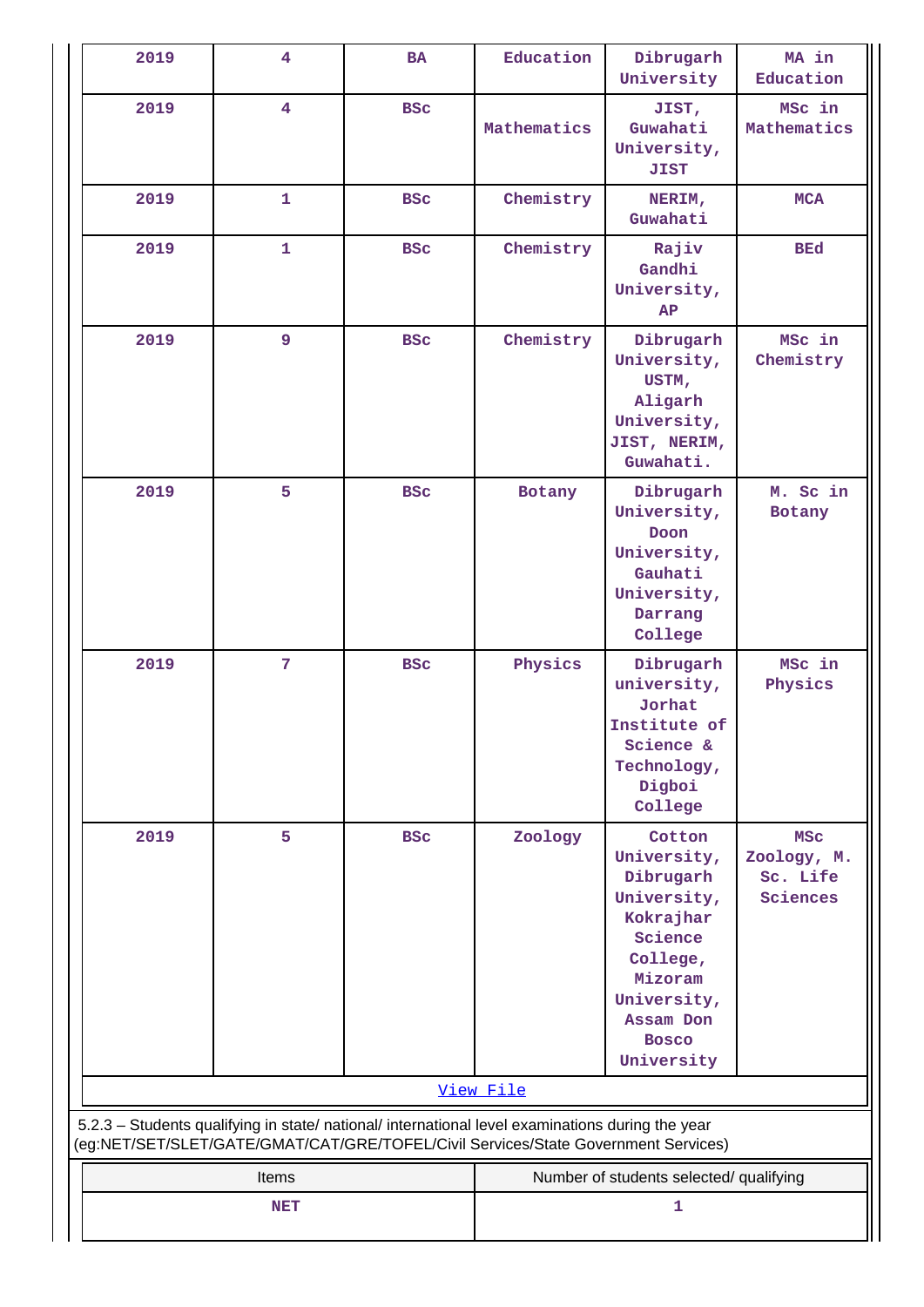| <b>SLET</b>                                                                            |                                                                                                                                                                                                                                                                                                                                                                                                                                                                                                                                                                           |  |                           |                                          |             | 1                                   |  |                        |                        |
|----------------------------------------------------------------------------------------|---------------------------------------------------------------------------------------------------------------------------------------------------------------------------------------------------------------------------------------------------------------------------------------------------------------------------------------------------------------------------------------------------------------------------------------------------------------------------------------------------------------------------------------------------------------------------|--|---------------------------|------------------------------------------|-------------|-------------------------------------|--|------------------------|------------------------|
| <b>GATE</b>                                                                            |                                                                                                                                                                                                                                                                                                                                                                                                                                                                                                                                                                           |  |                           |                                          |             | $\overline{2}$                      |  |                        |                        |
| <b>GMAT</b>                                                                            |                                                                                                                                                                                                                                                                                                                                                                                                                                                                                                                                                                           |  |                           |                                          |             | 1                                   |  |                        |                        |
|                                                                                        | Any Other                                                                                                                                                                                                                                                                                                                                                                                                                                                                                                                                                                 |  |                           |                                          |             |                                     |  | 1                      |                        |
|                                                                                        |                                                                                                                                                                                                                                                                                                                                                                                                                                                                                                                                                                           |  |                           |                                          | View File   |                                     |  |                        |                        |
|                                                                                        | 5.2.4 – Sports and cultural activities / competitions organised at the institution level during the year                                                                                                                                                                                                                                                                                                                                                                                                                                                                  |  |                           |                                          |             |                                     |  |                        |                        |
|                                                                                        | Activity                                                                                                                                                                                                                                                                                                                                                                                                                                                                                                                                                                  |  |                           | Level                                    |             |                                     |  | Number of Participants |                        |
|                                                                                        | Annual College Week                                                                                                                                                                                                                                                                                                                                                                                                                                                                                                                                                       |  |                           | Institution Level                        |             |                                     |  | 500                    |                        |
|                                                                                        |                                                                                                                                                                                                                                                                                                                                                                                                                                                                                                                                                                           |  |                           |                                          | View File   |                                     |  |                        |                        |
|                                                                                        | 5.3 - Student Participation and Activities                                                                                                                                                                                                                                                                                                                                                                                                                                                                                                                                |  |                           |                                          |             |                                     |  |                        |                        |
|                                                                                        | 5.3.1 – Number of awards/medals for outstanding performance in sports/cultural activities at national/international<br>level (award for a team event should be counted as one)                                                                                                                                                                                                                                                                                                                                                                                            |  |                           |                                          |             |                                     |  |                        |                        |
| Year                                                                                   | Name of the<br>award/medal                                                                                                                                                                                                                                                                                                                                                                                                                                                                                                                                                |  | National/<br>Internaional | Number of<br>awards for<br><b>Sports</b> |             | Number of<br>awards for<br>Cultural |  | Student ID<br>number   | Name of the<br>student |
| 2019                                                                                   | National<br>Service<br>Scheme                                                                                                                                                                                                                                                                                                                                                                                                                                                                                                                                             |  | National                  |                                          | <b>Nill</b> | 1                                   |  | SM5B17/109             | Jyotishman<br>Moran    |
|                                                                                        |                                                                                                                                                                                                                                                                                                                                                                                                                                                                                                                                                                           |  |                           |                                          | View File   |                                     |  |                        |                        |
|                                                                                        | 5.3.2 - Activity of Student Council & representation of students on academic & administrative bodies/committees of<br>the institution (maximum 500 words)                                                                                                                                                                                                                                                                                                                                                                                                                 |  |                           |                                          |             |                                     |  |                        |                        |
|                                                                                        | supervision of faculties . Digboi College Students Union (DCSU) holds Fresher's<br>Social and Parting Social for students . Holds Saraswati Puja . Support IQAC in<br>decision making (General Secretary of DCSU is a member of IQAC) . Helps<br>authority in maintaining discipline in the college (President and General<br>Secretary of DCSU are the member of Discipline Committee) . Support RUSA<br>Monitoring Committee and Grievance Redressal Cell in decision making (General<br>Secretary is the member of RUSAMC and 2 senior students of the College are the |  |                           | member of GRC)                           |             |                                     |  |                        |                        |
| 5.4 - Alumni Engagement                                                                |                                                                                                                                                                                                                                                                                                                                                                                                                                                                                                                                                                           |  |                           |                                          |             |                                     |  |                        |                        |
|                                                                                        | 5.4.1 - Whether the institution has registered Alumni Association?                                                                                                                                                                                                                                                                                                                                                                                                                                                                                                        |  |                           |                                          |             |                                     |  |                        |                        |
| <b>No</b>                                                                              |                                                                                                                                                                                                                                                                                                                                                                                                                                                                                                                                                                           |  |                           |                                          |             |                                     |  |                        |                        |
|                                                                                        |                                                                                                                                                                                                                                                                                                                                                                                                                                                                                                                                                                           |  |                           |                                          |             |                                     |  |                        |                        |
| 5.4.2 - No. of enrolled Alumni:                                                        |                                                                                                                                                                                                                                                                                                                                                                                                                                                                                                                                                                           |  |                           |                                          |             |                                     |  |                        |                        |
| 232                                                                                    |                                                                                                                                                                                                                                                                                                                                                                                                                                                                                                                                                                           |  |                           |                                          |             |                                     |  |                        |                        |
| 5.4.3 - Alumni contribution during the year (in Rupees) :                              |                                                                                                                                                                                                                                                                                                                                                                                                                                                                                                                                                                           |  |                           |                                          |             |                                     |  |                        |                        |
|                                                                                        |                                                                                                                                                                                                                                                                                                                                                                                                                                                                                                                                                                           |  |                           | 13690                                    |             |                                     |  |                        |                        |
|                                                                                        | 5.4.4 - Meetings/activities organized by Alumni Association :                                                                                                                                                                                                                                                                                                                                                                                                                                                                                                             |  |                           |                                          |             |                                     |  |                        |                        |
| Educational Tour Programme to Saraipung (Dehing Patkai National Park) on<br>22.02.2020 |                                                                                                                                                                                                                                                                                                                                                                                                                                                                                                                                                                           |  |                           |                                          |             |                                     |  |                        |                        |
|                                                                                        | <b>CRITERION VI - GOVERNANCE, LEADERSHIP AND MANAGEMENT</b>                                                                                                                                                                                                                                                                                                                                                                                                                                                                                                               |  |                           |                                          |             |                                     |  |                        |                        |
|                                                                                        | 6.1 - Institutional Vision and Leadership                                                                                                                                                                                                                                                                                                                                                                                                                                                                                                                                 |  |                           |                                          |             |                                     |  |                        |                        |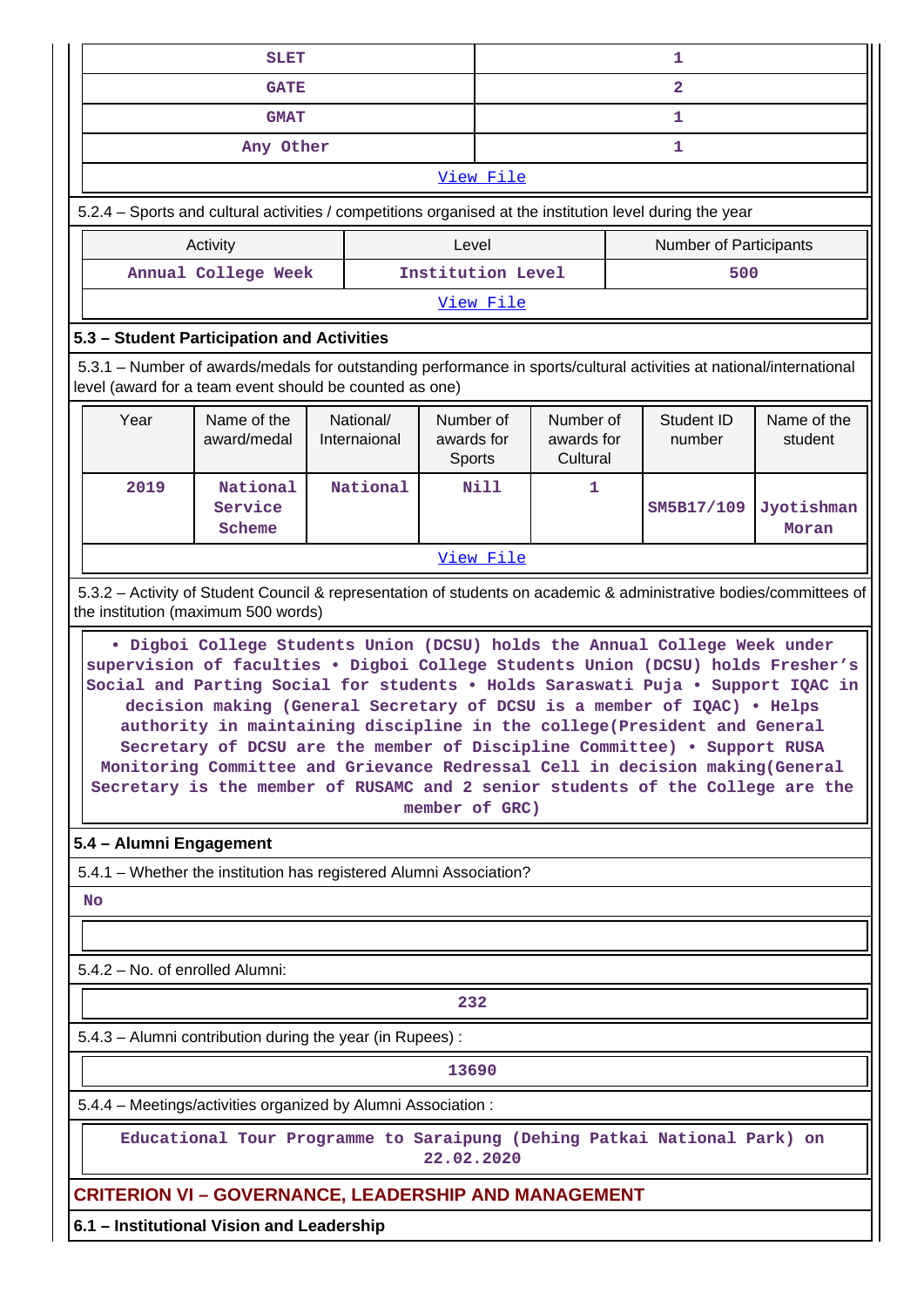6.1.1 – Mention two practices of decentralization and participative management during the last year (maximum 500 words)

 **The College governing body constituted by the government of Assam as per provision of college management rules, 2009 decentralises its power by providing academic and administrative responsibilities to the different subcommittees approved by it. Principal of the college act as the secretary of the GB and executes administrative as well as academic activities. The principal, assisted by vice principal and heads, plans and monitors teaching learning and other activities of the institution. Departmental academic activities of the college are implemented through the heads and faculty members of the departments. GB is a broadly participatory body as representatives from its different stakeholders – Parents, Employees, University, Industry, Teaching and Non-teaching staff act as its members.**

6.1.2 – Does the institution have a Management Information System (MIS)?

**Partial**

#### **6.2 – Strategy Development and Deployment**

6.2.1 – Quality improvement strategies adopted by the institution for each of the following (with in 100 words each):

| <b>Strategy Type</b>                                          | Details                                                                                                                                                                                                                                                                                                                                                                                                                                                                                                                                                                                                                                                                                                       |
|---------------------------------------------------------------|---------------------------------------------------------------------------------------------------------------------------------------------------------------------------------------------------------------------------------------------------------------------------------------------------------------------------------------------------------------------------------------------------------------------------------------------------------------------------------------------------------------------------------------------------------------------------------------------------------------------------------------------------------------------------------------------------------------|
| Admission of Students                                         | For each year an admission committee<br>is constituted by the Principal who<br>monitors the admission process in the<br>institution. The admission process is<br>transparent based purely on merit of<br>the students and following strictly the<br>Govt. Guidelines. Hostel admission is<br>also given on merit of the students.<br>The college was shifted to full online<br>Admission process during 2019-20 (for<br>academic session 2020-21) Prospectus<br>and Admission forms along with<br>necessary information and guidelines<br>are made accessible online before<br>admission. Online counselling has been<br>provided (during 2019-20) for guiding<br>students to select subject<br>combinations. |
| Industry Interaction / Collaboration                          | The college has a close interaction<br>with the neighbouring industries-Oil<br>India Limited and IOCL. A drinking<br>water project has been implemented in<br>the college campus by IOCL, Digboi<br>during the year 2019-2020.                                                                                                                                                                                                                                                                                                                                                                                                                                                                                |
| Human Resource Management                                     | Part time teachers are recruited<br>during vacancies and deputation to meet<br>the requirements of the departments.<br>Classes are adjusted by the respective<br>head of the department in absence or<br>leave of any teachers. Retired teachers<br>are appointed as guest professor till<br>appointment of new teachers.                                                                                                                                                                                                                                                                                                                                                                                     |
| Library, ICT and Physical<br>Infrastructure / Instrumentation | There is a central Library with<br>sufficient books, Journals and Internet<br>facilities. An advisory committee looks                                                                                                                                                                                                                                                                                                                                                                                                                                                                                                                                                                                         |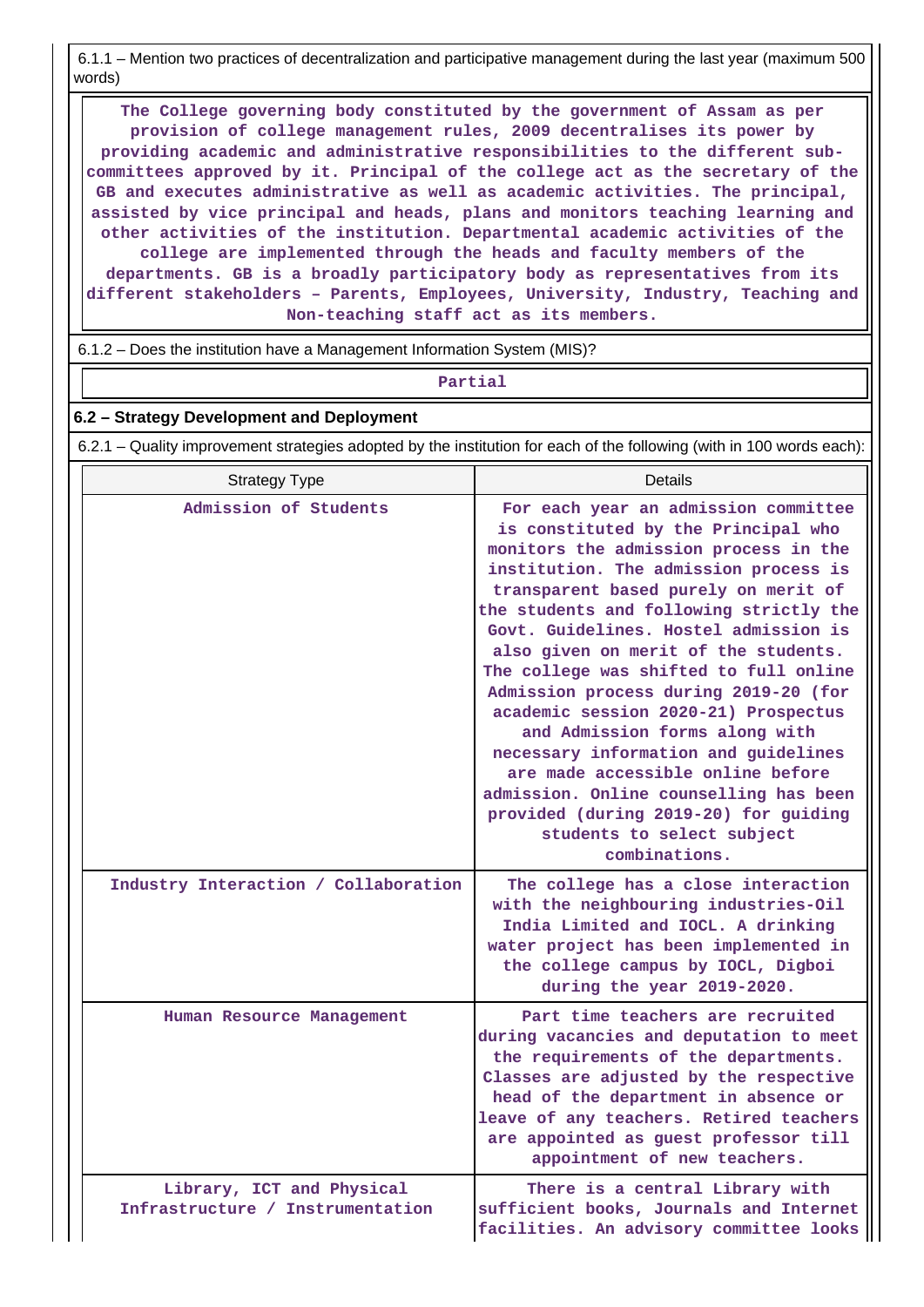|                            | after the overall development of<br>library and its other resources. The<br>library has subscribed the annual<br>membership of DELNET, New Delhi where<br>different kinds of E-Resources like E-<br>journals, E-Books, and Manuscripts are<br>made available. The main Library has<br>completed Library Automation Project in<br>2019. Library has also implemented<br>institutional repository where many<br>digital resources like question papers<br>photo gallery, Thesis and College<br>Magazines are made available for<br>general access. During July 2019 to<br>June 2020 a total of 1563 new text<br>books and 30 reference books have been<br>added to its existing stock of 35546<br>text books (total-37109) and 1770<br>reference books (total-1800)<br>respectively. Entire Library is now<br>under CCTV monitoring system for<br>security purposes. |
|----------------------------|--------------------------------------------------------------------------------------------------------------------------------------------------------------------------------------------------------------------------------------------------------------------------------------------------------------------------------------------------------------------------------------------------------------------------------------------------------------------------------------------------------------------------------------------------------------------------------------------------------------------------------------------------------------------------------------------------------------------------------------------------------------------------------------------------------------------------------------------------------------------|
| Research and Development   | Teachers are sent to participate in<br>Orientation programmes, Refresher<br>courses, Workshops, Training programmes<br>conducted by Academic staff Colleges<br>and other institutions. Teachers are<br>encouraged for paper presentation and<br>participation in<br>National/International/Stale level<br>conferences, seminars and Workshops.<br>Research papers are presented and<br>published by the teachers in peer<br>reviewed journals, non-peer reviewed<br>journals and conference proceedings at<br>International/National/State/Regional<br>level seminars and Conferences.<br>Teachers are encouraged to opt for<br>Major and Minor research projects.<br>Students are guided in drafting<br>research papers. Books are published by<br>the teachers with ISBN nos.                                                                                    |
| Examination and Evaluation | Examination and evaluation of<br>students are done periodically based on<br>Dibrugarh University examination<br>format. Regular and continuous<br>evaluation is also carried out<br>internally by respective departments.<br>The examined answer scripts of internal<br>examinations are shown to students for<br>verification and mark sheets are<br>displayed in the notice board.<br>Evaluated answer scripts of end<br>semester examinations can be viewed by<br>students through proper procedure such<br>as RTI.<br>Classes are taken in both offline and                                                                                                                                                                                                                                                                                                    |
| Teaching and Learning      |                                                                                                                                                                                                                                                                                                                                                                                                                                                                                                                                                                                                                                                                                                                                                                                                                                                                    |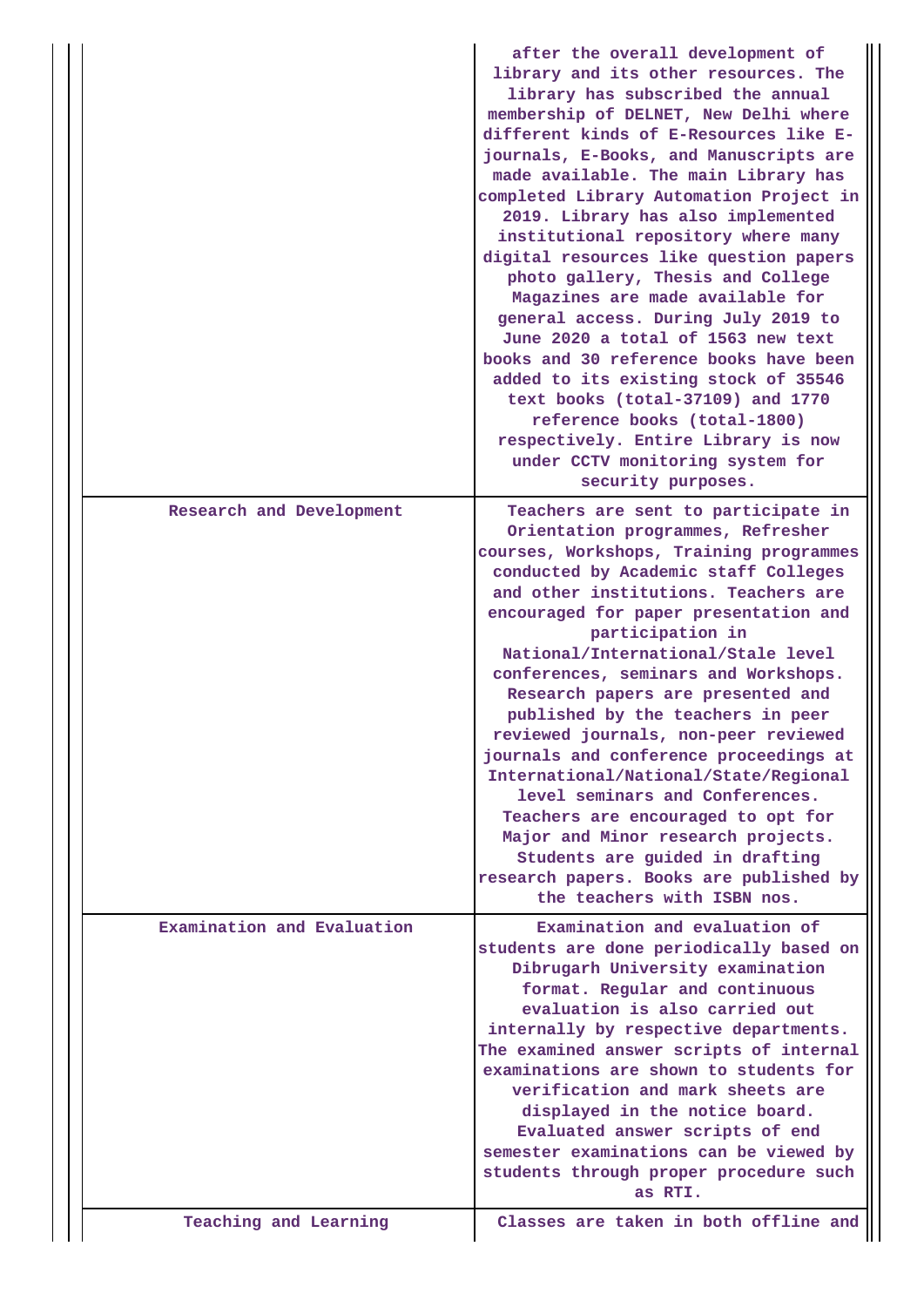|                        | online mode by using black boards and<br>ICT tools. Assignments, Seminars, Group<br>discussions, Field study tours, Guest<br>lectures, Hand on training programmes<br>are in regular practice. Students can<br>participate in a wide range of<br>activities such as National Service<br>Scheme (NSS), National Cadet Corps<br>(NCC) and Vocational skills. Feedback<br>from students regarding teaching and<br>learning are taken from time to time.<br>Parent teacher meetings are organized<br>from time to time to inform and discuss<br>the progress and problems of wards. |
|------------------------|---------------------------------------------------------------------------------------------------------------------------------------------------------------------------------------------------------------------------------------------------------------------------------------------------------------------------------------------------------------------------------------------------------------------------------------------------------------------------------------------------------------------------------------------------------------------------------|
| Curriculum Development | Course curriculum for both the Under<br>Graduate and Post Graduate courses are<br>prepared by the parent body Dibrugarh<br>University and updated from time to<br>time. CBCS course curriculum designed<br>by DU has been implemented in all<br>Departments of the college. Faculty<br>members contribute to curriculum<br>framing when invited to the University<br>UG boards. Dr. Dip Saikia, Principal,<br>is acting as a member of UG CBCS Board<br>of Dibrugarh University.                                                                                                |

6.2.2 – Implementation of e-governance in areas of operations:

| E-governace area              | Details                                                                                                                                                                                                                                                                                                   |
|-------------------------------|-----------------------------------------------------------------------------------------------------------------------------------------------------------------------------------------------------------------------------------------------------------------------------------------------------------|
| Examination                   | Online and offline forms fill up as<br>well as offline and online examinations<br>are conducted as per University<br>guidelines. The whole examination<br>system is kept under CCTV surveillance.                                                                                                         |
| Planning and Development      | Tenders for various construction<br>works are invited in online mode.                                                                                                                                                                                                                                     |
| Administration                | Urgent meetings on academic matters<br>are organised on virtual mode.<br>Important notices are circulated<br>through Whatsapp group. Student<br>induction programmes are carried out<br>online.                                                                                                           |
| Finance and Accounts          | All financial transactions are<br>recorded in online mode. Software for<br>Finance and accounts is being<br>successfully used.                                                                                                                                                                            |
| Student Admission and Support | Admission process is completed<br>online. Online submission of Internal<br>Assessment and Answer scripts dispatch<br>records of end semester examination is<br>done through online process. Free<br>admission provision is implemented by<br>the institution. Xerox facilities<br>available for students. |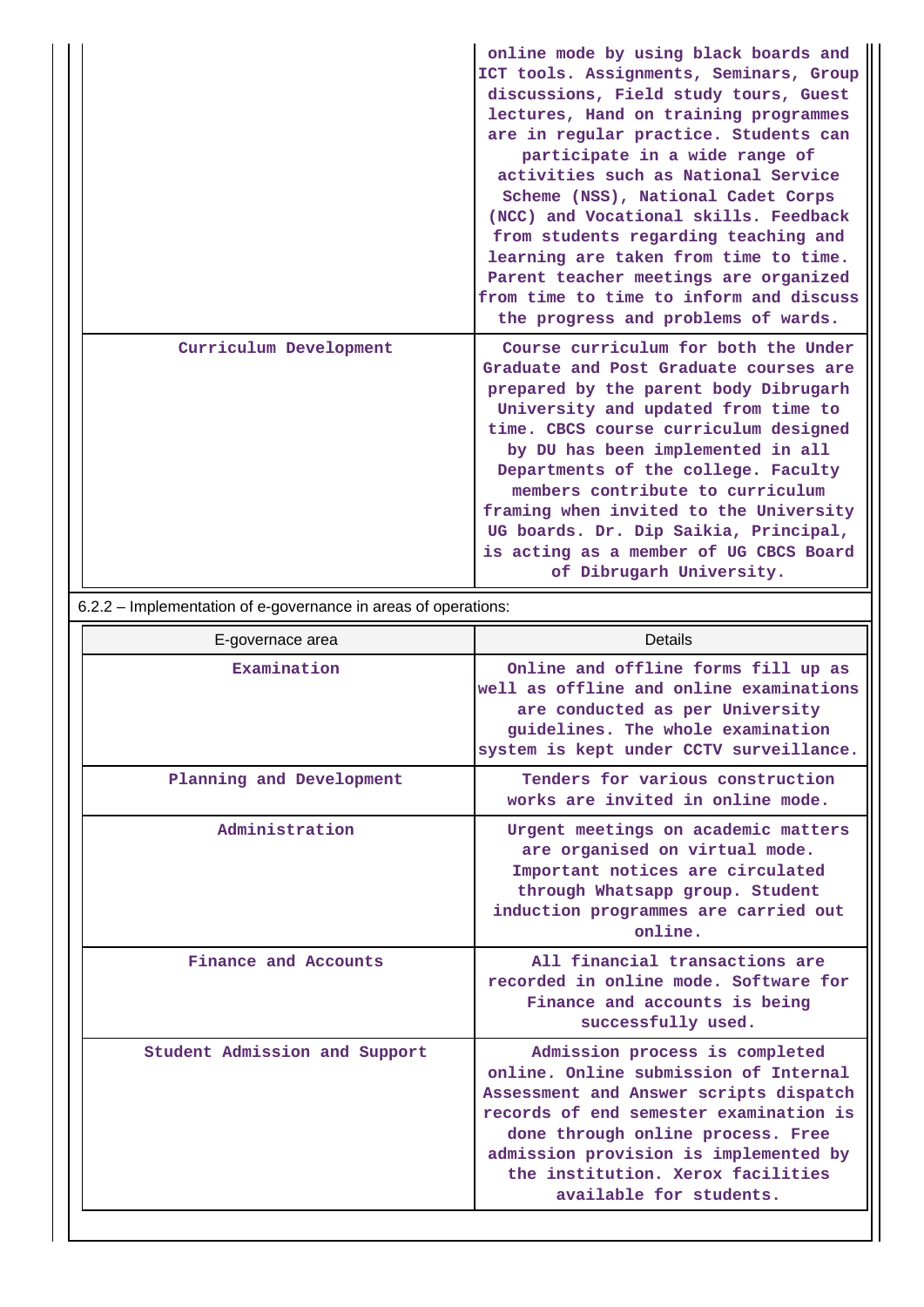| 6.3 - Faculty Empowerment Strategies                                                                                                                    |                                                                                       |                                                                                                                             |                                                                                                   |  |                                                                                                                                                                                            |  |                                                                             |                                                  |                   |                                                      |
|---------------------------------------------------------------------------------------------------------------------------------------------------------|---------------------------------------------------------------------------------------|-----------------------------------------------------------------------------------------------------------------------------|---------------------------------------------------------------------------------------------------|--|--------------------------------------------------------------------------------------------------------------------------------------------------------------------------------------------|--|-----------------------------------------------------------------------------|--------------------------------------------------|-------------------|------------------------------------------------------|
| 6.3.1 – Teachers provided with financial support to attend conferences / workshops and towards membership fee<br>of professional bodies during the year |                                                                                       |                                                                                                                             |                                                                                                   |  |                                                                                                                                                                                            |  |                                                                             |                                                  |                   |                                                      |
| Year                                                                                                                                                    |                                                                                       |                                                                                                                             | Name of Teacher                                                                                   |  | Name of conference/<br>workshop attended<br>for which financial<br>support provided                                                                                                        |  | Name of the<br>professional body for<br>which membership<br>fee is provided |                                                  | Amount of support |                                                      |
| 2019                                                                                                                                                    |                                                                                       |                                                                                                                             | <b>NIL</b>                                                                                        |  | <b>NA</b>                                                                                                                                                                                  |  | <b>NA</b>                                                                   |                                                  |                   | <b>Nill</b>                                          |
|                                                                                                                                                         |                                                                                       |                                                                                                                             |                                                                                                   |  | No file uploaded.                                                                                                                                                                          |  |                                                                             |                                                  |                   |                                                      |
| teaching and non teaching staff during the year                                                                                                         |                                                                                       |                                                                                                                             |                                                                                                   |  | 6.3.2 - Number of professional development / administrative training programmes organized by the College for                                                                               |  |                                                                             |                                                  |                   |                                                      |
| Year                                                                                                                                                    |                                                                                       | Title of the<br>professional<br>development<br>programme<br>organised for<br>teaching staff                                 | Title of the<br>administrative<br>training<br>programme<br>organised for<br>non-teaching<br>staff |  | From date                                                                                                                                                                                  |  | To Date                                                                     | Number of<br>participants<br>(Teaching<br>staff) |                   | Number of<br>participants<br>(non-teaching<br>staff) |
| 2019                                                                                                                                                    |                                                                                       | FDP on<br>Mentoring<br>Pedagogy<br>and<br>Effective<br>Learning<br>Techniques<br>using ICT<br>under EICT<br>Academy,<br>IIT | <b>NIL</b>                                                                                        |  | 04/11/2019                                                                                                                                                                                 |  | 08/11/2019                                                                  | 26                                               |                   | <b>Nill</b>                                          |
|                                                                                                                                                         |                                                                                       | Guwahati                                                                                                                    |                                                                                                   |  |                                                                                                                                                                                            |  |                                                                             |                                                  |                   |                                                      |
|                                                                                                                                                         |                                                                                       |                                                                                                                             |                                                                                                   |  | Vıew Fıle                                                                                                                                                                                  |  |                                                                             |                                                  |                   |                                                      |
|                                                                                                                                                         |                                                                                       |                                                                                                                             |                                                                                                   |  | 6.3.3 - No. of teachers attending professional development programmes, viz., Orientation Programme, Refresher<br>Course, Short Term Course, Faculty Development Programmes during the year |  |                                                                             |                                                  |                   |                                                      |
| Title of the<br>professional<br>development<br>programme                                                                                                |                                                                                       |                                                                                                                             | Number of teachers<br>who attended                                                                |  | From Date                                                                                                                                                                                  |  | To date                                                                     |                                                  |                   | Duration                                             |
| Computer<br>Programming in<br>Physics                                                                                                                   |                                                                                       |                                                                                                                             | $\mathbf{1}$                                                                                      |  | 01/07/2019                                                                                                                                                                                 |  | 07/07/2019                                                                  |                                                  |                   | 7                                                    |
|                                                                                                                                                         | Swayam Online<br>1<br>01/09/2019<br>31/12/2019<br>Refresher<br>Course in<br>Chemistry |                                                                                                                             |                                                                                                   |  | 122                                                                                                                                                                                        |  |                                                                             |                                                  |                   |                                                      |
| Swayam online<br>Refresher<br>Course                                                                                                                    |                                                                                       |                                                                                                                             | 1                                                                                                 |  | 12/09/2019                                                                                                                                                                                 |  | 16/02/2020                                                                  |                                                  |                   | 158                                                  |
| Language and<br>Literature of<br>India                                                                                                                  |                                                                                       |                                                                                                                             | $\mathbf{1}$                                                                                      |  | 16/10/2019                                                                                                                                                                                 |  | 29/10/2019                                                                  |                                                  |                   | 14                                                   |
| Mentoring                                                                                                                                               |                                                                                       |                                                                                                                             | 7                                                                                                 |  | 04/11/2019                                                                                                                                                                                 |  | 08/11/2019                                                                  |                                                  |                   | 5                                                    |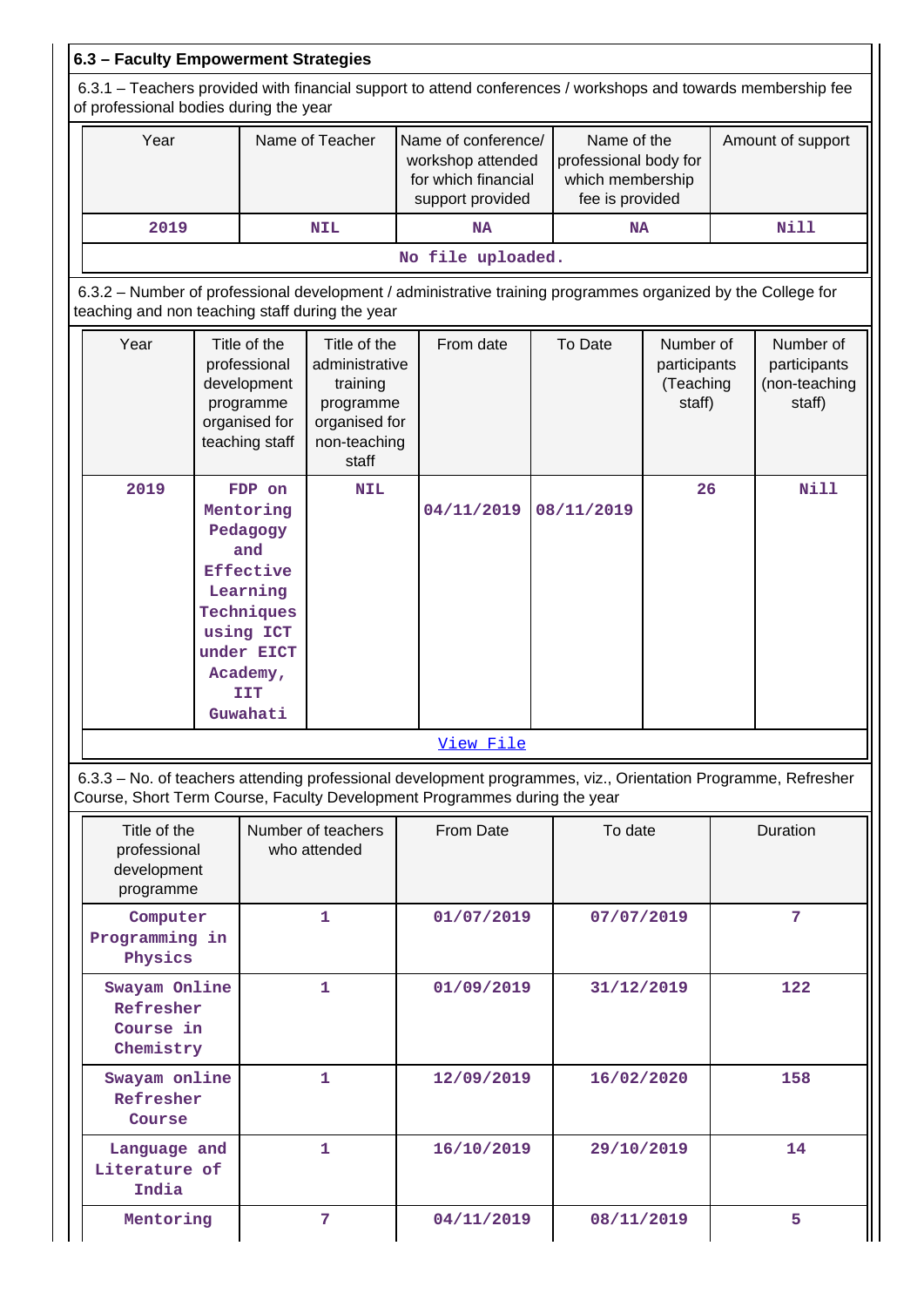| Pedagogy and<br>Effective<br>Learning<br>Techniques<br>using ICT                                                                                                                                                                                                                                                                    |              |                                                                                                    |                               |             |                |                                                                                             |                  |                  |  |
|-------------------------------------------------------------------------------------------------------------------------------------------------------------------------------------------------------------------------------------------------------------------------------------------------------------------------------------|--------------|----------------------------------------------------------------------------------------------------|-------------------------------|-------------|----------------|---------------------------------------------------------------------------------------------|------------------|------------------|--|
| Gender<br>Studies                                                                                                                                                                                                                                                                                                                   | 1            |                                                                                                    |                               | 27/11/2019  |                | 10/12/2019                                                                                  |                  | 14               |  |
| <b>Teacher Entre</b><br>preneurship and<br>Educational<br>Leadership                                                                                                                                                                                                                                                                | 3            |                                                                                                    |                               | 23/12/2019  |                | 30/12/2021                                                                                  |                  | 8                |  |
| Entrepreneurs<br>hip Development                                                                                                                                                                                                                                                                                                    | $\mathbf{1}$ |                                                                                                    |                               | 20/01/2020  |                | 31/01/2020                                                                                  |                  | 12               |  |
| Educational<br>Technology                                                                                                                                                                                                                                                                                                           | 1            |                                                                                                    |                               | 27/01/2020  |                | 02/02/2020                                                                                  |                  | 7                |  |
| Swayam online<br>Refresher<br>Course in<br>Philosophy                                                                                                                                                                                                                                                                               | 1            |                                                                                                    |                               | 16/02/2020  |                | 30/09/2020                                                                                  |                  | 228              |  |
|                                                                                                                                                                                                                                                                                                                                     |              |                                                                                                    |                               | View File   |                |                                                                                             |                  |                  |  |
| 6.3.4 - Faculty and Staff recruitment (no. for permanent recruitment):                                                                                                                                                                                                                                                              |              |                                                                                                    |                               |             |                |                                                                                             |                  |                  |  |
| Teaching                                                                                                                                                                                                                                                                                                                            |              |                                                                                                    |                               |             | Non-teaching   |                                                                                             |                  |                  |  |
| Permanent                                                                                                                                                                                                                                                                                                                           |              | <b>Full Time</b><br>Permanent                                                                      |                               |             |                |                                                                                             | <b>Full Time</b> |                  |  |
| 7                                                                                                                                                                                                                                                                                                                                   |              | <b>Nill</b>                                                                                        |                               |             | $\overline{2}$ |                                                                                             |                  | <b>Nill</b>      |  |
| $6.3.5$ – Welfare schemes for                                                                                                                                                                                                                                                                                                       |              |                                                                                                    |                               |             |                |                                                                                             |                  |                  |  |
| Teaching                                                                                                                                                                                                                                                                                                                            |              |                                                                                                    | Non-teaching                  |             |                |                                                                                             |                  | <b>Students</b>  |  |
| DCTU Benefit Fund,<br>Staff Benefit Fund                                                                                                                                                                                                                                                                                            |              | Staff Benefit Fund,<br>Employee Unit Fund, DCTU<br>Assistance Fund for<br>Temporary IV Grade Staff |                               |             |                | Digboi College<br>Students' Aid Fund, Group<br>Insurance Scheme, DCTU<br>Students' Aid Fund |                  |                  |  |
| 6.4 - Financial Management and Resource Mobilization                                                                                                                                                                                                                                                                                |              |                                                                                                    |                               |             |                |                                                                                             |                  |                  |  |
| 6.4.1 – Institution conducts internal and external financial audits regularly (with in 100 words each)                                                                                                                                                                                                                              |              |                                                                                                    |                               |             |                |                                                                                             |                  |                  |  |
| . Internal: Internal audit is carried out for small funds viz. Examination<br>fund. Fund generated from fees is audited by audit officer appointed by GOA. .<br>External audit is for sponsored programme like UGC, DBT (GOI), ASTEC (GOA),<br>OIL, and IOCL. . External audit is conducted by Govt. Regd. Chartered<br>Accountant. |              |                                                                                                    |                               |             |                |                                                                                             |                  |                  |  |
| 6.4.2 - Funds / Grants received from management, non-government bodies, individuals, philanthropies during the<br>year(not covered in Criterion III)                                                                                                                                                                                |              |                                                                                                    |                               |             |                |                                                                                             |                  |                  |  |
| Name of the non government<br>funding agencies /individuals                                                                                                                                                                                                                                                                         |              |                                                                                                    | Funds/ Grnats received in Rs. |             |                |                                                                                             |                  | Purpose          |  |
| <b>IOCL</b>                                                                                                                                                                                                                                                                                                                         |              |                                                                                                    |                               | $\mathbf 0$ |                |                                                                                             |                  | For water system |  |
|                                                                                                                                                                                                                                                                                                                                     |              |                                                                                                    | View File                     |             |                |                                                                                             |                  |                  |  |
| 6.4.3 - Total corpus fund generated                                                                                                                                                                                                                                                                                                 |              |                                                                                                    |                               |             |                |                                                                                             |                  |                  |  |
| 7368175                                                                                                                                                                                                                                                                                                                             |              |                                                                                                    |                               |             |                |                                                                                             |                  |                  |  |
|                                                                                                                                                                                                                                                                                                                                     |              |                                                                                                    |                               |             |                |                                                                                             |                  |                  |  |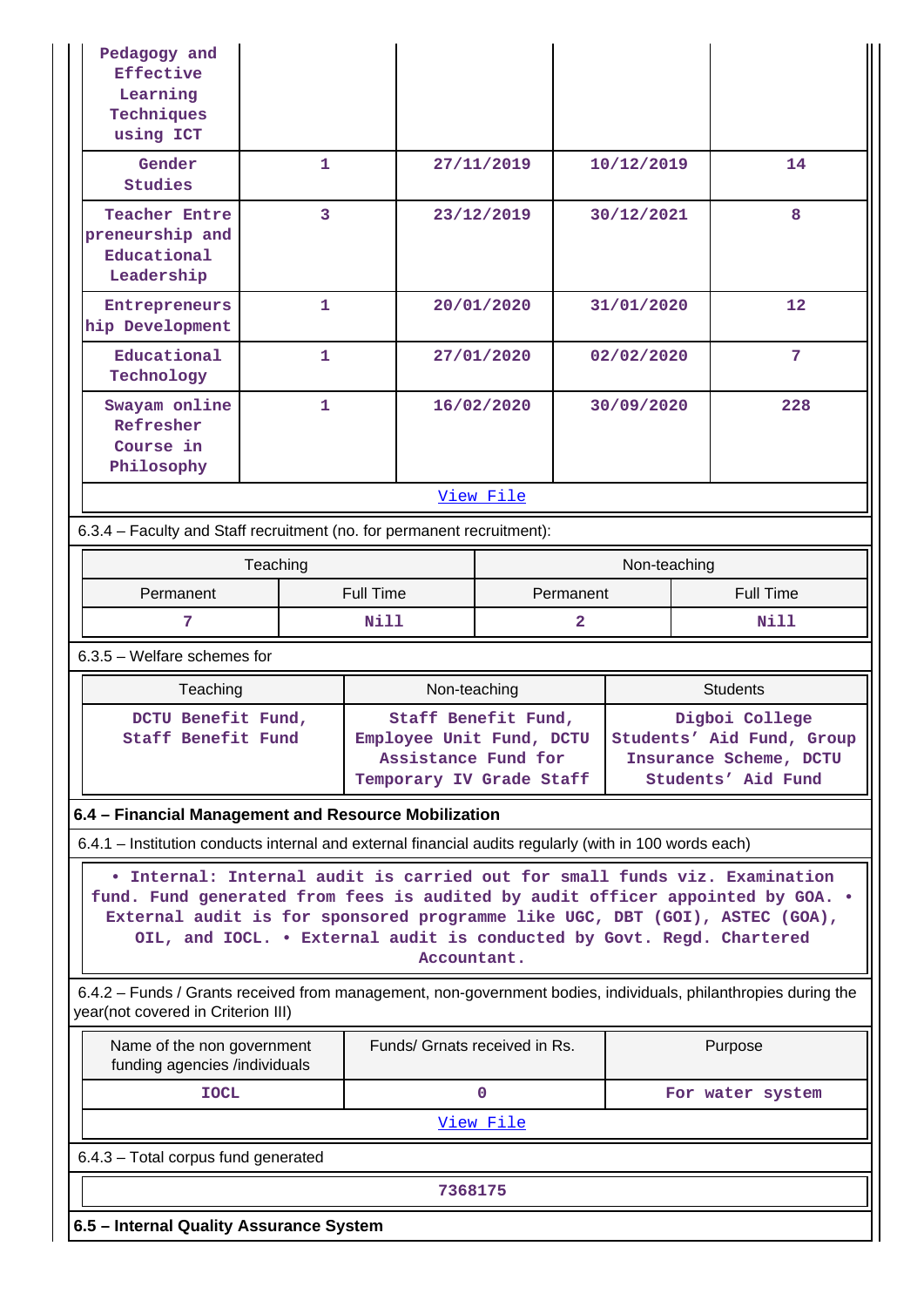| 6.5.1 – Whether Academic and Administrative Audit (AAA) has been done?                                                                                                                                              |                                                                                                                                                                                                                                    |                            |          |                      |  |                    |                                                                                 |  |  |  |
|---------------------------------------------------------------------------------------------------------------------------------------------------------------------------------------------------------------------|------------------------------------------------------------------------------------------------------------------------------------------------------------------------------------------------------------------------------------|----------------------------|----------|----------------------|--|--------------------|---------------------------------------------------------------------------------|--|--|--|
| <b>Audit Type</b>                                                                                                                                                                                                   |                                                                                                                                                                                                                                    | External                   |          |                      |  | Internal           |                                                                                 |  |  |  |
|                                                                                                                                                                                                                     | Yes/No                                                                                                                                                                                                                             |                            | Agency   |                      |  | Yes/No             | Authority                                                                       |  |  |  |
| Academic                                                                                                                                                                                                            | No                                                                                                                                                                                                                                 |                            |          | <b>NA</b>            |  | Yes                | By Management                                                                   |  |  |  |
| Administrative                                                                                                                                                                                                      | No                                                                                                                                                                                                                                 |                            |          | <b>NA</b>            |  | Yes                | By Management                                                                   |  |  |  |
| 6.5.2 – Activities and support from the Parent – Teacher Association (at least three)                                                                                                                               |                                                                                                                                                                                                                                    |                            |          |                      |  |                    |                                                                                 |  |  |  |
|                                                                                                                                                                                                                     | effective implementation by the authority. . Feedback regarding different<br>curricular co-curricular administrative aspects are taken from parents .<br>Guardian representatives to the GB cooperate in the administration of the |                            | college. |                      |  |                    | . Parent-Teacher Association submits its unanimous resolutions for adoption and |  |  |  |
|                                                                                                                                                                                                                     | 6.5.3 – Development programmes for support staff (at least three)                                                                                                                                                                  |                            |          |                      |  |                    |                                                                                 |  |  |  |
|                                                                                                                                                                                                                     | . Deputation of staff for training. . Provision of residence to certain non-<br>teaching staff. . Enhancement of salary for non-teaching ad-hoc/temporary<br>staff.                                                                |                            |          |                      |  |                    |                                                                                 |  |  |  |
| 6.5.4 – Post Accreditation initiative(s) (mention at least three)                                                                                                                                                   |                                                                                                                                                                                                                                    |                            |          |                      |  |                    |                                                                                 |  |  |  |
| • Introduction of B. Voc (3 years course) • Increase in number of well<br>ventilated class rooms. . Laboratory up-gradation for research . Increase in<br>ICT tools . Newly constructed sound proof Conference Hall |                                                                                                                                                                                                                                    |                            |          |                      |  |                    |                                                                                 |  |  |  |
| 6.5.5 - Internal Quality Assurance System Details                                                                                                                                                                   |                                                                                                                                                                                                                                    |                            |          |                      |  |                    |                                                                                 |  |  |  |
|                                                                                                                                                                                                                     | a) Submission of Data for AISHE portal                                                                                                                                                                                             |                            |          |                      |  | Yes                |                                                                                 |  |  |  |
|                                                                                                                                                                                                                     | b) Participation in NIRF                                                                                                                                                                                                           |                            |          |                      |  | Yes                |                                                                                 |  |  |  |
|                                                                                                                                                                                                                     | c)ISO certification                                                                                                                                                                                                                |                            |          |                      |  | <b>No</b>          |                                                                                 |  |  |  |
|                                                                                                                                                                                                                     | d)NBA or any other quality audit                                                                                                                                                                                                   |                            |          |                      |  | No                 |                                                                                 |  |  |  |
| 6.5.6 - Number of Quality Initiatives undertaken during the year                                                                                                                                                    |                                                                                                                                                                                                                                    |                            |          |                      |  |                    |                                                                                 |  |  |  |
| Year                                                                                                                                                                                                                | Name of quality<br>initiative by IQAC                                                                                                                                                                                              | Date of<br>conducting IQAC |          | <b>Duration From</b> |  | <b>Duration To</b> | Number of<br>participants                                                       |  |  |  |
| 2019                                                                                                                                                                                                                | Mentoring<br>Pedagogy and<br><b>Effective</b><br>Learning<br>Techniques<br>using ICT<br>under EICT<br>Academy, IIT<br>Guwahati                                                                                                     | 04/11/2019                 |          | 04/11/2019           |  | 08/11/2019         | 26                                                                              |  |  |  |
| 2019                                                                                                                                                                                                                | 29/08/2019<br>Popular<br>talk on<br>service<br>recovery by<br>Prof. S. B.<br>Borah, IIM,<br>Ahmedabed                                                                                                                              |                            |          | 29/08/2019           |  | 29/08/2019         | 90                                                                              |  |  |  |
| 2019                                                                                                                                                                                                                | Carrier<br>orientation<br>programme<br>Conducted by                                                                                                                                                                                | 07/09/2019                 |          | 07/09/2019           |  | 07/09/2019         | 95                                                                              |  |  |  |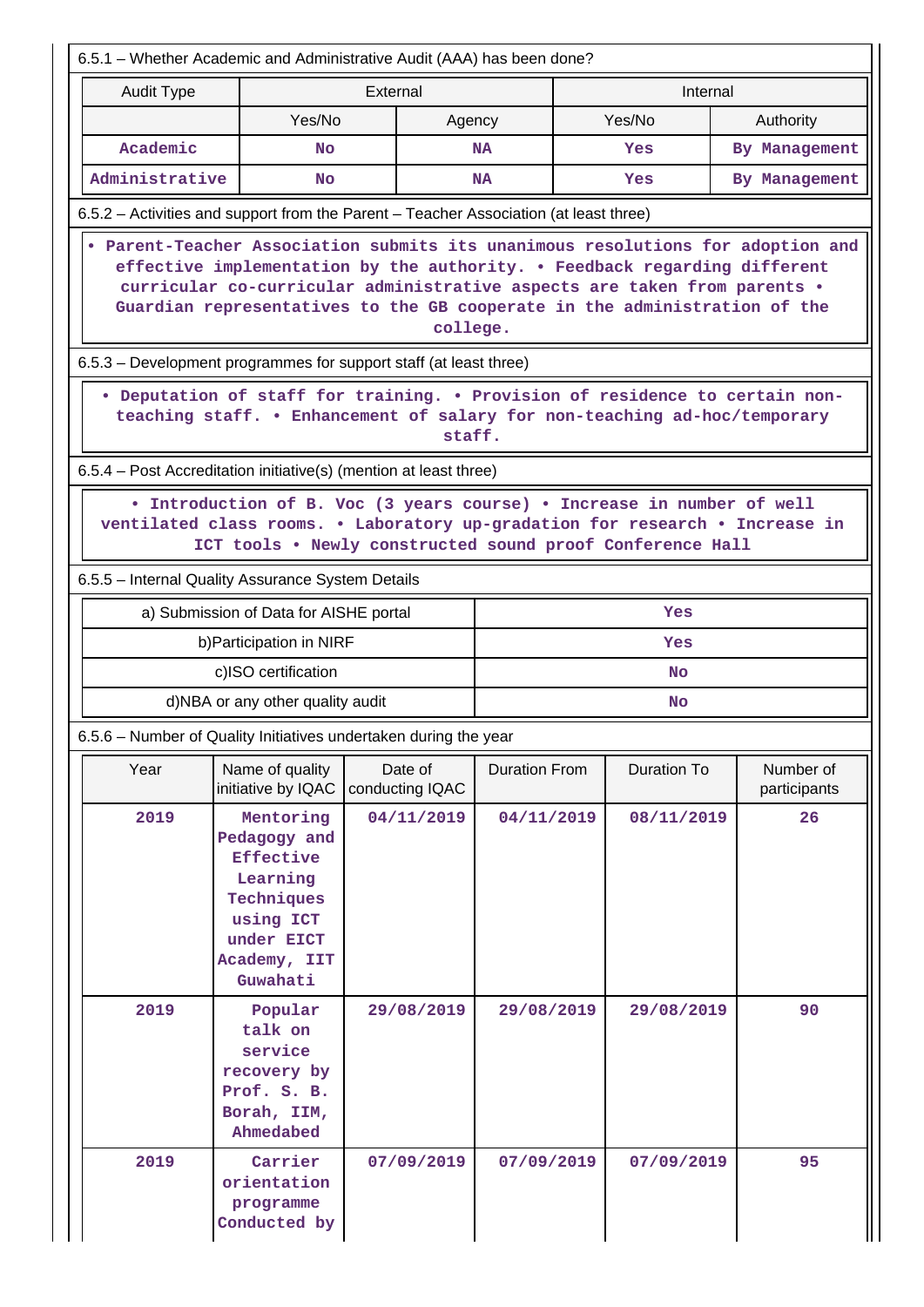|      | Indian<br>Skills<br>Academamy                                                                                                                                                                                                                                   |            |            |            |     |
|------|-----------------------------------------------------------------------------------------------------------------------------------------------------------------------------------------------------------------------------------------------------------------|------------|------------|------------|-----|
| 2019 | Hand on<br>training<br>programme on<br>orchid<br>culture and<br>their<br>management.                                                                                                                                                                            | 07/11/2019 | 07/11/2019 | 07/11/2019 | 35  |
| 2020 | Webinar on<br>Think<br>Global, Act<br>Local "on<br>9th June<br>2020 at 7<br>pm, Resource<br>Person: Dr.<br>Prajnal<br>Kumar<br>Phukan,<br>Chief<br>Manager<br>$(CP)$ ,<br>Brahmaputra<br>Cracker and<br>Polymer Ltd.<br>Organised by<br>Commerce<br>department. | 09/06/2020 | 09/06/2020 | 09/06/2020 | 103 |
| 2020 | Rebooting<br>Yourself $-$ A<br>Student<br>Webinar on<br>18th and<br>19th June<br>2020 at 11<br>am. Resource<br>Person: Dr<br>Pranjal<br>Bezborah and<br>Dr. Chimun<br>Kr. Nath.<br>Organised by<br>Commerce<br>department.                                      | 18/06/2020 | 18/06/2020 | 19/06/2020 | 80  |
| 2020 | Guest<br>lecture<br>programme,<br>Prof. P.K.<br>Barua,<br>Former head<br>Life<br>sciences,<br>Dibrugarh<br>University                                                                                                                                           | 07/03/2020 | 07/03/2020 | 07/03/2020 | 35  |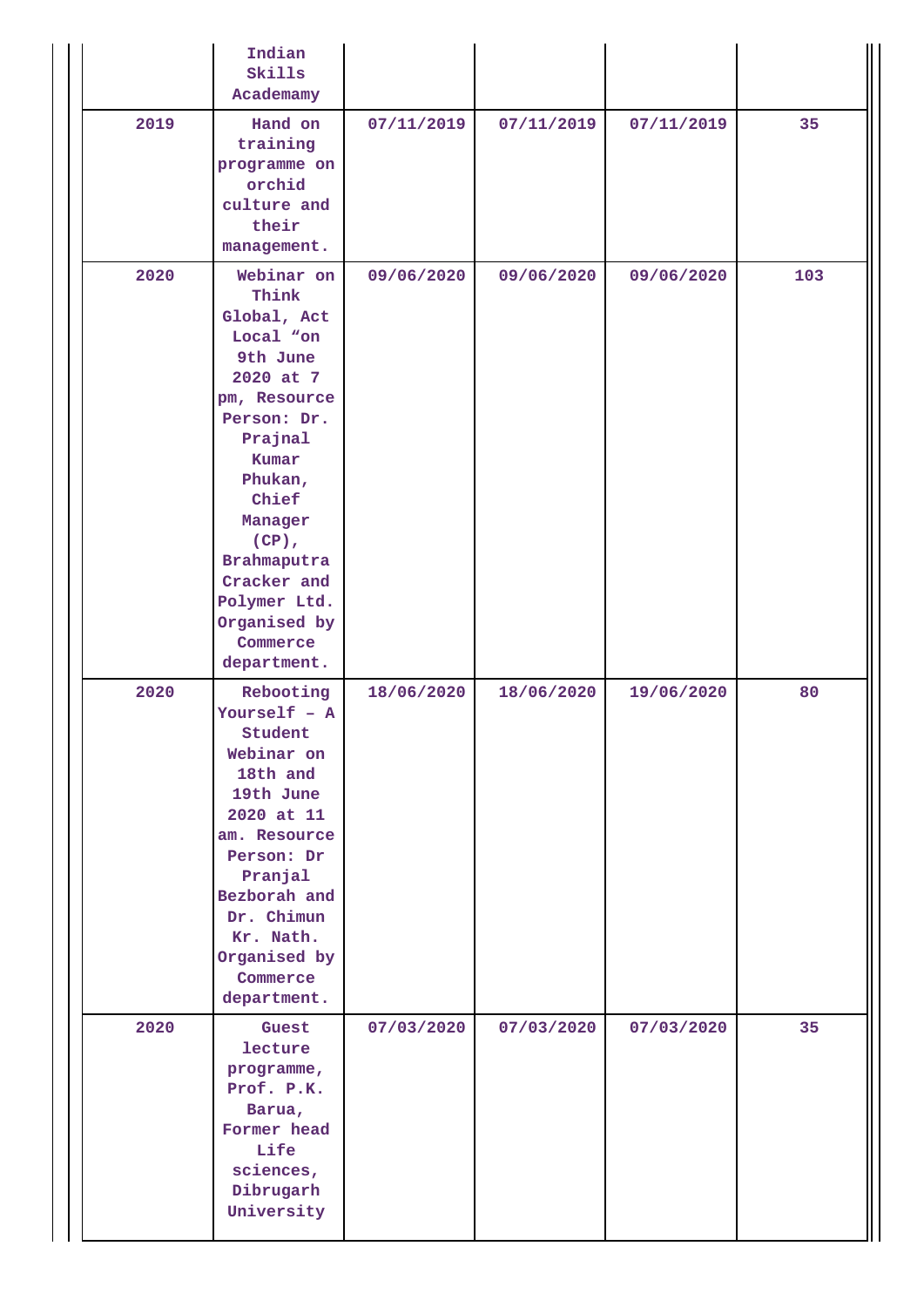| 2020                                                                                                                                                            | Workshop<br>on mushroom<br>cultivation | 04/03/2020 | 04/03/2020 |        | 04/03/2020             | 66   |  |  |
|-----------------------------------------------------------------------------------------------------------------------------------------------------------------|----------------------------------------|------------|------------|--------|------------------------|------|--|--|
|                                                                                                                                                                 |                                        |            | View File  |        |                        |      |  |  |
| <b>CRITERION VII - INSTITUTIONAL VALUES AND BEST PRACTICES</b>                                                                                                  |                                        |            |            |        |                        |      |  |  |
| 7.1 - Institutional Values and Social Responsibilities                                                                                                          |                                        |            |            |        |                        |      |  |  |
| 7.1.1 - Gender Equity (Number of gender equity promotion programmes organized by the institution during the<br>year)                                            |                                        |            |            |        |                        |      |  |  |
| Title of the<br>programme                                                                                                                                       | Period from                            |            | Period To  |        | Number of Participants |      |  |  |
|                                                                                                                                                                 |                                        |            |            | Female |                        | Male |  |  |
| World Day of<br>Social Justice                                                                                                                                  | 20/02/2020                             |            | 20/02/2020 | 40     |                        | 10   |  |  |
| Gender<br>Sensitization<br>Programme<br>through Poster<br>Painting<br>competition<br>organized by<br>Digboi College<br>Women Hostel                             | 06/03/2020                             |            | 06/03/2020 | 90     |                        | 150  |  |  |
| Nari Divas                                                                                                                                                      | 07/03/2020                             |            | 07/03/2020 | 200    |                        | 180  |  |  |
| Gender<br>Sensitization<br>Programme by<br>Digboi College<br>on the occasion<br>of<br>International<br>Women's Day                                              | 08/03/2020                             |            | 08/03/2020 | 150    |                        | 70   |  |  |
| Celebration<br>of<br>International<br>Women's Day<br>2020 at Adopted<br>Village at<br>Saraipung by<br>Department of<br>Zoology & NSS<br>Digboi College<br>Unit. | 08/03/2020                             |            | 08/03/2020 | 180    |                        | 90   |  |  |

Percentage of power requirement of the University met by the renewable energy sources

**1. Celebration of Van Mahotsav at Bogapani, Digboi (1st – 7th July, 2019) 2. Initiation of Swachh Bharat Summer Internship 2.0: 2019 from 1st to 31st July, 2019 (Summer Vacation Programme). 3. Cleanliness Drive outside Digboi College Campus on 8th August 2019. 4. Celebration of Wild Life week at Digboi College, from 1-7 October 2019. 5. Celebration of World Wetland Day, 2020 at Digboi OIL Field Wetland, Digboi Oil Field. 6. Celebration of World Wildlife life Day, 2019 at Digboi College on 3rd February, 2020. 7. Celebration of World**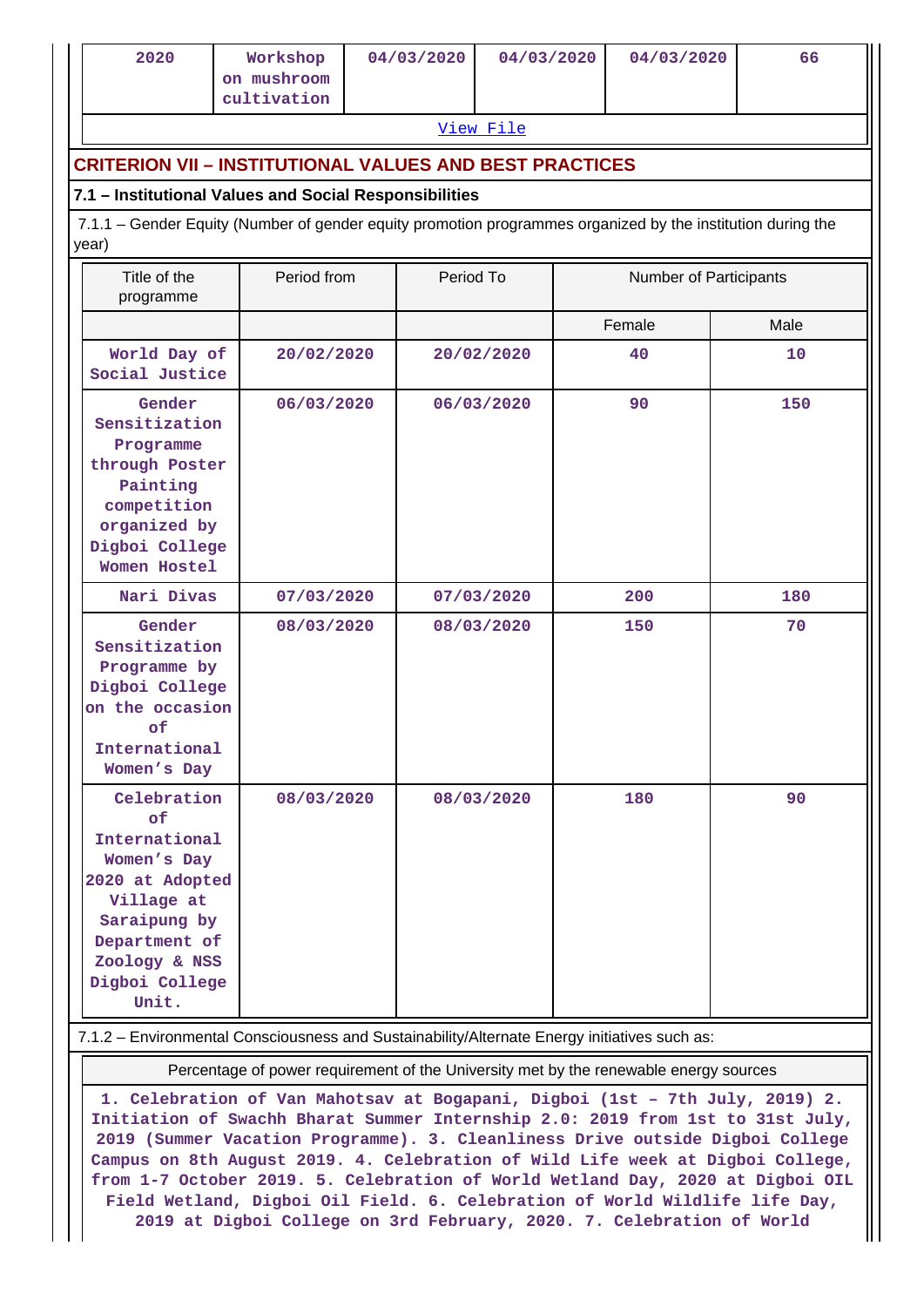**Environment Day, 2020 at Digboi College on 5th June, 2020. 8. Initiatives taken by students of Digboi College to create public awareness regarding illegal coal mining activities in Dehing Patkai Rainforest and starting the "I am Dehing Patkai" movement to cover the entire 900 sq.km. Rainforest under protected area ambit, 02/04/2020 to 10/06/2020. 9. A Street Play on PLASTIC MUKTA BHARAT initiated by NSS Digboi College Unity in collaboration with Digboi Municipal Board, Digboi Assam Under "Swachhata Hi Seva" 2019 on 29/09/2019. 10. A procession on PLASTIC MUKTA BHARAT initiated by NSS Digboi College Unity in collaboration with Digboi Municipal Board, Digboi Assam Under "Swachhata Hi Seva" 2019 on 27/09/2019. 11. Installation of Rain water harvesting plant (5000**

**litres capacity water tank installed in Digboi college auditorium). 12. Installation of plastic waste collection Unit. 13. Preparation of Eco bricks with plastic waste by the students of Digboi College initiated by NSS Digboi College Unit at 33 no L.P. School, Bogapani, Digboi.. 14. Snake conservation awareness programme carried out by student of Digboi College at Mankhowa Teastate colony, on 05/06/2020. 15. Involvement of Digboi College teachers and students in Environment Impact Assessment in the oil blowout at oil station no 05, Baghjan, Tinsukia, dated 06/06/2020. 16. Wall painting by the students of Digboi College for environmental consciousness in Digboi College campus and in Saraipung village on 05/06/2020. 17. Maintenance of Butterfly Park of Digboi College through students involvement. 18. Maintenance of Orchidarium of Digboi College through students involvement. 19. Maintenance of Fruit orchard of Digboi College by students. 20. Environmental Audit done in Digboi College Campus (Bird checklist, Butterfly checklist, Reptile checklist, Amphibian checklist, Moth checklist, Mammal checklist, Wild flowers checklist, Tree checklist). 21. Maintenance of Interpretation Centre at Saraipung Viliage in collaboration with Aaranyak, NGO. 22. Tubelights replaced by LED tubelights. 23. CFL bulbs replaced by LED bulbs. 24. Installation of solar panels**

| 7.1.3 - Differently abled (Divyangjan) friendliness               |           |                         |  |  |  |  |  |  |  |
|-------------------------------------------------------------------|-----------|-------------------------|--|--|--|--|--|--|--|
| Item facilities                                                   | Yes/No    | Number of beneficiaries |  |  |  |  |  |  |  |
| Physical facilities                                               | <b>No</b> | Nill                    |  |  |  |  |  |  |  |
| Provision for lift                                                | No        | Nill                    |  |  |  |  |  |  |  |
| Ramp/Rails                                                        | Yes       | 1                       |  |  |  |  |  |  |  |
| <b>Braille</b><br>Software/facilities                             | <b>No</b> | <b>Nill</b>             |  |  |  |  |  |  |  |
| Rest Rooms                                                        | <b>No</b> | Nill                    |  |  |  |  |  |  |  |
| Scribes for examination                                           | No        | Nill                    |  |  |  |  |  |  |  |
| Special skill<br>development for<br>differently abled<br>students | <b>No</b> | Nill                    |  |  |  |  |  |  |  |
| 7.1.4 – Inclusion and Situatedness                                |           |                         |  |  |  |  |  |  |  |

| Year | Number of<br>initiatives to<br>address<br>locational<br>advantages<br>and disadva<br>ntages | Number of<br>initiatives<br>taken to<br>engage with<br>and<br>contribute to<br>local<br>community | Date           | Duration | Name of<br>initiative | <b>Issues</b><br>addressed | Number of<br>participating<br>students<br>and staff |
|------|---------------------------------------------------------------------------------------------|---------------------------------------------------------------------------------------------------|----------------|----------|-----------------------|----------------------------|-----------------------------------------------------|
| 2019 |                                                                                             | 1                                                                                                 | 01/06/2<br>019 | 730      | Populat<br>ion Deter  | Conserv<br>ation of        | 17                                                  |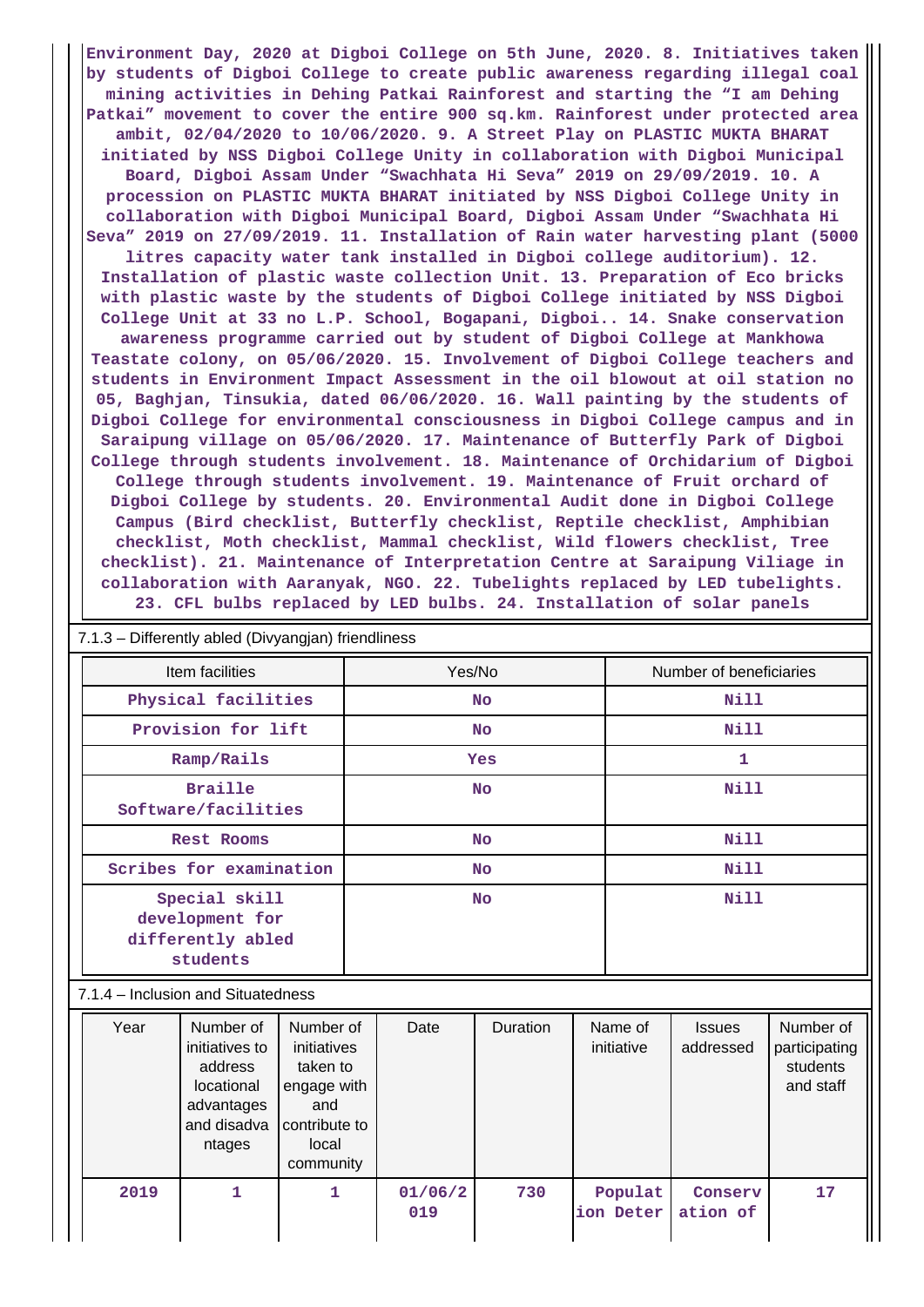|      |              |              |                |                | mination<br>Geographi<br>cal Distr<br>ibution<br>of the<br>State<br>Bird of<br>Assam<br>(White<br>Winged<br>Duck) in<br>Digboi<br>its surro<br>unding<br>areas.                                                                  | the Endan<br>gered<br><b>Bird</b>                                                                                                                  |     |
|------|--------------|--------------|----------------|----------------|----------------------------------------------------------------------------------------------------------------------------------------------------------------------------------------------------------------------------------|----------------------------------------------------------------------------------------------------------------------------------------------------|-----|
| 2019 | $\mathbf{1}$ | $\mathbf{1}$ | 01/07/2<br>019 | $\overline{7}$ | Van<br>Mahotsav                                                                                                                                                                                                                  | Importa<br>nce of<br>Forest Co<br>nservatio<br>n                                                                                                   | 212 |
| 2019 | $\mathbf{1}$ | $\mathbf{1}$ | 01/07/2<br>019 | $\mathbf{1}$   | Awareness aware the<br>programme<br>on<br>Climate<br>change,<br>Global<br>warming<br>at<br>Panbari M<br>.E.School<br>Tinsukia                                                                                                    | To make<br>causes of<br>Climate<br>change,<br>Global<br>warming                                                                                    | 50  |
| 2019 | $\mathbf{1}$ | $\mathbf{1}$ | 22/07/2<br>019 | $\mathbf{1}$   | Climate<br>change,<br>Global<br>warming<br>Snake ide<br>ntificati<br>on and co<br>nservatio<br>n.<br>programme ntifying<br>initiated technique<br>for the<br>villagers mportance<br>at JNV<br>School, R<br>ongajaan,<br>Tinsukia | To make<br>aware the<br>causes of<br>Climate<br>change,<br>Global<br>warming<br>and the<br>snake ide<br>and the i<br>of snake<br>role in<br>Nature | 11  |
| 2019 | $\mathbf{1}$ | $\mathbf{1}$ | 24/07/2<br>019 | $\mathbf{1}$   | Awareness<br>Programme<br>itchcraft<br>and                                                                                                                                                                                       | Anti-<br>Witch<br>Craft<br>on Anti-W Practices<br>and<br>Hunting                                                                                   | 17  |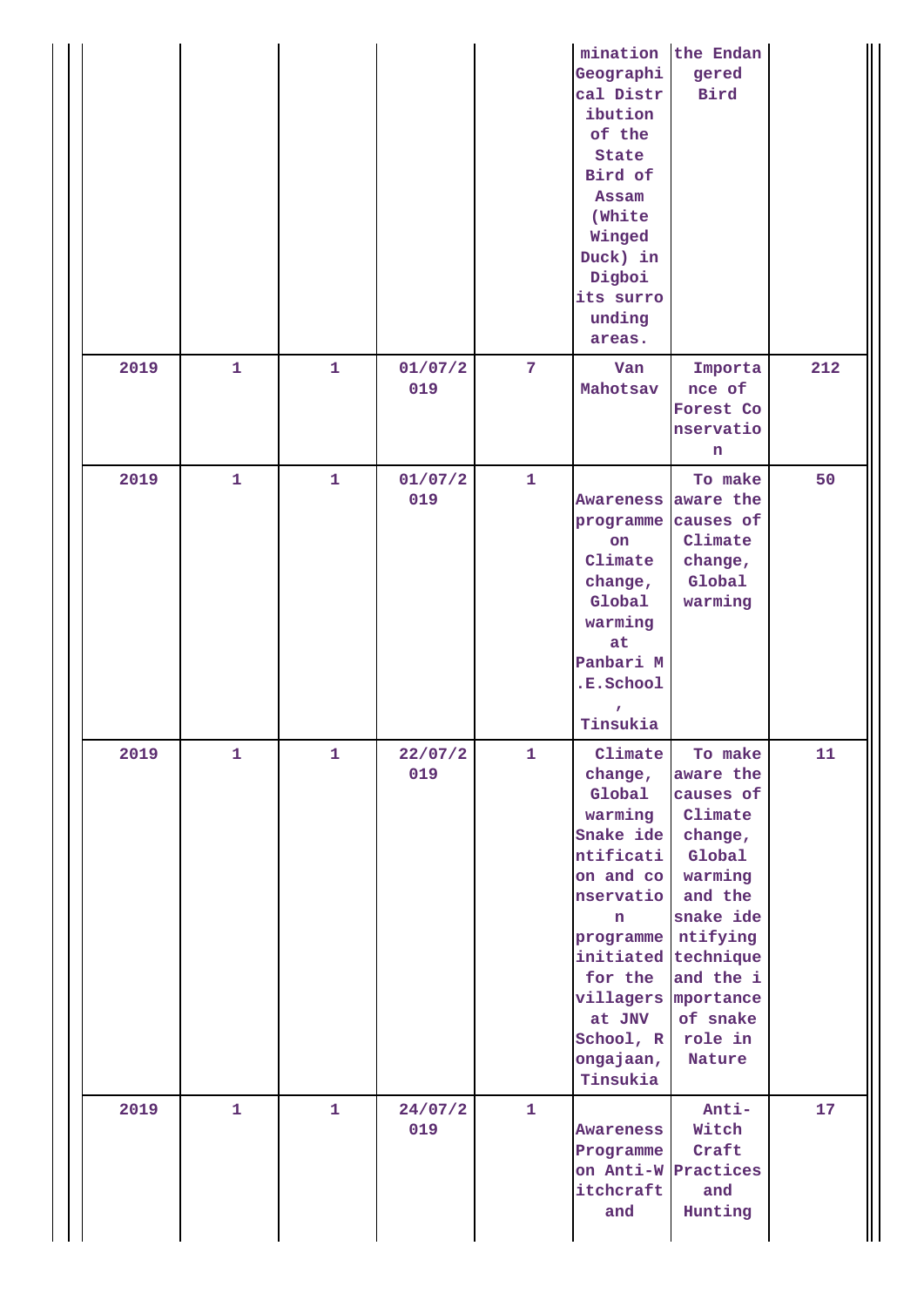|      |              |              |                                |                | Hunting<br>at Ritu K<br>athalguri<br>, Pangree                                                                                                                                                               |                                                                                                                                                                |    |
|------|--------------|--------------|--------------------------------|----------------|--------------------------------------------------------------------------------------------------------------------------------------------------------------------------------------------------------------|----------------------------------------------------------------------------------------------------------------------------------------------------------------|----|
| 2019 | $\mathbf{1}$ | $\mathbf{1}$ | 29/07/2<br>$\mathbf{1}$<br>019 |                | Snake i<br>dentifica<br>tion and<br>conservat<br>ion<br>programme and the i<br>initiated<br>for the<br>villagers<br>at<br>Dangaria<br>Sthan,<br>Bogapani<br>33 No<br>Line<br>Village                         | To make<br>aware the<br>snake ide<br>ntifying<br>technique<br>mportance<br>of snake<br>role in<br>Nature                                                       | 15 |
| 2019 | $\mathbf{1}$ | $\mathbf{1}$ | 30/07/2<br>019                 | $\mathbf{1}$   | Climate<br>change,<br>Global<br>warming<br>Snake ide<br>ntificati<br>on and co<br>nservatio<br>n<br>programme<br>initiated technique<br>for the<br>villagers mportance<br>at Bhitar-<br>Barjaan,<br>Tinsukia | To make<br>aware the<br>causes of<br>Climate<br>change,<br>Global<br>warming<br>and the<br>snake ide<br>ntifying<br>and the i<br>of snake<br>role in<br>Nature | 14 |
| 2019 | $\mathbf{1}$ | $\mathbf{1}$ | 08/08/2<br>019                 | $\mathbf{1}$   | Flood<br>relief<br>Camp at 2<br>$\mathbf{no}$<br>Kopatoli<br>village,<br>Dholla,<br>Tinsukia,<br>by NSS<br>Digboi<br>College<br>Unit Frat<br>ernity                                                          | Flood<br>relief<br>material<br>distribut<br>ion                                                                                                                | 61 |
| 2019 | $\mathbf{1}$ | $\mathbf{1}$ | 01/10/2<br>019                 | $\overline{7}$ | Celebra<br>tion of<br>Wildlife<br>Week at 2<br>no Borbil<br>L.P<br>School                                                                                                                                    | Importa<br>nce of<br>Wildlife<br>Conservat<br>ion                                                                                                              | 12 |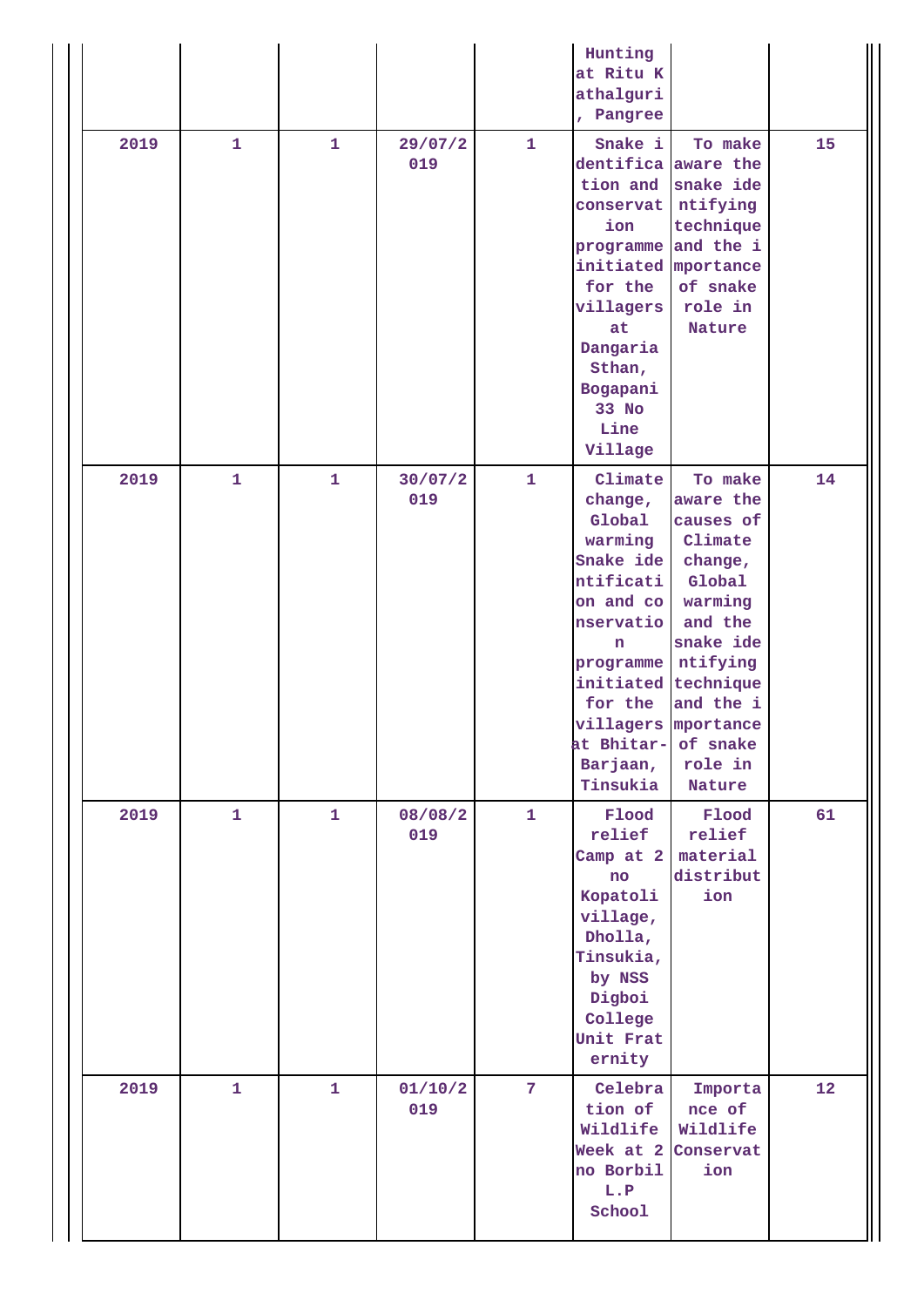| 1<br>$\mathbf{1}$<br>2019                                                                         | 24/09/2<br>019      | $\mathbf{1}$ | Impact<br><b>on</b><br>Substance<br>Abuse on<br>Physical<br>And<br>Mental<br>Health of<br>the<br>Society | To curb<br>the use<br>of<br>substance<br>abuse in<br>the<br>society                                                                                                                                                                                                                                                                                                                                                                                                                                                                                                                                                                                                                                                                                                                                                                                                                                                                                                                                                        | 410 |
|---------------------------------------------------------------------------------------------------|---------------------|--------------|----------------------------------------------------------------------------------------------------------|----------------------------------------------------------------------------------------------------------------------------------------------------------------------------------------------------------------------------------------------------------------------------------------------------------------------------------------------------------------------------------------------------------------------------------------------------------------------------------------------------------------------------------------------------------------------------------------------------------------------------------------------------------------------------------------------------------------------------------------------------------------------------------------------------------------------------------------------------------------------------------------------------------------------------------------------------------------------------------------------------------------------------|-----|
|                                                                                                   |                     |              | <b>Awareness</b><br>at<br>college                                                                        |                                                                                                                                                                                                                                                                                                                                                                                                                                                                                                                                                                                                                                                                                                                                                                                                                                                                                                                                                                                                                            |     |
|                                                                                                   |                     | View File    |                                                                                                          |                                                                                                                                                                                                                                                                                                                                                                                                                                                                                                                                                                                                                                                                                                                                                                                                                                                                                                                                                                                                                            |     |
| 7.1.5 - Human Values and Professional Ethics Code of conduct (handbooks) for various stakeholders |                     |              |                                                                                                          |                                                                                                                                                                                                                                                                                                                                                                                                                                                                                                                                                                                                                                                                                                                                                                                                                                                                                                                                                                                                                            |     |
| Title                                                                                             | Date of publication |              |                                                                                                          | Follow up(max 100 words)                                                                                                                                                                                                                                                                                                                                                                                                                                                                                                                                                                                                                                                                                                                                                                                                                                                                                                                                                                                                   |     |
| Prospectus (Codes of<br>conduct for stakeholders)                                                 |                     | 01/07/2019   |                                                                                                          | The College authority<br>has determined the roles<br>and regulations to be<br>followed within the<br>campus by the students,<br>teachers and employees<br>from time to time. . Code<br>of conduct for students:<br>Students must abide by<br>the rules and regulations<br>prescribed by the college<br>authority regarding<br>Hostel, Library,<br>Classroom and the general<br>code of behaviour in and<br>outside the college<br>campus. Violation of the<br>rules may attract<br>disciplinary action .<br>Code of conduct for<br>Parents/Guardians Parents<br>must abide by the rules<br>and regulations of the<br>College. He/she must<br>undertake - -that his<br>ward will not indulge in<br>any behaviour or act that<br>may be constituted as<br>ragging -That his ward<br>will not participate in<br>or abet or propagate<br>through any act of<br>commission or omission<br>that may be constituted<br>as ragging -That his ward<br>is not involved in any<br>criminal case prior his<br>admission -That his ward |     |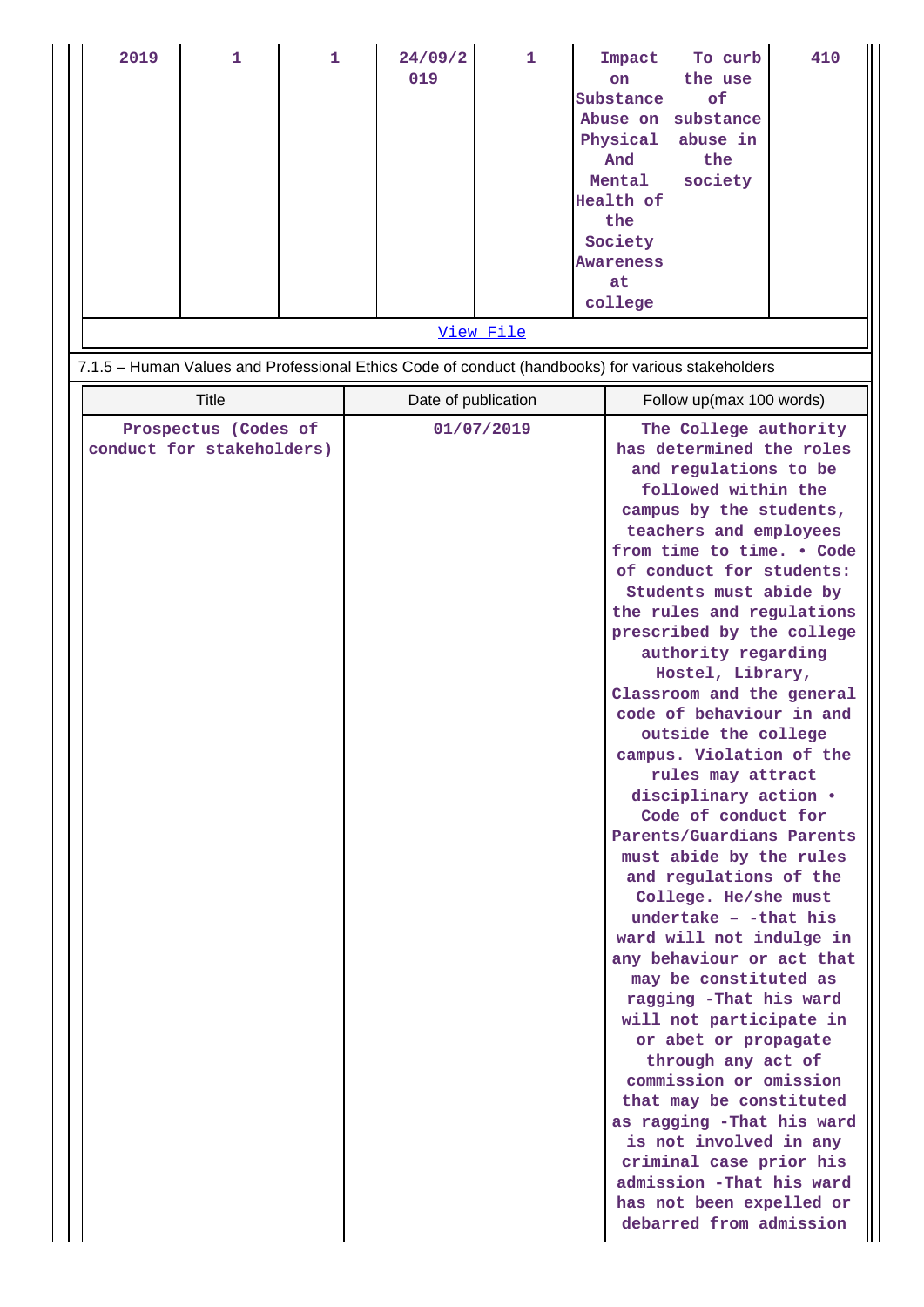|  | in any institution on      |
|--|----------------------------|
|  | account of being found     |
|  | guilty of, abetting or     |
|  | being part of a            |
|  | conspiracy to promote      |
|  | ragging or criminal        |
|  | activities - That his ward |
|  | will obey the code of      |
|  | conduct of the institute   |
|  | and do not indulge in any  |
|  | kind of indiscipline       |
|  | activity while in and of   |
|  | the institution campus     |
|  | Code of conduct for        |
|  | teachers and employees:    |
|  | The teacher and employees  |
|  | must abide by the rule     |
|  | and regulations framed by  |
|  | the institution,           |
|  | affiliating University as  |
|  | well Government from time  |
|  | to time.                   |

| 7.1.6 - Activities conducted for promotion of universal Values and Ethics                                                                           |                      |                    |                        |  |
|-----------------------------------------------------------------------------------------------------------------------------------------------------|----------------------|--------------------|------------------------|--|
| Activity                                                                                                                                            | <b>Duration From</b> | <b>Duration To</b> | Number of participants |  |
| Celebration of<br>Van Mahatsav, 2019<br>at Bogapani                                                                                                 | 01/07/2019           | 07/07/2019         | 210                    |  |
| Conducting<br>Campaign against<br>Open Defecation and<br>making 15 villages<br>under Open<br>Defecation Free<br>(ODF) and solid<br>waste management | 01/07/2019           | 31/07/2019         | 92                     |  |
| Celebration of<br>150th Birth<br>Anniversary of<br>Mahatma Gandhi by<br>Fit India Plog Run<br>covering 5 km                                         | 02/10/2019           | 02/10/2019         | 490                    |  |
| Celebration of<br>Wildlife Week, 2019                                                                                                               | 01/10/2019           | 07/10/2019         | 230                    |  |
| Oath Taking<br>Ceremony against<br>Anti-Corruption<br>under the Vigilance<br><b>Awareness Week</b>                                                  | 29/10/2019           | 29/10/2019         | 450                    |  |
| Celebration of<br>Rastriya Ekta Divas                                                                                                               | 31/10/2019           | 31/10/2019         | 497                    |  |
| Observation of<br>International Human<br>Rights Day                                                                                                 | 10/12/2019           | 10/12/2019         | 220                    |  |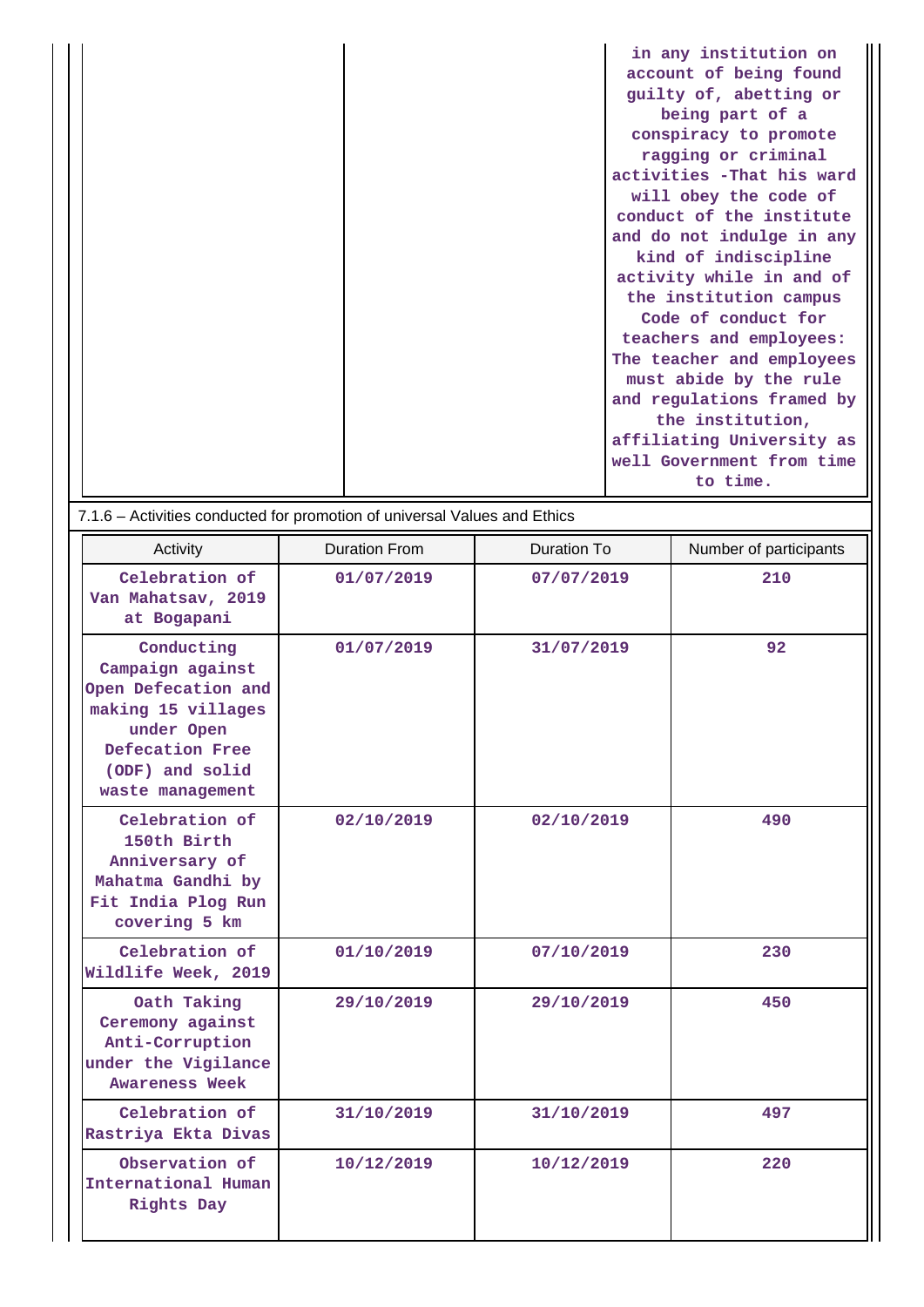| Reaching out to<br>the common people<br>through social<br>media on precaution<br>measures of Covid<br>19 by Poem<br>recitation, slogan,<br>audio-visual talks,<br>only audio, Drama,<br>animations                                                                                                                                                                                                                                                                                                                                                                                                                                                                                                                                                                                                                                                                                                                                                                                                                                                                                                                                                                                                                                                                                                                                                                                                                                                                                                                                                                                                                                                                                                                                 | 14/03/2020 | 15/08/2020 | 3070 |  |  |
|------------------------------------------------------------------------------------------------------------------------------------------------------------------------------------------------------------------------------------------------------------------------------------------------------------------------------------------------------------------------------------------------------------------------------------------------------------------------------------------------------------------------------------------------------------------------------------------------------------------------------------------------------------------------------------------------------------------------------------------------------------------------------------------------------------------------------------------------------------------------------------------------------------------------------------------------------------------------------------------------------------------------------------------------------------------------------------------------------------------------------------------------------------------------------------------------------------------------------------------------------------------------------------------------------------------------------------------------------------------------------------------------------------------------------------------------------------------------------------------------------------------------------------------------------------------------------------------------------------------------------------------------------------------------------------------------------------------------------------|------------|------------|------|--|--|
| WHO recommended<br>Hand Sanitizer<br>preparation and<br>distribution among<br>teachers, staffs<br>and in the adopted<br>Saraipung Village                                                                                                                                                                                                                                                                                                                                                                                                                                                                                                                                                                                                                                                                                                                                                                                                                                                                                                                                                                                                                                                                                                                                                                                                                                                                                                                                                                                                                                                                                                                                                                                          | 18/03/2020 | 21/03/2020 | 300  |  |  |
| Motivation Stress<br>management in<br>Lockdown Period by<br><b>Stone Painting</b><br>through Social<br>Media during<br><b>lockdown</b>                                                                                                                                                                                                                                                                                                                                                                                                                                                                                                                                                                                                                                                                                                                                                                                                                                                                                                                                                                                                                                                                                                                                                                                                                                                                                                                                                                                                                                                                                                                                                                                             | 02/04/2020 | 30/04/2020 | 350  |  |  |
| View File                                                                                                                                                                                                                                                                                                                                                                                                                                                                                                                                                                                                                                                                                                                                                                                                                                                                                                                                                                                                                                                                                                                                                                                                                                                                                                                                                                                                                                                                                                                                                                                                                                                                                                                          |            |            |      |  |  |
| 7.1.7 – Initiatives taken by the institution to make the campus eco-friendly (at least five)                                                                                                                                                                                                                                                                                                                                                                                                                                                                                                                                                                                                                                                                                                                                                                                                                                                                                                                                                                                                                                                                                                                                                                                                                                                                                                                                                                                                                                                                                                                                                                                                                                       |            |            |      |  |  |
| . Plantation programme to make the campus eco-friendly. Saplings are collected<br>from Forest Department. . Special plantation drive as part of Govt. directive<br>to plant tree by fee-waived students. . Steps to make the campus polythene<br>free. . Regular cleaning drives at the initiative of NSS. . Special cleaning<br>drives as part of Swachha Bharat Mission. . Sensitization for cleanliness<br>through signboards. . Setting up of dustbins/waste-bins/ Bamboo Dustbins<br>wherever required in the campus. . Tobacco free zone. . Appointment of gardener<br>and sweeper for keeping the campus rich and eco-friendly. . Rain water<br>harvesting system. . Installation of artificial bird nests . Murals on<br>Environmental Awareness by the students in the Campus . Installation of flower<br>pots made of plastic wastes by the students . Construction of dustbins through<br>eco-friendly bricks made of plastic wastes. . Sensitization for cleanliness<br>through meetings, writing of assignments on cleanliness etc. . Use of LED bulb<br>. College Beautification Programmes. . Installation of flower pots made of<br>plastic waste. . Development of a sense of environment friendly attitude among<br>the students through curricular and co-curricular activities. . Promotion of<br>3Rs (Reduce reuse and recycle) in the Digboi College campus. . Minimum use of<br>toxic and hazardous use of chemicals in the laboratories of Digboi College. .<br>Implementation of green methods for chemical analysis in the department of<br>Chemistry. Conservation of locally available medicinal plants and orchids and<br>pod culture practices on regular basis. . Maintenance of fruit orchard with |            |            |      |  |  |
| regular plantation drives.                                                                                                                                                                                                                                                                                                                                                                                                                                                                                                                                                                                                                                                                                                                                                                                                                                                                                                                                                                                                                                                                                                                                                                                                                                                                                                                                                                                                                                                                                                                                                                                                                                                                                                         |            |            |      |  |  |

# **7.2 – Best Practices**

7.2.1 – Describe at least two institutional best practices

 **1. Title: Covid-19 Pandemic Awareness and Support Drives 2. Title: 'Swachhata hi Sewa' Campaign 3. Title: Online Teaching-Learning Practices**

Upload details of two best practices successfully implemented by the institution as per NAAC format in your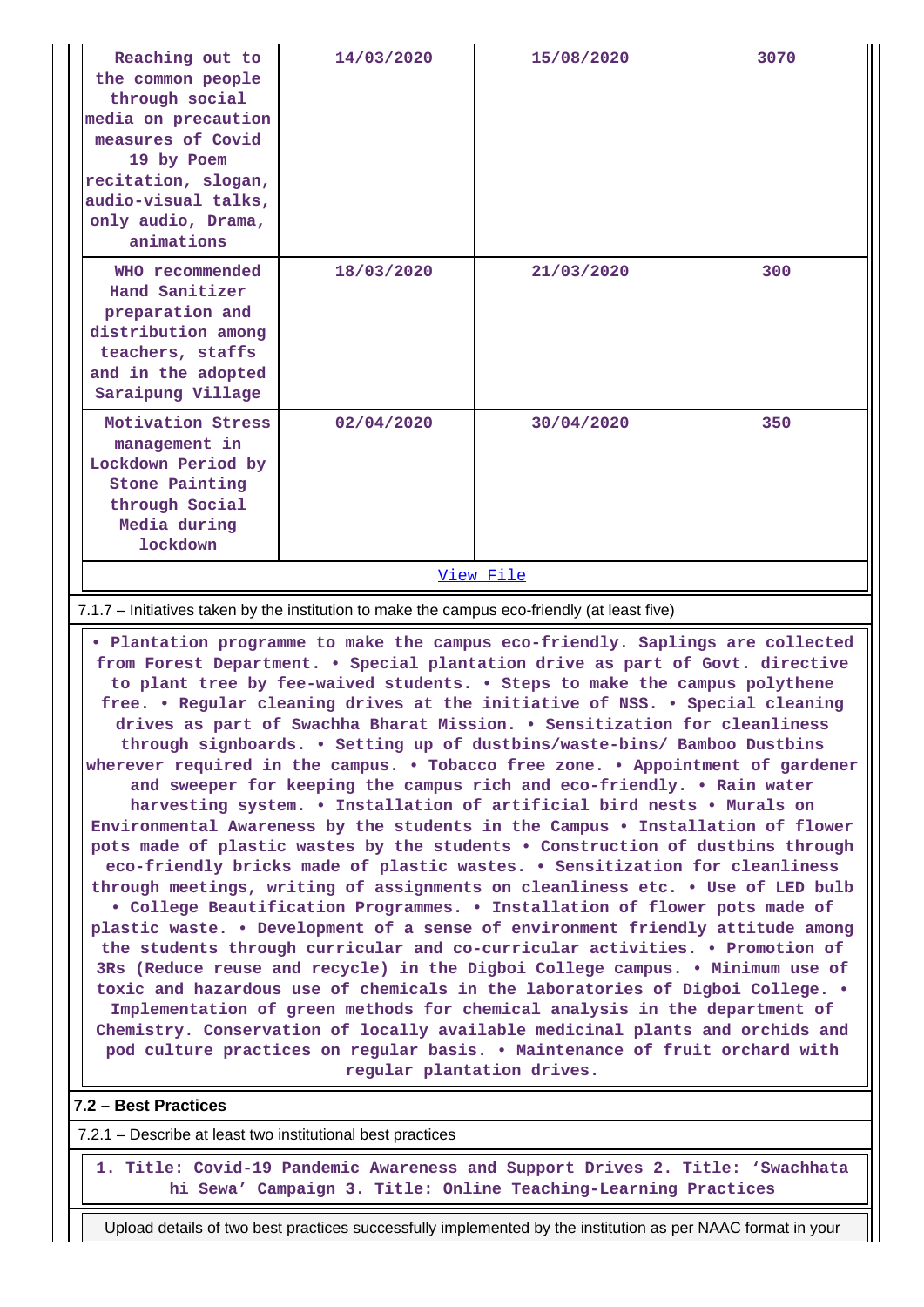#### [http://digboicollege.com/upload/IQAC/Best\\_Practice\\_201920.pdf](http://digboicollege.com/upload/IQAC/Best_Practice_201920.pdf)

#### **7.3 – Institutional Distinctiveness**

 7.3.1 – Provide the details of the performance of the institution in one area distinctive to its vision, priority and thrust in not more than 500 words

 **The college has a vision of imparting quality education. Quality education would prepare students to cater to the demands of a modern technological and global world while inculcating in them the high moral and intellectual values and cultural heritage for which India is so known to the world. The institution aims at quality education and takes the following steps • Faculty members keep themselves updated and upgraded by attending Conferences, workshops, seminars. • Student's feedback is taken and as a follow up action faculty members are intimated on the feedback which they receive with a positive attitude. • Academic Exchange programs are organized to broaden the academic horizon of the participating students. • Students are engaged in seminar presentation (departmental and interdepartmental) so as to acquire in-depth knowledge on relevant topics and inculcate a sense of competitiveness. • For all round development of the students, the college organises cultural as well as sports activities as well as engages students in extension work through different bodies like NSS, NCC. Human Values and Humanitarian services :: One Thrust area distinctive to institutional vision and mission The College envisions inculcation of human values in the mind of the students as well as is dedicated towards humanitarian services for the general public. With such vision, it acts towards providing knowledge on human values as well as carry out exemplary activities towards services to the broad society. Following is a glimpse of it: • Add-on Courses relevant to Human Values: i. Human Rights Education certificate course is designed to address the various human rights and inculcate in the students the human values that are of utmost necessity for the human society. ii. Wildlife Conservation Biology certificate course, designed with the motto of 'Conserve Wildlife for our Survival', addresses the relevant issues of wildlife conservation and encourages the students for services towards conservation of wildlife which is a very important human value of the time. • Awareness programmes i. On Human Rights: By observing the International Human Rights Day on 10.12.2019, the students are sensitized for various human rights issues. ii. on Gender values: During 2019-20, a total of five gender sensitization programmes were organized in and out of the college covering . iii. on Yoga meditation: The International Yoga Day is celebrated through Digital Platform on 21.06.2020. Besides motivation programmes were organized for the public to overcome the anxieties brought by the outbreak of Covid-19 during the nationwide lockdown. iv. Extension activities under NSS: NSS unit of the college has carried out a great number of activities covering various dimensions of human values such as blood donation, swachhata, overcoming human anxieties, national unity and the like. • Special Drives During Lockdowns: i. Material support to the needy people such as food items, cloth, money etc ii. Sanitization drives and Awareness camp on Covid-19 iii. Distribution of face mask, sanitizer other cleaning materials, making distancing circles at public places etc.**

Provide the weblink of the institution

[http://digboicollege.com/upload/IQAC/Institutional\\_Distinctiveness\\_201920.pdf](http://digboicollege.com/upload/IQAC/Institutional_Distinctiveness_201920.pdf)

#### **8.Future Plans of Actions for Next Academic Year**

 **• Completion of new Computer Lab. • Erection of boundary wall on the west border of the college • Completion of Conference Hall • Introducing M. Sc. Course in Life Science • Designing of Herbarium • Establishing a Psychological laboratory • Construction of a new building for classroom • Renovation and up-gradation of**